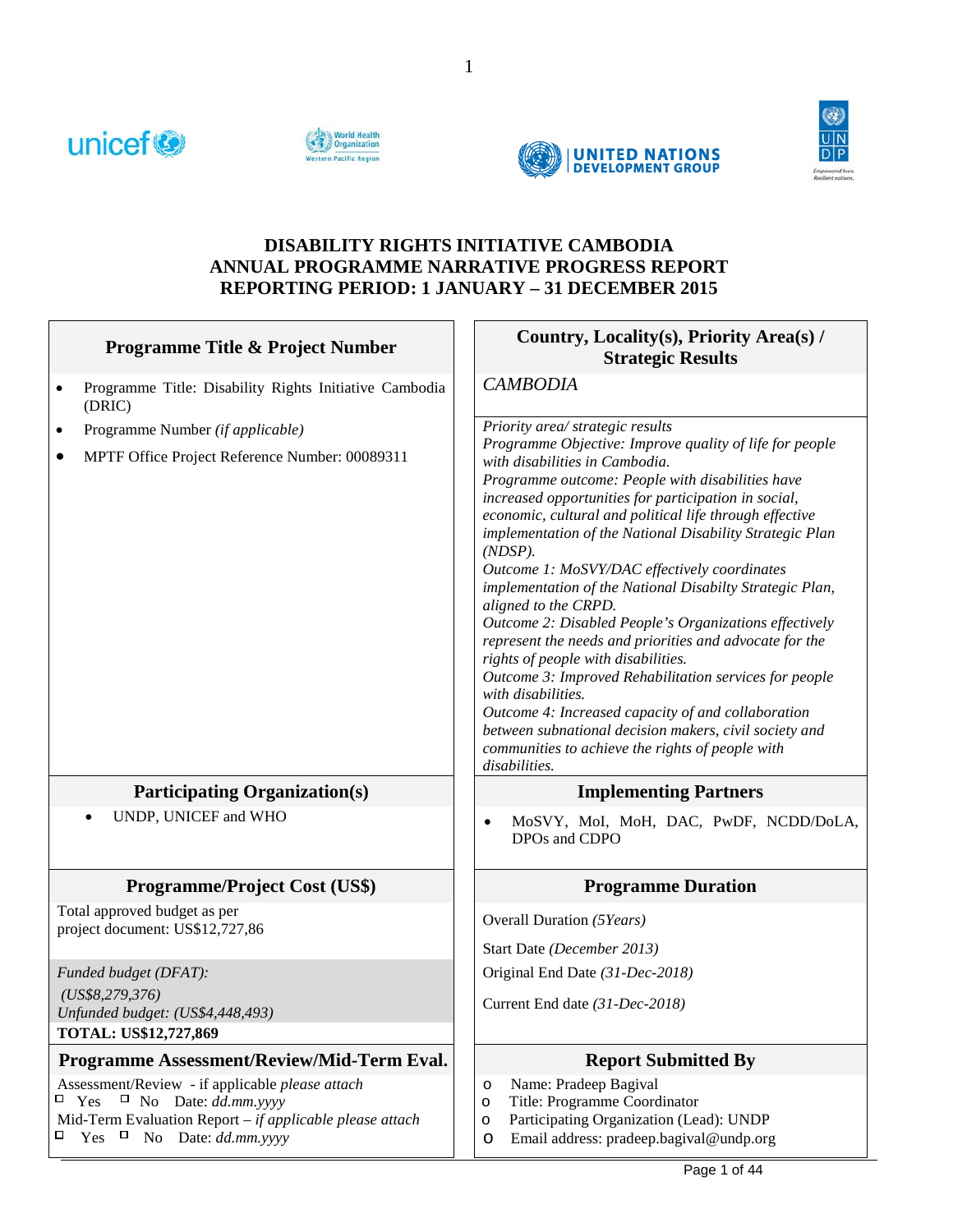# **Contents**

|                 | <b>Executive summary</b>                                                     | 3  |
|-----------------|------------------------------------------------------------------------------|----|
| I.              | Purpose                                                                      | 5  |
| II.             | <b>Assessment of Programme Results</b>                                       | 5  |
|                 | i) Narrative reporting                                                       | 5  |
|                 | <b>Outcomes</b>                                                              |    |
|                 | Outputs                                                                      |    |
|                 | Delays in implementation, challenges, lessons learned $\&$ best practice     | 9  |
|                 | <b>Qualitative Assessment</b>                                                | 10 |
|                 | ii) Indicator Based Performance Assessment                                   | 12 |
|                 | UNDP Component 1: Supporting Government implementation of the CRPD           | 12 |
|                 | UNDP Component 2: Supporting DPOs to raise the voice and protect the rights  |    |
|                 | of people with disability                                                    | 20 |
|                 | WHO Component 3: supporting rehabilitation systems strengthening             | 26 |
|                 | UNICEF Component 4: Inclusive governance and inclusive community development | 35 |
|                 | <b>Success stories: Annex 1</b>                                              | 42 |
| <b>Acronyms</b> |                                                                              | 43 |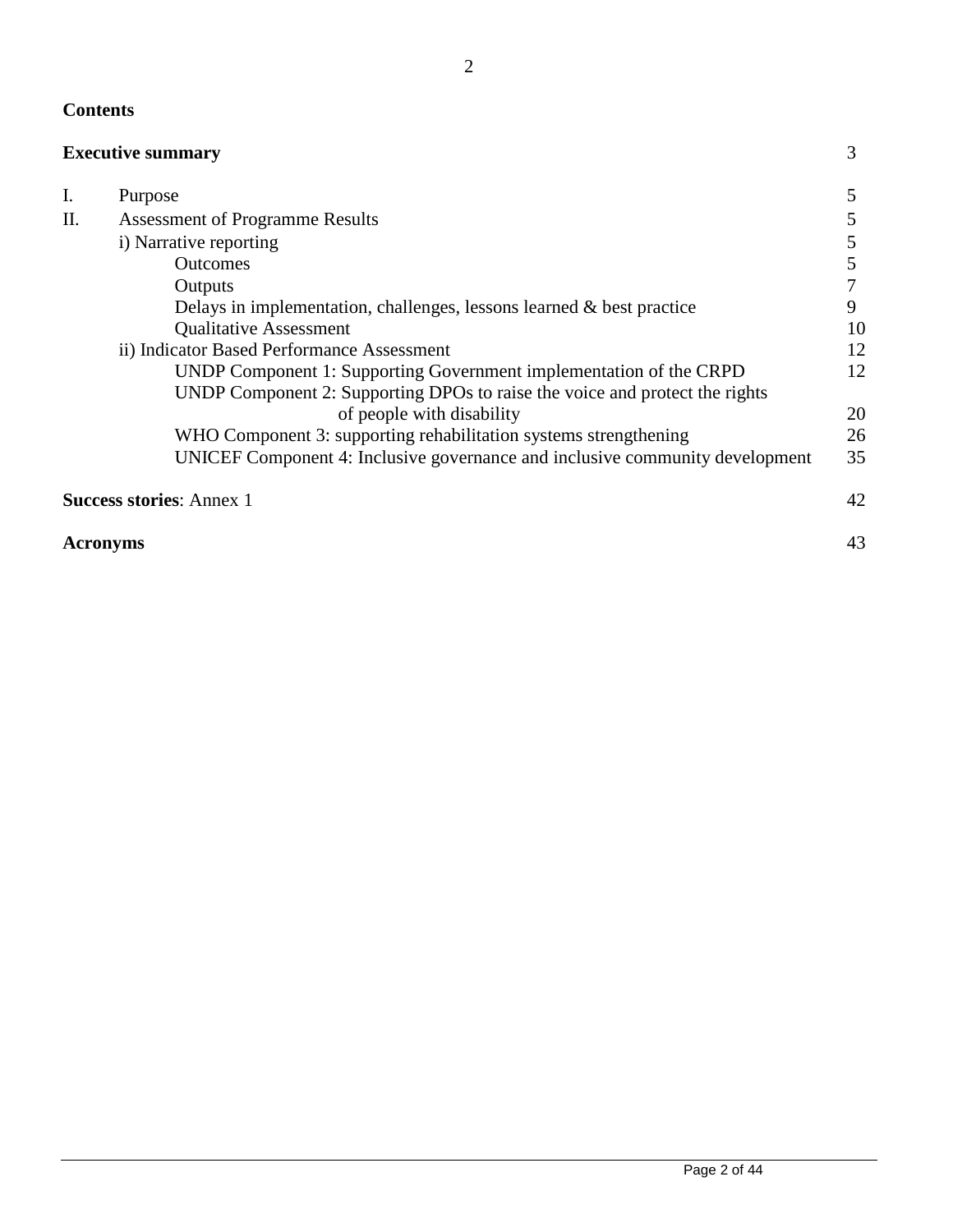## **Executive summary**

This Consolidated Annual Narrative Report on activities implemented under the "Disability Rights Initiative Cambodia (DRIC)" Joint Programme covers the period from 1 January to 31 December 2015. This report is in fulfillment of the reporting requirements set out in the Standard Administrative Arrangement (SAA) concluded between the Administrative Agent (UNDP MPTF Office) and the Donor. In line with the Memorandum of Understanding (MOU), the Report is consolidated based on information and data submitted by Participating Organizations. The report provides a comprehensive overview of achievements and challenges associated with the Joint Programme, enabling to make strategic decisions and correction measures where required.

While 2014 was a formative period for the DRIC, the programme went through a period of consolidation and active implementation of all the four components during the year 2015. The synergetic work of the three implementing agencies succeeded in bringing the rights of the persons with disabilities on the agenda of the disability stakeholders in Cambodia. The constitution of the 14 Disability Action Working Groups (DAWGs) by the Disability Action Council (DAC) for the effective implementation of the National Disability Strategic Plan (NDSP) is one of the major achievements of the programme. A coordination mechanism is in place to ensure that the strategic objectives of the NDSP are implemented realistically taking into consideration the human and financial resources available. The DAC was instrumental in formulating critical decrees such as Inter-ministerial Prakas for discount in school fees and stationery for students with disabilities, financial reward for persons with disabilities who excel in sports and designated parking space for persons with disabilities. These sub-decrees have contributed towards promotion of the rights of persons with disabilities. The Disabled People's Organization (DPOs) is the backbone of any disability movement and in Cambodia, the support extended by the DRIC programme has led to increase in the capacities of the Cambodian Disabled People's Organization (CDPO) to effectively act as the channel to raise the voices of persons with disabilities. The government has begun to consult the umbrella organization of the DPOs by providing representation in the technical working groups and committees constituted for the purpose of drafting legislations and policies. Perhaps the most significant change can be seen in the increase in representation of women with disabilities and other minority groups within the hierarchy of the umbrella organization. Around 50% of the CDPO staff are women with disabilities and 40% of the members of the governing board of the DPOs are women with disabilities.

The post conflict period in Cambodia has witnessed the need for rehabilitation services and the DRIC programmes intend to strengthen government capacity to lead, regulate, plan and coordinate the existing rehabilitation systems. In 2015, the programme was able to improve the quality of information on the existing rehabilitation mechanisms. Key steering groups were constituted within the Persons with Disability Foundation (PWDF) in collaboration with the International NGOs (INGOs) providing rehab services in the country. The Provincial Rehabilitation Demonstration Project (PRDP) which is one of the flagship projects within the programme resulted in establishment of two provincial committees on health and rehabilitation. There has been an increase in the participation of the officials of the Ministry of Health (MoH) in the rehabilitation sector leadership development. Prior to the programme, the Physical Rehabilitation Centers (PRCs) witnessed decline in number of clients approaching the centers due to fall in standards on account of handover of the centers by the INGOs to the government. The programme was able reverse this trend and the 9 PRCs supported under the programme recorded increase in clients accessing various services apart from increase in the production of orthoses and prostheses products. The national Community based Rehabilitation (CBR) Forum organized under the auspices of the DRIC programme brought the key CBR operators on a common platform to develop an action plan to develop CBR in Cambodia.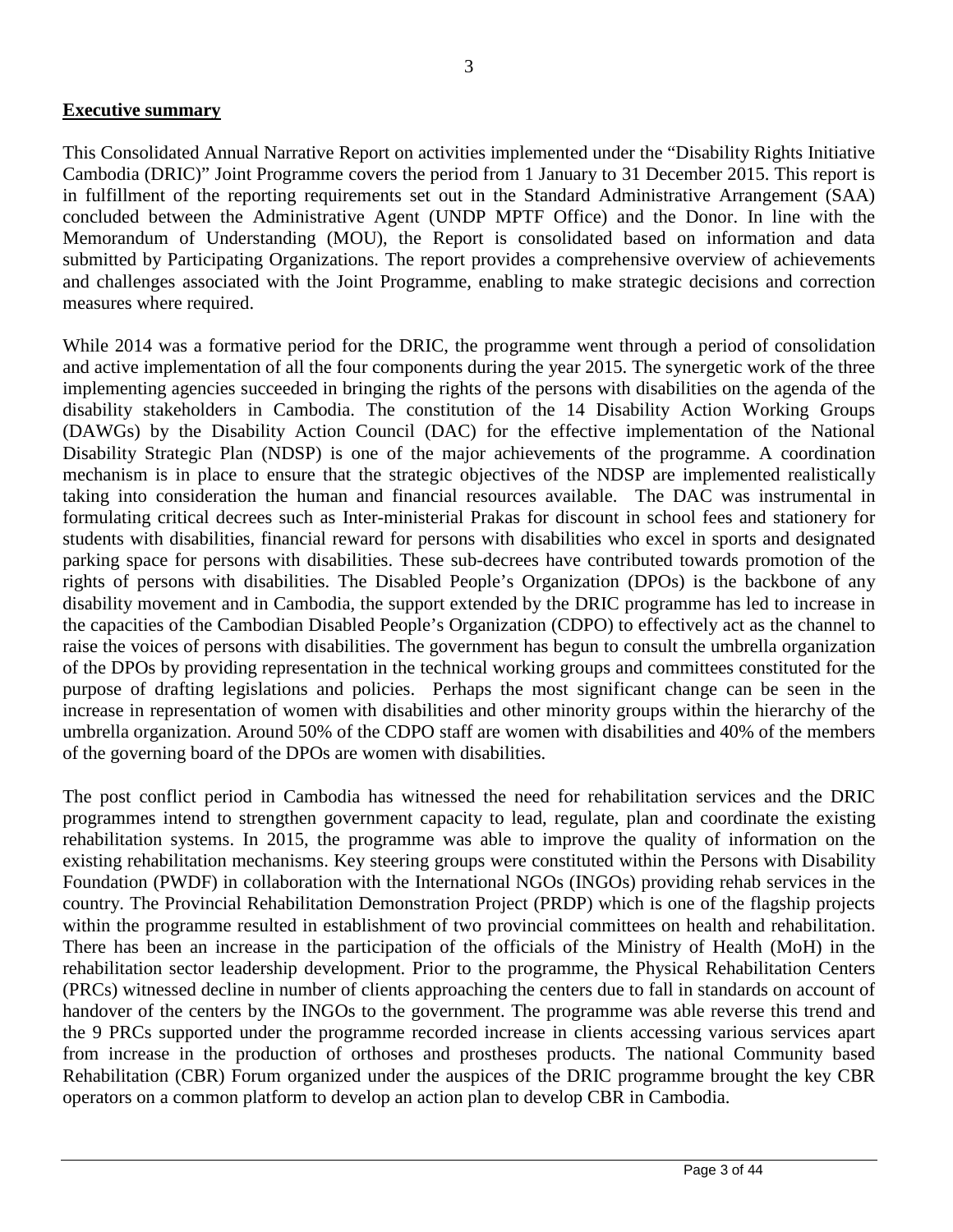The majority of persons with disabilities live in rural parts of Cambodia and the programme has been striving to promote inclusive community development for these citizens with disabilities. The programme witnessed increase in the participation of persons with disabilities in the decision- making process during the year especially through the work of the partners supported under the Cambodia Disability Inclusive Development Fund (CDIDF), a grant scheme under the programme. The programme was able to further sensitize sub-national decision makers to promote inclusion of persons with disabilities in the decision making process. In order to percolate to the grassroots level, a training package was developed and field tested in 2015 which will be implemented in the year 2016.

One of the key outputs achieved during the year pertains to implementation of the recommendations of the Functional Analysis report. The Disability Action Council (DAC) was instrumental in initiating action on the 8 of the key recommendations. The CDPO was able to work with the Ministry of Planning (MoP) in making the issuance of ID poor card disability –inclusive. During the year, MoH was able to lead the discussion on the PRDP and participated in the review of the NDSP. The ministry also commenced its implementation of the PRDP in the Battambang province under which 36 government staff from the health centers and hospitals apart from NGO representatives were trained on disability and basic rehabilitation services. Increased opportunities to contribute to the community is one of the key outputs of component 04. During the year of reporting the CDIDF partners were able to ensure that 264 persons with disabilities which included 86 women with disabilities participated in CC/WCCC/CCWC meetings or trainings.

One of the delays was the submission of the report on the implementation of the convention to the committee on the Convention on the Rights of Persons with Disabilities (CRPD). There has been delay in conducting the meetings of the Disability Action Working Groups (DAWGs) constituted in the key ministries for the purpose of coordinating the implementation of the NDSP. The direct support rendered by the programme to the Non-Governmental Organizations (NGOs) for service delivery has been challenging in terms of identification and selection of the grant partners in a reasonable short span of time without compromising on the quality of selection apart from linking the grass root level activities of some of the grantees to the upstream policy and programme development.

It is pertinent to notice that after 18 months of active implementation, the programme has succeeded in addressing disability within the policies and programmes of the key ministries of the government with the constitution of DAWGs in the key ministries. The DRIC has resulted in a conducive environment for the stakeholders to review their programmes and policies to ensure inclusion of persons with disabilities and consult DPOs on key programmatic issues. The sensitization of the provincial government officials has brought in perceptible changes in their knowledge about issues confronting persons with disabilities. This is evident from the fact that 85% of the surveyed communes in 2015 indicated inclusion of persons with disabilities in the planning processes. The programme through the PRSS has reversed the downward trend of the PRCs in terms of service delivery and the reporting period witnessed increase in the number of persons with physical disabilities accessing services. Through the PRDP, the MoH has demonstrated a successful model of service delivery by creating a network of partners converging to disseminate information, provide pathways for much needed services and to put in place a referral system at the subnational level.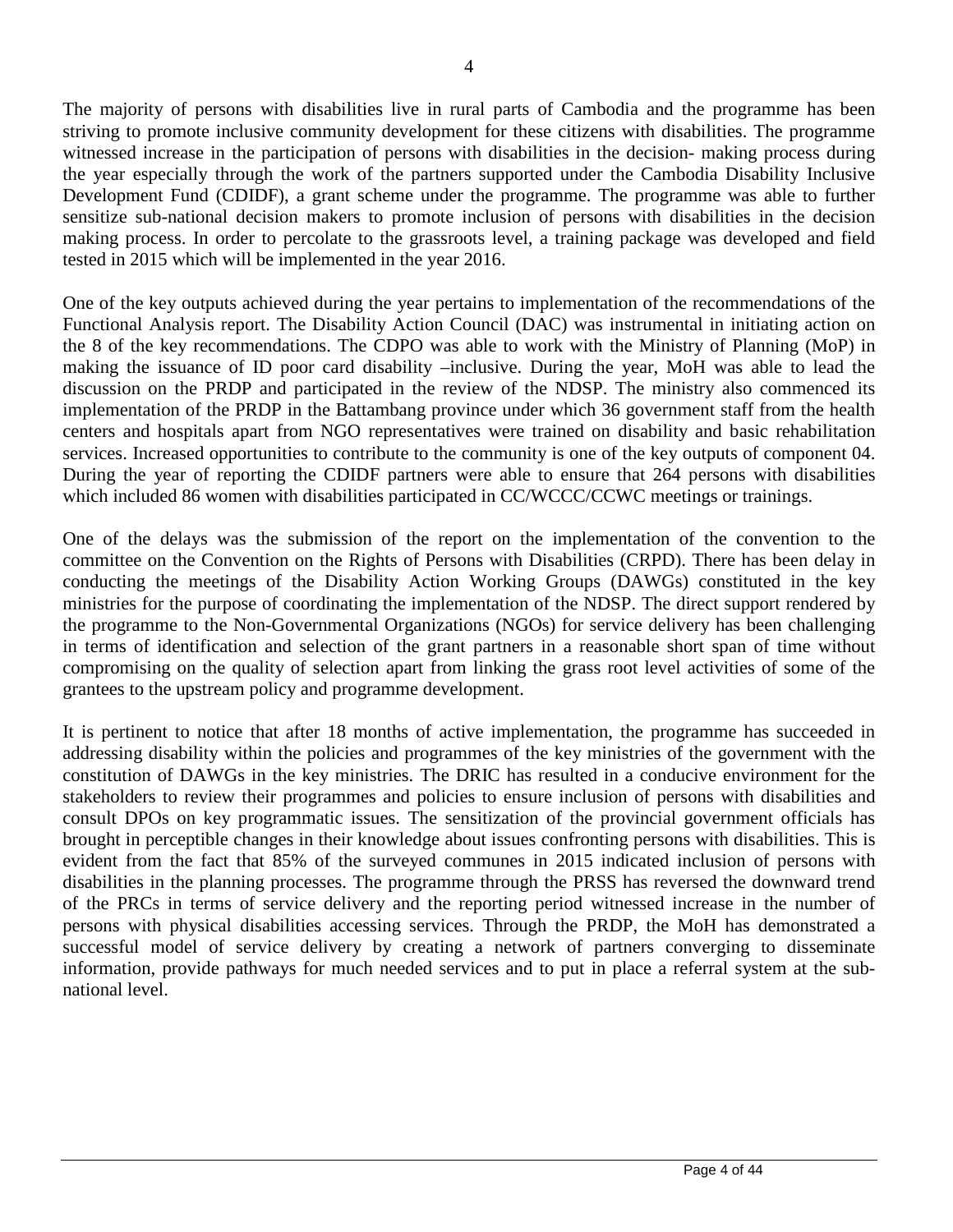# **I. Purpose**

The main objective of the programme is to create more opportunities for the participation of people with disabilities in the politico-economic as well as socio-cultural life by building the capacity of the government to implement the NDSP in alignment with the CRPD. The programme aims to strengthen the CDPO, the representative body of the DPOs in Cambodia to advocate for the rights of people with disabilities. As physical rehabilitation is critical to empower people with disabilities and to enable them to regain their optimal level of functioning, the programme aims to support and strengthen the nodal ministries to acquire leadership of the sector and simultaneously provide support to the Physical Rehabilitation Centers (PRC) that are in a state of transition. The programme also intends to include people with disabilities within the process of decentralization and to make provincial governance accessible, participatory and inclusive. Last but not the least, to mainstream disability in the development agenda for Cambodia.

## **II. Assessment of Programme Results**

## **i) Narrative report on results**

#### **Outcomes**

The end of the programme outcome of the DRIC is to ensure that there is an increase of opportunities for persons with disabilities to participate in the politico-economic and socio-cultural life on the basis of the NDSP which is in alignment with the regional strategy and CRPD to realize the rights of persons with disabilities.

The programme during the year has been consistent in supporting the DAC to constitute 14 DAWGs at the national level. Around 20 provincial level DAC offices underwent training on coordination role of the provincial units. The DAC has demonstrated a rights- based and an inclusive approach in implementation of the NDSP by successfully orienting the key ministries on the rights of persons with disabilities through the DAWGs and in formulating critical executive orders to guarantee rights to persons with disabilities in areas such as education, sports and accessibility in public places. The key ministries have indicated their interest in including disability within their mandate. One of the outcomes of the review workshop is the action plan to further integrate the needs and concerns of persons with disabilities within their respective mandates.

The programme witnessed increase in the capacity of the DAC during the reporting year in terms of engaging the civil society and other stakeholders in the preparation of the first national report on implementation of the CRPD to be submitted to the committee and in advocating for inclusion of disability in key policies and programme of the RGC such as making ID poor card inclusive and in representing the interests of persons with intellectual disabilities. The Asia-Pacific conference on CBR highlighted access to inclusive markets in Kandal province of Cambodia as one of the ten regional good practices to promote inclusive societies for persons with disabilities.

The Disabled People's Organization is the backbone of any disability movement and in Cambodia, the support extended by the DRIC programme has led to increase in the capacities of the CDPO to effectively act as the channel to raise the voices of persons with disabilities. The government has begun to consult the umbrella organization of the DPOs by providing representation in the technical working group committees The CDPO has actively advocated to make the law on information inclusive by engaging the National Election Committee to enable persons with disabilities to exercise their fundamental right to political participation. Thanks to the support rendered under the DRIC programme, there is visible change in the attitude of the key national ministries who are consulting the CDPO on major policy changes impacting persons with disabilities. Perhaps the most conspicuous change noticed by the programme is increase in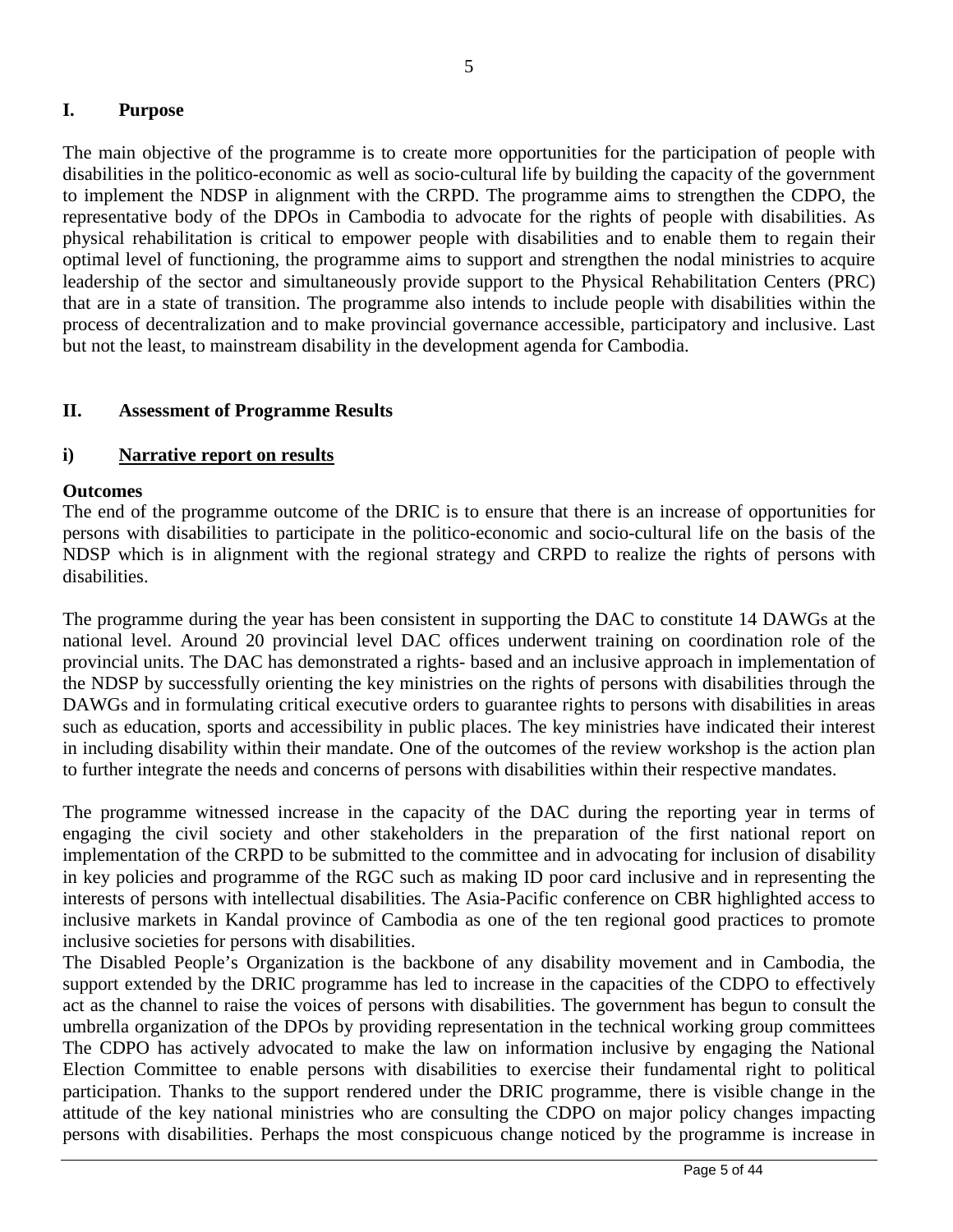representation of women with disabilities along with other minority groups amongst the disability population. During the reporting year, CDPO has been able to constitute radio stations in 2 provinces and broadcasted 24 radio programs involving 5716 listeners participating in the live discussions on issues related to the rights of persons with disabilities.

The post conflict period in Cambodia has witnessed the need for rehabilitation services and the DRIC programmes intends to strengthen the government's capacity to lead, regulate, plan and coordinate the existing rehabilitation systems. In 2015, the programme was able to provide qualitative information about disability and rehabilitation in the form of capacity need assessments, disability analysis within the Cambodia Demographic Health Survey (CDHS), rehabilitation financing and work force reports. Key steering groups were constituted within the PWDF in collaboration with the INGOs providing rehab services in the country. The PRDP which is one of the flagship projects within the programme resulted in establishment of two provincial committees on health and rehabilitation. There has been an increase in the participation of the officials of the MoH in the rehabilitation sector leadership mechanisms especially in developing the PRDP and stroke rehabilitation guidelines apart from increase in the capacity of the health personnel in disability and rehabilitation. Around 324 government staff comprising 97 health workers, 45 commune chiefs, 172 village chiefs and 513 village volunteers have benefited from the trainings held so far.

Prior to the programme, the PRCs witnessed decline in number of clients approaching the centers due to fall in standards on account of handover of the centers by the INGOs to the government. During the reporting year, the programme was able reverse this trend and the 9 PRCs supported under the programme recorded increase in clients accessing various services apart from increase in the production of orthoses and prostheses products.

One of the intended results of the DRIC is to increase the capacity of the Ministry of Social Affairs, Veterans and Youth (MoSVY) and PWDF to effectively manage PRCs and support their transition from INGOs. The programme has led to increase in number of civil servants managing the PRCs and efforts are underway to have a standard working procedures for the PRCs. Community based rehabilitation is considered globally as a strategy to promote inclusive development for persons with disabilities. Together with the MoSVY, the DRIC has taken steps to revise the national CBR guidelines and in strengthening the coordination mechanism. The national CBR Forum organized under the auspices of the DRIC programme brought the key CBR operators on a common platform to develop an action plan to further strengthen CBR movement in Cambodia.

The majority of persons with disabilities live in the rural Cambodia and the programme has been striving to promote inclusive community development for these citizens with disabilities. The programme witnessed increase in the participation of persons with disabilities in the decision- making process during the year especially through the work of the partners supported under the CDIDF grant scheme. Around 264 Persons with disabilities are now represented in the commune councils and Women and Children Consultative Committee (WCCC) out of which 86 are women with disabilities The partners of CDIDF have undertaken many interventions in the area of home based rehabilitation targeting most marginalized groups such as children and adolescents with Cerebral Palsy and Spinal Cord Injuries resulting in improved quality of life. Through the Self Help Groups (SHGs), persons with disabilities have enjoyed increased participation and inclusion in the community life. The programme through CDIDF grant scheme for 2015 has been able to further diversify scope of services and reach out to the neediest and hitherto excluded groups within the disability population. Critical areas such as access to sanitation, physical accessibility to schools and health centers were addressed during the year by the CDIDF partners. The programme was able to disseminate success stories and reports thereby attempting to influence policy dialogue in favor of persons with disabilities.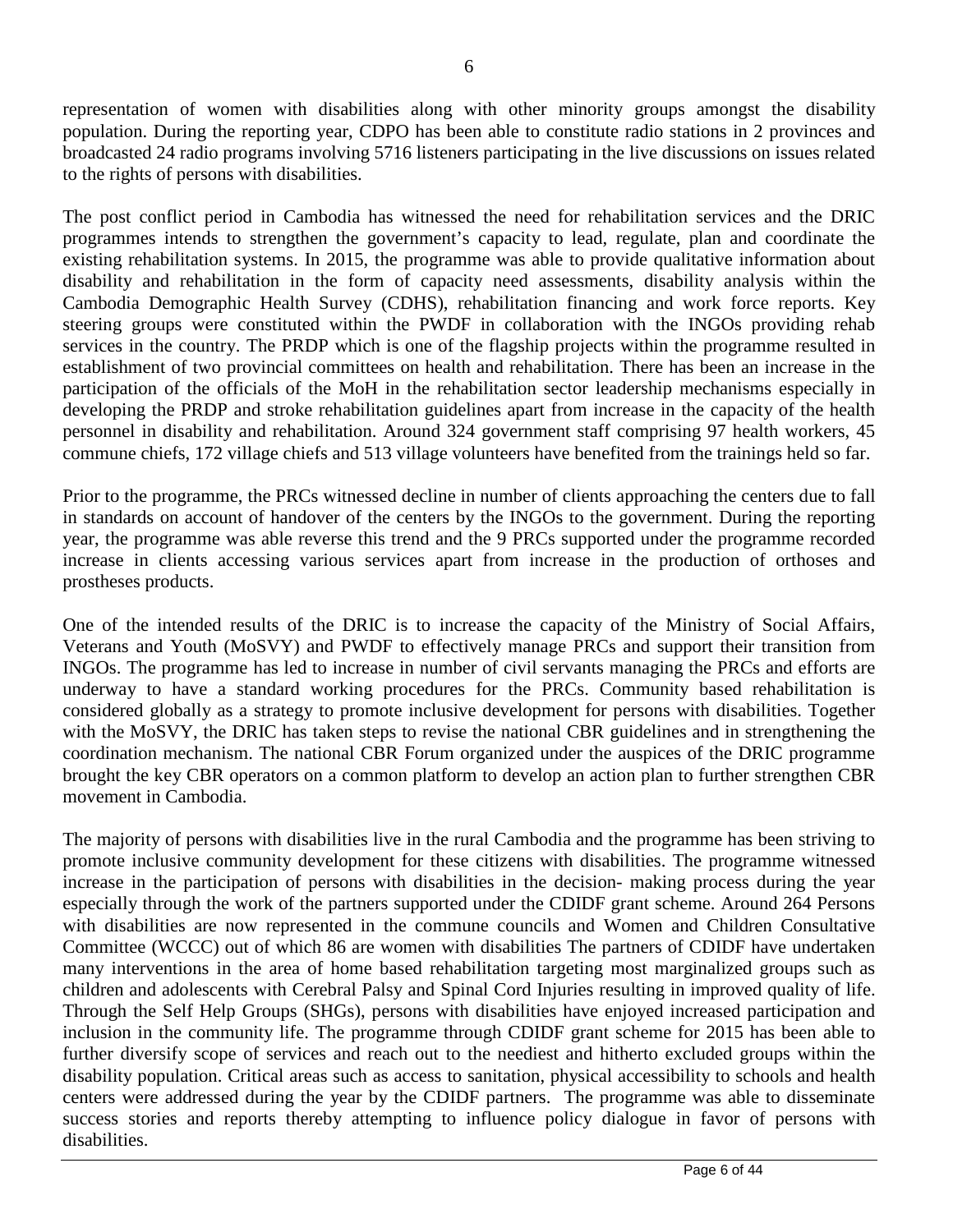The sub-national officials are the first line of contact for persons with disabilities and during the year of reporting, the programme was able to further sensitize sub-national decision makers to promote inclusion of persons with disabilities in the decision- making process. In order to percolate to the grassroots level, a training package was developed and field tested in 2015 which will be implemented in the year 2016. All of these activities conducted during the reporting year point to the fact that the sub-national administration for the first time in the history of Cambodia are going through a systemic reform in promoting the rights of persons with disabilities in Cambodia. Around 85% of the surveyed communes in 2015 have included persons with disabilities in the decision-making processes especially in the preparations of commune development plan.

# **Outputs**

## Outputs related to component 01

- One of the key outputs achieved during the year pertains to implementation of the recommendations of the Functional Analysis report. The DAC was instrumental in initiating action on the 8 of the key recommendations. The DAC members have also been active in the regional network and in exchanging of good practices in promoting right-based and inclusive approach to implement NDSP. There has been an increase in the number of civil servants participating in capacity development workshops. For instance the NDSP review workshop witnessed participation from the line ministries from both national and sub-national level.
- The reporting year also witnessed constitution of 6 new DAWGs apart from action to formulate 4 important Sub-Decrees in relation to functioning of DAC at the national and sub-national level, Subdecree on financial reward for special Olympic and skill competition for persons with disabilities, Inter-ministerial Prakas on exclusive parking spaces and finally on discount of school fee and stationery for students with disabilities.
- Output related to in-depth analysis of the existing data sources has been achieved during the reporting period. The programme organized training on comparable tools on data collection to the project partners such as DAC, PWDF, MoH, MoP, MoSVY, and CDPO. The Cambodia Demographics Health Survey for the first time included Washington Group Questions<sup>[1](#page-6-0)</sup> into the survey process.

#### Outputs related component 02

- During the reporting period there has been considerable capacity building of the CDPO to represent the interests of persons with disabilities. CDPO was able to work with the MoP in making the issuance of ID poor card disability –inclusive. The organization was part of the education committee and was invited to be the member of the working group of the Ministry of Information in the development of the Information Law. The CDPO also participated as the member of the working group in voter's registration process of the National Election Committee (NEC).
- The specific needs of the minority groups amongst the disability population such as persons with intellectual disabilities was adequately represented by CDPO during the reporting period. It was ensured that at least 50% of the CDPO programmes impacted women with disabilities. Women with disabilities were specially targeted for leadership and capacity-building programmes held within the

<span id="page-6-0"></span><sup>&</sup>lt;sup>1</sup> Washington Group of Questions are a short set of questions on disability for use on national censuses for gathering information about limitations in basic activities in national populations. The questions are designed to provide comparable data cross nationally for populations living in great variety of cultures with varying economic resources. ( Source; http://www.cdc.gov/nchs/washington\_group/wg\_rationale.htm)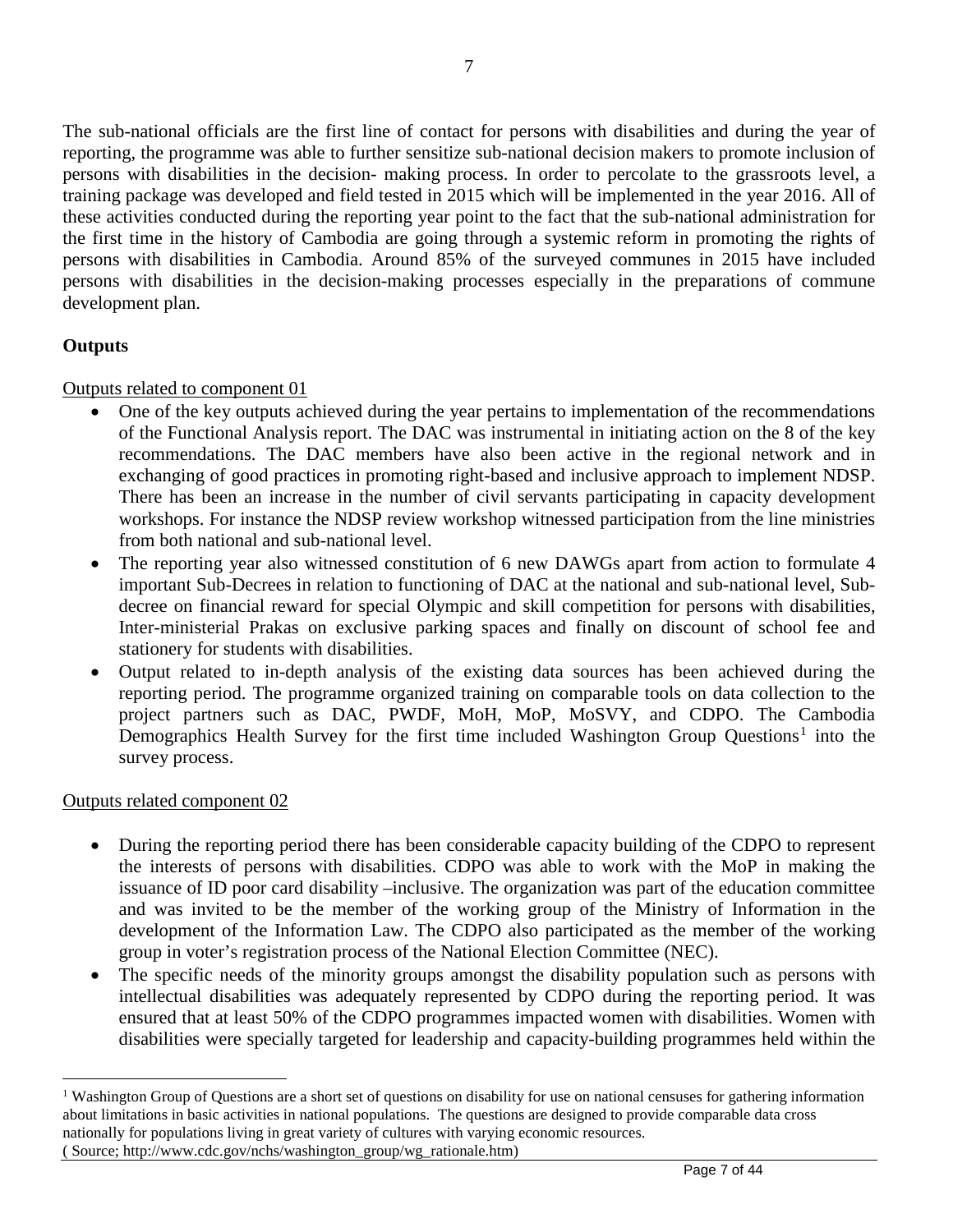CDPO. Support to constitution of women DPOs was further continued during the year 2015. Priorities of women with disabilities, persons with intellectual, visual and hearing disabilities were addressed during the year.

Representatives of the CDPO and DPOs actively participated in the regional meetings on the rights of persons with disabilities. Participation in the S.E. Asia Addendum on access to political participation and in the 3<sup>rd</sup> Asia –Pacific Congress on CBR are pointers to one of the key outputs achieved. In order to build the capacities of the existing DPOs, 12 refresher trainings were conducted by CDPO and development of the DPO guidelines has been one of the strategic outputs achieved in 2015.

## Outputs related to component 03

• During the year, MoH was able to lead the discussion on the PRDP and participated in the review of the NDSP. The ministry also commenced its implementation of the PRDP in the Battambang province under which 36 government staff from the health centers and hospitals apart from NGO representatives were trained on disability and basic rehabilitation services. In 2015, five internal steering groups were established within the PwDF contributing to strengthening of the sector leadership, coordination and planning. The national CBR forum organized during the year has resulted in synergizing the existing national coordination mechanism under the leadership of the MoSVY.

#### Outputs related to component 04

- Increased opportunities to contribute to the community is one of the key outputs of component 04. During the year of reporting the CDIDF partners were able to ensure that 264 persons with disabilities which included 86 women with disabilities participated in CC/WCCC/CCWC meetings or trainings. There were 219 commune interventions carried out by the partners to remove barriers to participate for persons with disabilities. There is enough evidence to prove that persons with disabilities are enjoying increased participation and inclusion in community life. For the reporting period, 75 SHGs have included 1518 members with disabilities out of which 622 are women with disabilities. The CSO survey conducted has shown 88% of the respondents were very positive about the CDIDF. A total of 99,735 beneficiaries (with and without disabilities) directly and indirectly benefited from disability-inclusive and specific support services in the 12 targeted provinces apart from Phnom Penh. The CDIDF initiatives have benefitted 4391 persons with disabilities directly of which 1901 (771 girls) were children with disabilities, representing 43% of total direct beneficiaries.
- The CDIDF led to improvement of accessibility in public spaces. 59 ramps, 23 accessible toilets were built/renovated in schools and health centers.
- One of the outputs of component 4 is to ensure documentation and dissemination of the experiences of the CDIDF partners. During the period of reporting, one human interest story was produced apart from the progress reports of 9 CDIDF partners. The programme also produced 2 blogs on the work done by the CDIDF partners apart from 2 beneficiary stories produced by a partner on inclusive education.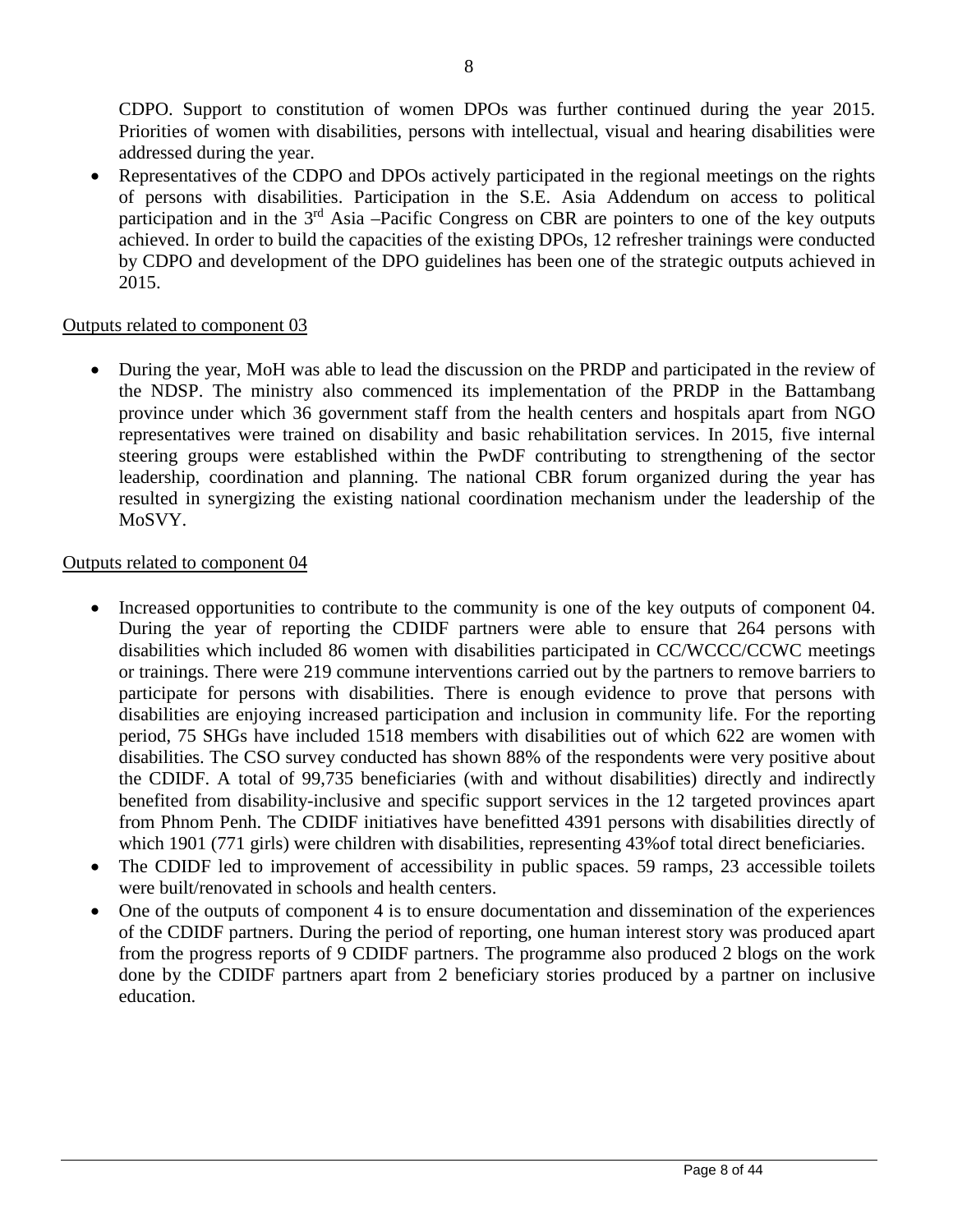## **Delays in implementation, challenges, and lessons learned & best practices**

One of the delays was the submission of the report on the implementation of the UN convention to the committee on CRPD. This was mainly due to the delay in holding consultative meetings with the stakeholders. The Programme Coordination Team invited one of the world's renowned advocate on disability rights and former member of the CRPD committee to advise the government and the civil society on the content of the report.

There has been delay in convening the DAWGs constituted in the key ministries for the purpose of coordinating the implementation of the NDSP. The matter has been discussed with the DAC and the Programme Coordination Team is providing the technical support to ensure the meetings are held at the earliest. The process for revision of the national disability law is yet to be initiated due to a gap in the design of the programme. This has been discussed in the programme board and at the behest of the board members, the programme coordination team has provided a technical note to the national government in which strategies have been spelt out to overcome the deficiency in the programme design and ensure revision of the law.

The direct support to NGOs for service delivery has been challenging at times in terms of identification and selection of the grant partners in a reasonable short span of time without compromising on the quality of selection apart from linking the grass root level activities of some of the grantees to the upstream policy and programme development. The procurement capacities of some of the NGOs didn't match with the stringent procurement requirements of one of the implementing agencies. As a lesson learnt, the implementing agency conducted an assessment of the procurement capacity of the CDIDF applicants.

Translation of the terms and concepts related to disability from English to Khmer has been challenging for the programme as there is no standardized disability terminology in Khmer. Establishing consensus on Khmer text is a lengthy process and this factor should be taken into consideration while planning activities that involve translation work.

The pre-testing of the disability –inclusion training package which was developed for the government officials at the sub-national level to increase awareness about disability and to enhance their skills to improve the lives of persons with disabilities has indicated a very low level of understanding and awareness of disability amongst the local authorities. It was realized that the training content needs to be pitched at the appropriate level.

Constitution of the DAWGs in key ministries to implement strategic objectives of the NDSP and also to ensure mainstreaming of disability in the agenda of the government is a good practice that is being promoted by the DAC within the Asia-pacific region. The programme through the PRDP implemented during the year has provided evidence to the fact that bringing a group of stakeholders at the provincial level to provide a coordinated and streamlined services is effective to reach out to maximum number of persons with disabilities who need health and rehab services.

The programme coordination team has been monitoring the risks on a regular basis. One of the risks identified was related to decrease in funding due to currency fluctuations. The donor has budgeted in Australian dollars while the programme budget is in USD. Depreciation of the AUS dollar has led to considerable reduction in the available budget for the programme. In consultation with the donor, the implementing agencies strategically scaled down the activities ensuring minimal adverse impact on the programmatic results.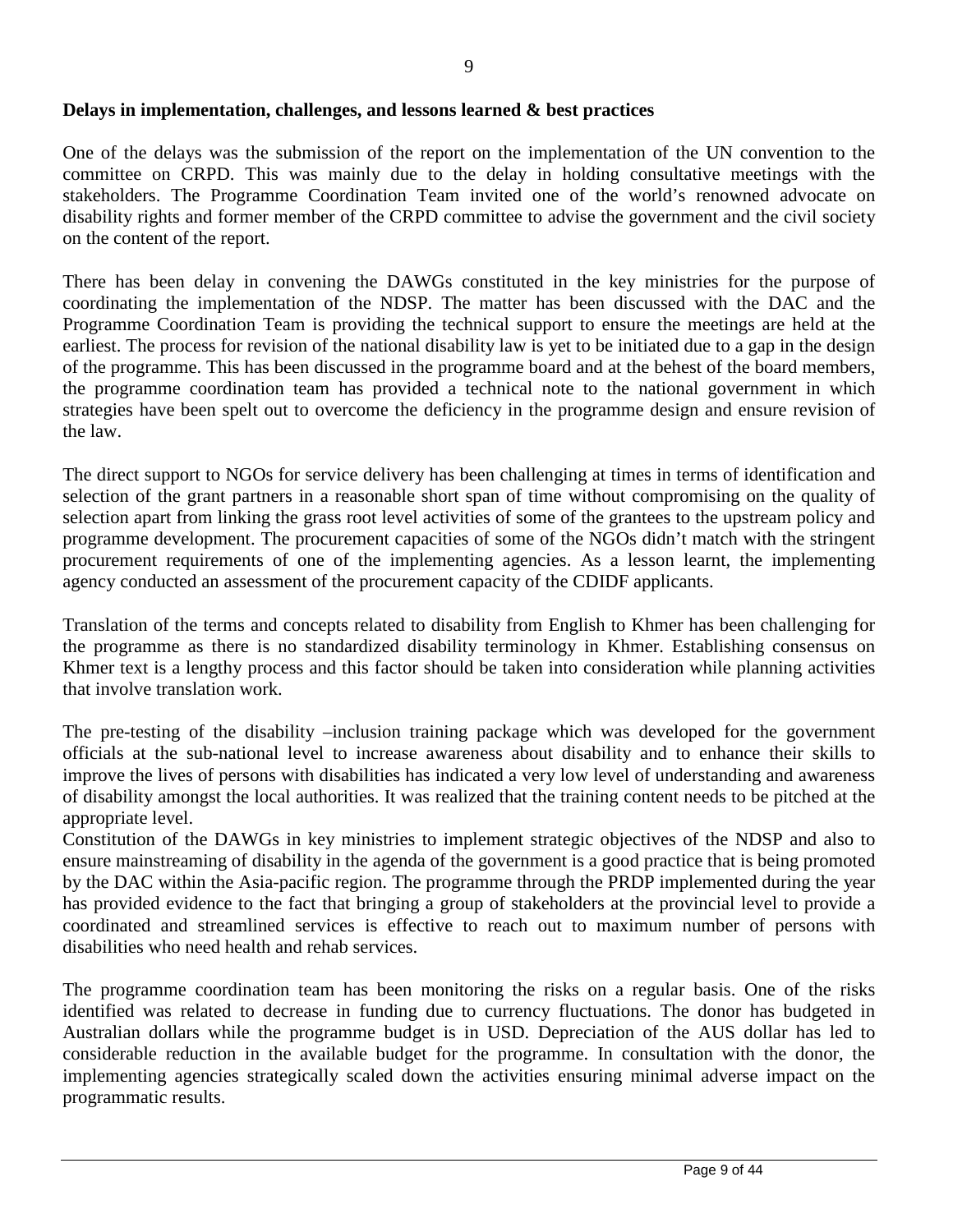#### **Qualitative Assessment**

After 18 months of active implementation, the programme has succeeded in addressing disability within the policies and programmes of the key ministries of the government with the constitution of DAWGs in the nodal ministries. Disability terminologies have found a place in the vocabulary of the government. For instance, the draft information law and some of the decrees drafted by the government are disabilityinclusive. The PCT has been conducting media analysis on a routine basis and there is a phenomenal increase in the reporting of the social media and print media on issues related to disability. The DRIC has contributed in a creating a conducive environment for the stakeholders to review their programmes and policies to ensure inclusion of persons with disabilities apart from engaging DPOs on key programmatic issues. A pertinent example is the ongoing attempts to include persons with disabilities as recipients of the Health Equity Fund and the issue of Urban ID poor card in consultation and participation of the CDPO. The voices of persons with disabilities through DPOs has been reaching the nodal ministries through their representative body which is the CDPO. The government has started consulting CDPO and has included them in the working groups constituted to develop policy and legislative frame works.

The sensitization of the provincial government officials has brought in perceptible changes in their knowledge and understanding of disability issues. This is evident from the fact that 85% of the surveyed communes in 2015 indicated inclusion of persons with disabilities in the planning processes. Barriers faced by adults and children with disabilities in the communities have been identified and efforts are made to ensure barrier-free environment for persons with disabilities. Creation of physical access in some of the government offices and schools located in the geographic area where the DRIC programme is currently being implemented is a pointer in this direction.

The programme through the PRSS has reversed the downward trend of the PRCs in terms of service delivery and the reporting period witnessed increase in the number of persons with physical disabilities accessing services. One of the objectives of the programme is to strengthen the rehabilitation system and to build the capacities of the MoSVY and MoH to lead the sector. Through the PRDP, the MoH has demonstrated a successful model of service delivery by creating a network of partners converging to disseminate information, provide pathways for much needed services and to put in place a referral system at the sub-national level. The PRDP implemented under the programme has been able to encourage partnership between MoSVY, MoH, DPOs, NGOs and other service providers at the sub-national level in enabling persons with disabilities to access services in the communities.

The national workshop for the review of the NDSP is a testimony of the programme to engage wide range of actors and in building partnerships to identify the key strategic objectives that could be implemented by 2018.The CDIDF grant scheme implemented in collaboration with the NGOs in the select provinces, districts and communes has brought several key players of development such as provincial government entities, DPOs, families and care-givers of persons with disabilities in breaking barriers that prevent persons with disabilities from participating in political, economic, social and cultural activities on an equal footing with those without disabilities.

The 10 strategic objectives of the NDSP impact all the four components of the programme and successful implementation of the strategic plan remains as a cross-cutting issue for the programme stakeholders. This was aptly demonstrated when the three implementing agencies along with other actors came together to identify those critical objectives that could be implemented during the programme cycle of DRIC.

Community based rehabilitation is a cross-cutting strategy for the programme as a whole and the implementing agencies along with their respective partners are collectively working with MoSVY in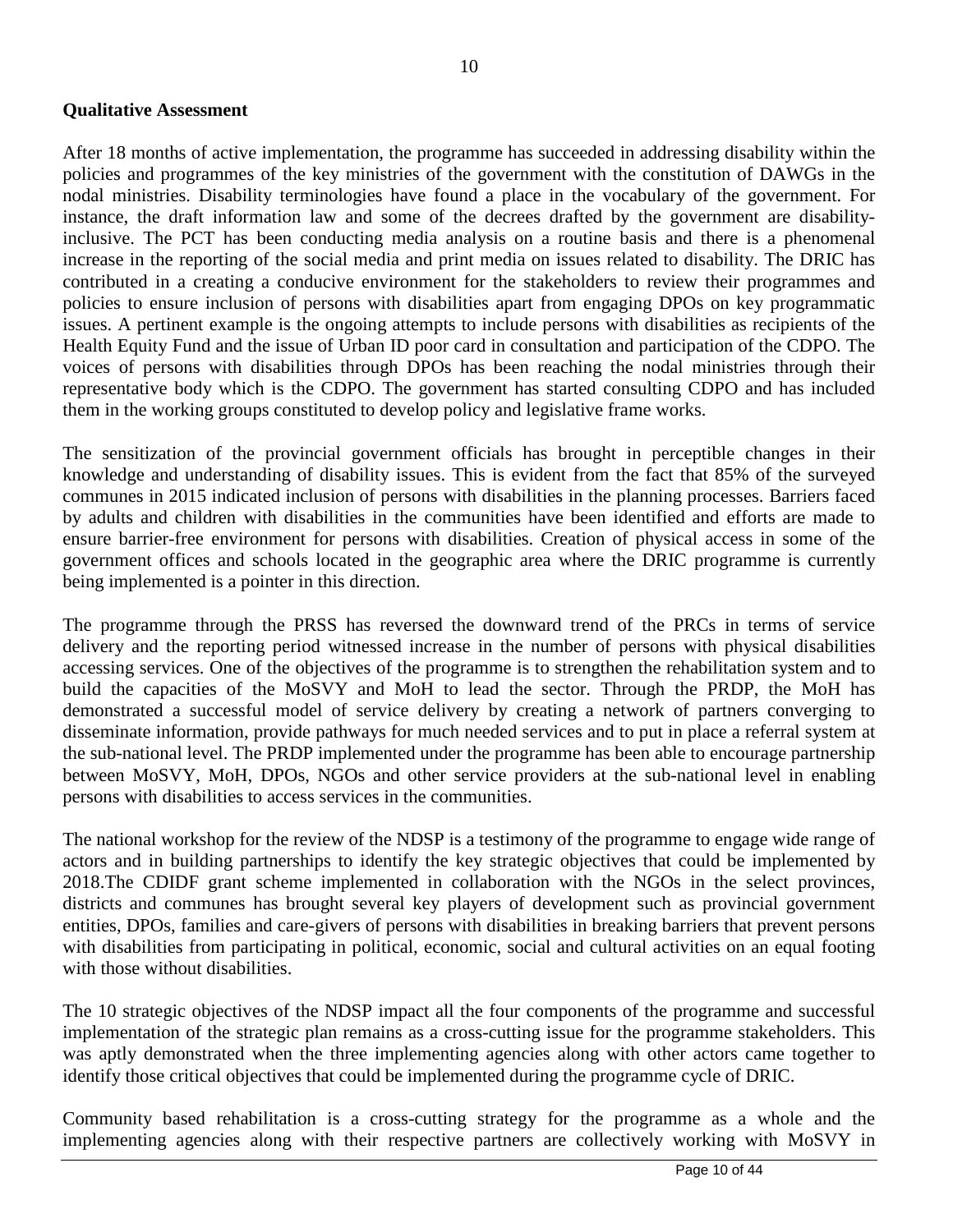strengthening the national CBR coordination mechanism on the basis of the CBR guidelines The preparations of the CRPD national report is yet another cross-cutting issue and during the reporting period the stakeholders have come together under the leadership of DAC to prepare the  $2<sup>nd</sup>$  draft of the national report. Addressing the rights of the minority groups within the disability population has been of common interest to the programme implementers and the reporting year witnessed DAC commemorating the international day of persons with intellectual disabilities thereby providing much needed visibility to the needs of the minority groups. The needs of women with disabilities has been the guiding factor for all the four components of the programme and their respective partners. For instance CDPO has been able to ensure that women with disabilities constitute 50% of their staff and 40% of the DPOs governing board members are women with disabilities.

The Programme Coordination Team has been able to liaise with various UN agencies within the UN system to bring disability on the agenda of the United Nations Country Team (UNCT). For the first time, the UNCT came together to address the issues of persons living on the streets and majority of them are persons with disabilities. The programme was able to highlight the grim situation of the human rights of persons with disabilities in the country and convinced the human rights Special Rapporteur the need for a 'status report' on the human rights of persons with disabilities in Cambodia. The PCT on behalf of the DRIC has been part of the UNCT committee on human rights and has been closely working with the Office of the High Commissioner of Human Rights (OHCHR) in safeguarding the interests of the most marginalized persons with disabilities in Cambodia. Thanks to the DRIC programme, the three UN implementing agencies have initiated a process of mainstreaming disability in their respective country programmes. The programme components are mutually inter-dependent and UN agencies have been supplementing the efforts of each other in realizing the intermediate outcomes of the respective components. The office of the UN Resident Coordinator continues to play a proactive role in forging partnerships amongst the implementing agencies and also in ensuring that the issues of persons with disabilities are appropriately dealt under the United Nations Development Assistance Framework (UNDAF).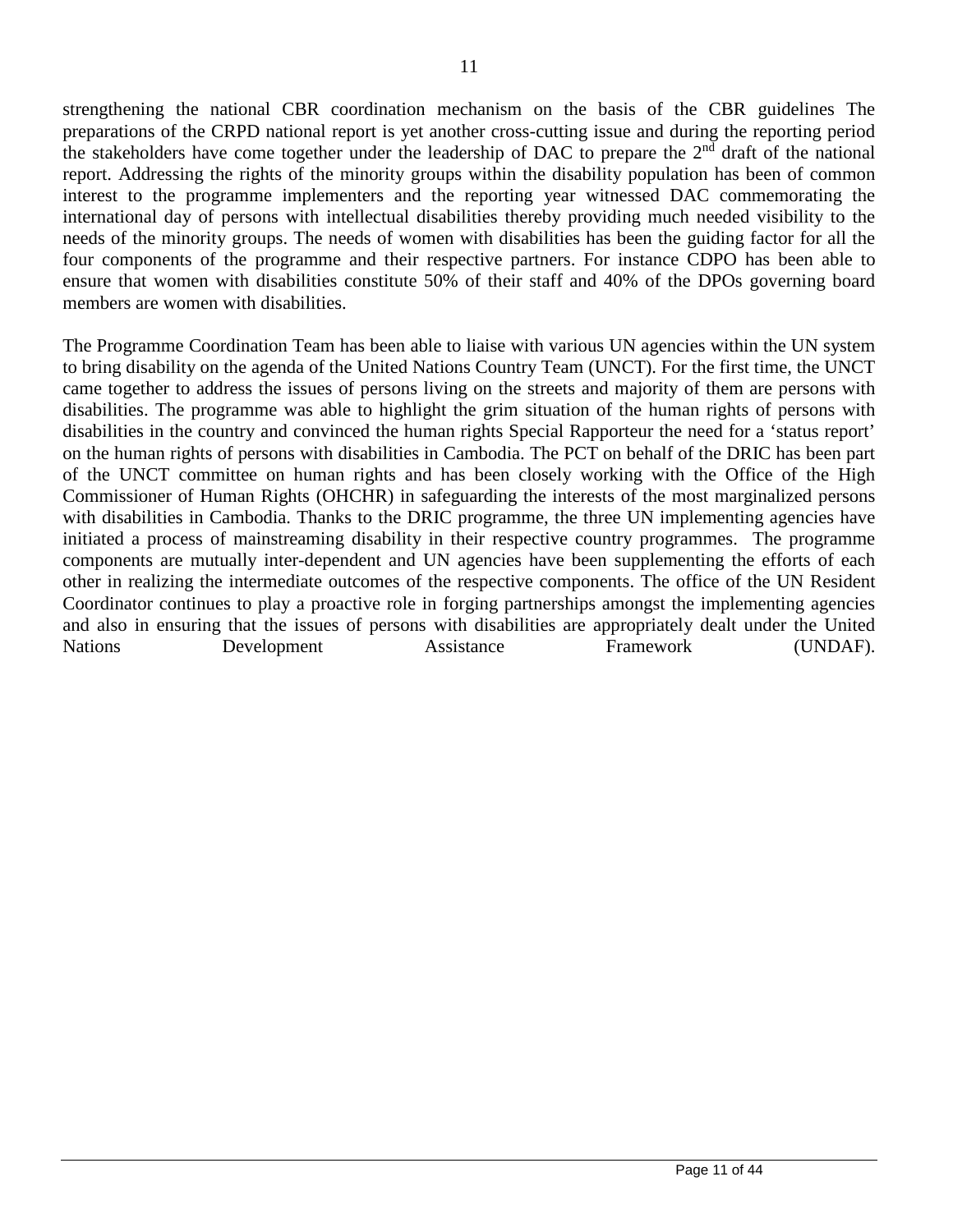# **ii) Indicator Based Performance Assessment:**

|                                                                                                                                                                                                                                                                                                                                                                                                                                                                                                                     | <b>Achieved Indicator Targets</b>                                                                                                                                                                                                                                                                                       | <b>Reasons for Variance with</b><br><b>Planned Target (if any)</b> | <b>Source of Verification</b>                                                                |  |
|---------------------------------------------------------------------------------------------------------------------------------------------------------------------------------------------------------------------------------------------------------------------------------------------------------------------------------------------------------------------------------------------------------------------------------------------------------------------------------------------------------------------|-------------------------------------------------------------------------------------------------------------------------------------------------------------------------------------------------------------------------------------------------------------------------------------------------------------------------|--------------------------------------------------------------------|----------------------------------------------------------------------------------------------|--|
|                                                                                                                                                                                                                                                                                                                                                                                                                                                                                                                     | <b>Component 1:</b> Supporting Government implementation of the NDSP                                                                                                                                                                                                                                                    |                                                                    |                                                                                              |  |
| <b>Outcome 1: NDSP</b> implemented<br>through rights-based and inclusive<br>approach<br><b>Indicator:</b> RGC reflects a rights-based<br>& inclusive approach to disability<br><b>Baseline:</b><br>$\bullet$ New NDSP<br>• Limited knowledge of rights-based<br>& inclusive approach<br><b>Planned Target:</b><br>• 50% of NDSP responsible<br>ministries/institutions reflect a<br>rights-based & inclusive approach<br>to implementing policies $\&$<br>programs<br>• Disability Law in line with CRPD<br>by 2018 | RGC has established the disability mechanism<br>in the line ministries which expressed the<br>commitment to promote the disability inclusion.<br>Disability working group in line ministries will<br>play a role to implement and monitor the<br>progress of disability inclusion.                                      |                                                                    | • Annual reports on<br>the implementation<br>of the NDSP<br>• NDSP review<br>workshop report |  |
|                                                                                                                                                                                                                                                                                                                                                                                                                                                                                                                     | Output 1.1: Capacities of key government structures enhanced to promote rights-based and inclusive approach to implement NDSP                                                                                                                                                                                           |                                                                    |                                                                                              |  |
| Indicator 1.1.1:<br>Recommendations of Functional/<br>capacity assessment reflected in the<br>revised strategic plan/annual work Plan<br>of DAC/DAC -SG                                                                                                                                                                                                                                                                                                                                                             | • Functional analysis report was developed and<br>endorsed by DAC. 8 recommendations<br>provided specifically on improving the roles<br>and responsibilities of government<br>institutions and another 2 recommendations<br>related to increasing national budget<br>allocation.<br>• A courtesy meeting between senior | $\bullet$ on track                                                 | • Functional analysis<br>report<br>• Courtesy meeting's<br>minute                            |  |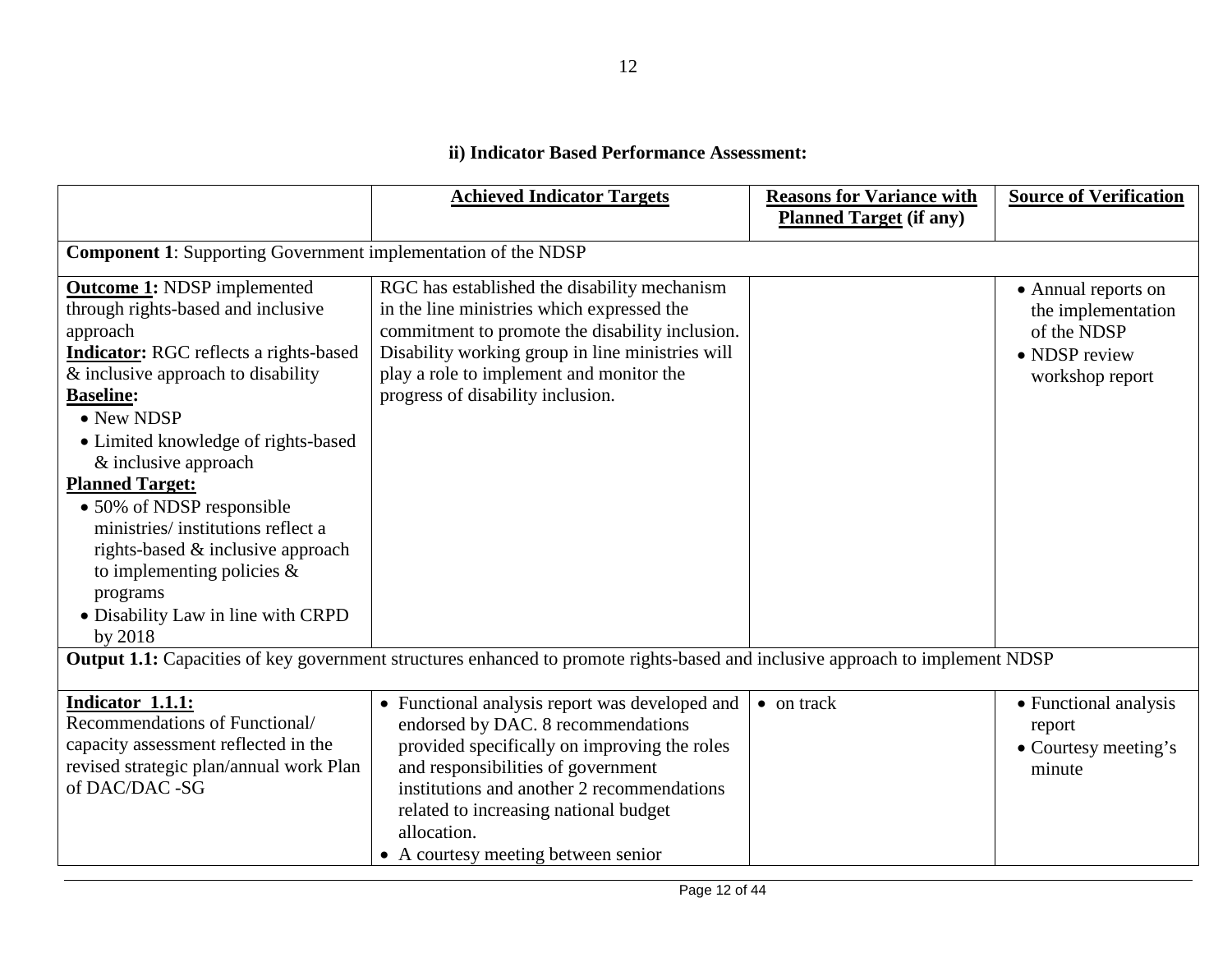|                                                                                                                              | <b>Achieved Indicator Targets</b>                                                                                                                                                                                                                                                                                                                                                                                                                                                                                                                                                                                                                                                                                                                                                                                                                                                                                                                                                                                                                                                                             | <b>Reasons for Variance with</b> | <b>Source of Verification</b>                                                          |
|------------------------------------------------------------------------------------------------------------------------------|---------------------------------------------------------------------------------------------------------------------------------------------------------------------------------------------------------------------------------------------------------------------------------------------------------------------------------------------------------------------------------------------------------------------------------------------------------------------------------------------------------------------------------------------------------------------------------------------------------------------------------------------------------------------------------------------------------------------------------------------------------------------------------------------------------------------------------------------------------------------------------------------------------------------------------------------------------------------------------------------------------------------------------------------------------------------------------------------------------------|----------------------------------|----------------------------------------------------------------------------------------|
|                                                                                                                              |                                                                                                                                                                                                                                                                                                                                                                                                                                                                                                                                                                                                                                                                                                                                                                                                                                                                                                                                                                                                                                                                                                               | <b>Planned Target (if any)</b>   |                                                                                        |
|                                                                                                                              | management of MOSVY and UNDP<br>regarding the follow up actions on the<br>recommendations. It presented the<br>commitment from senior management to<br>ensure the recommendations would be<br>considered into actions.                                                                                                                                                                                                                                                                                                                                                                                                                                                                                                                                                                                                                                                                                                                                                                                                                                                                                        |                                  |                                                                                        |
| <b>Indicator 1.1.2:</b><br>DAC members and SG staff active in<br>regional networks, exchange of<br>experiences/good practice | • Attended the 3rd APCBR congress in Japan –<br>key actions point proposed to improve the<br>CBR program in Cambodia.<br>• Attended the ASEM High-level Meeting on<br>Disability under the theme of Break Barriers<br>for Inclusive Development, held in Beijing,<br>China. From this attending, DAC received<br>support from China government – hundreds<br>of technology assistive devices donated to<br>DAC.<br>• President of DAC with his subordinates<br>attended the opening ceremony of the<br>ASEAN Para-game which was held in<br>Singapore. His present shew the commitment<br>to promote the rights of persons with<br>disabilities at national and international level.<br>• DAC – SG accompanied the young persons<br>with disabilities to attend 15th GITC which<br>was held in Jakarta, Indonesia.<br>• DAC-SG accompanied persons with<br>intellectual disability to attend the Second<br>Special Music Festival in Pyeongchang,<br>South Korea.<br>• Attended GIZ Regional Workshop "Bridging"<br>the gap between policy and practice-cross-<br>sectoral innovations for economic inclusion | $\bullet$ On track               | • DAC annual report<br>• DAC and MoSVY<br>websites<br>• CBR congress<br>summary report |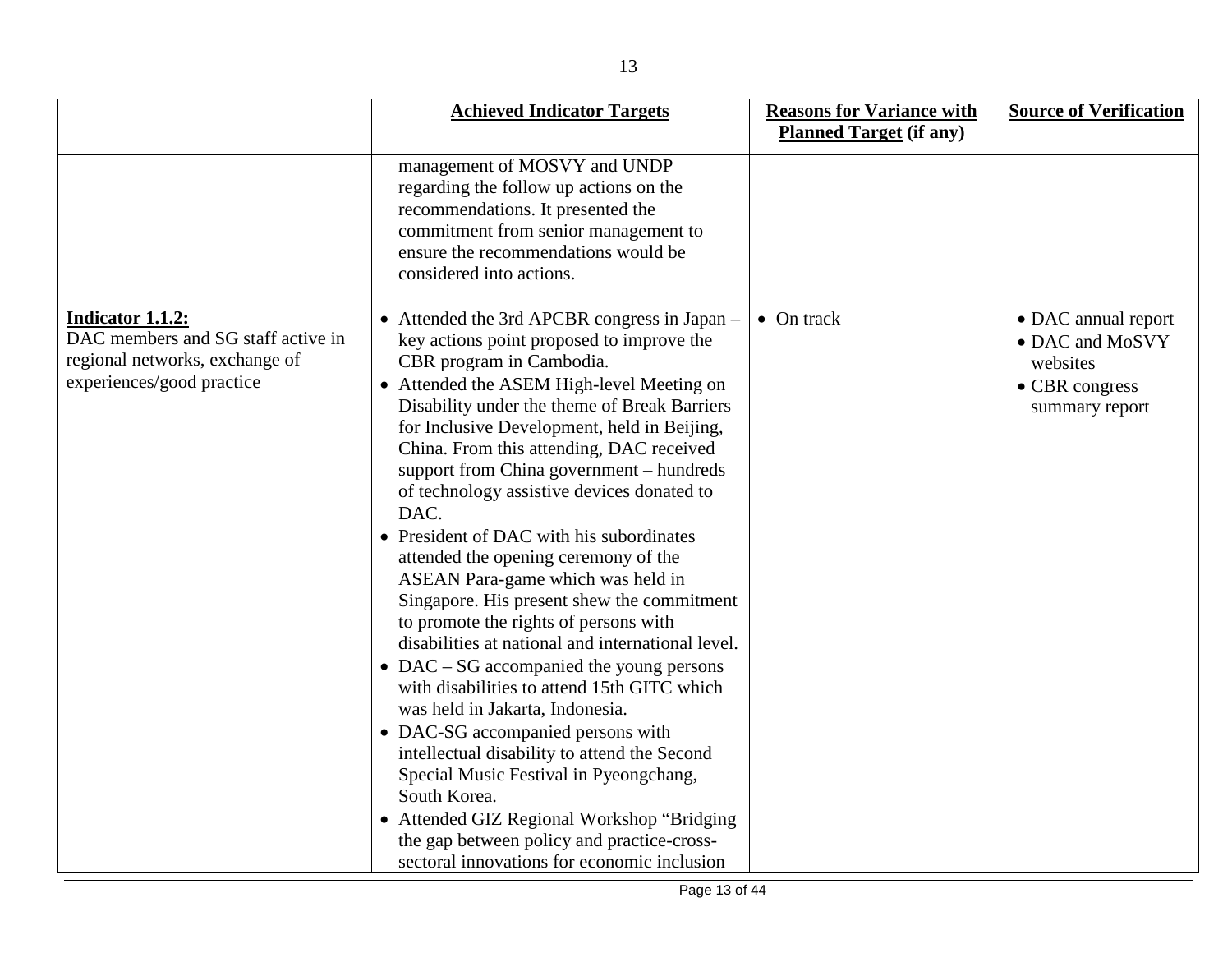|                                                                                                                                                                    | <b>Achieved Indicator Targets</b>                                                                                                                                                                                                                                                                                                                                                                                                                                                                                                                                                                                                                                                                                                                        | <b>Reasons for Variance with</b> | <b>Source of Verification</b>                           |
|--------------------------------------------------------------------------------------------------------------------------------------------------------------------|----------------------------------------------------------------------------------------------------------------------------------------------------------------------------------------------------------------------------------------------------------------------------------------------------------------------------------------------------------------------------------------------------------------------------------------------------------------------------------------------------------------------------------------------------------------------------------------------------------------------------------------------------------------------------------------------------------------------------------------------------------|----------------------------------|---------------------------------------------------------|
|                                                                                                                                                                    |                                                                                                                                                                                                                                                                                                                                                                                                                                                                                                                                                                                                                                                                                                                                                          | <b>Planned Target (if any)</b>   |                                                         |
|                                                                                                                                                                    | of persons with disabilities" covering the<br>four key topics 1) Health 2) Social Protection<br>3) Technical and Vocational Education and<br>Training (TVET) and 4) Employment in<br>Cambodia.<br>• Attended Regional Workshop on Convention<br>on The Rights of Person with Disabilities<br>towards Sustainable Social Protection with<br>was held in Pattaya, Thailand.<br>• DAC-SG played a very important role to<br>provide advice and support on disability<br>development in Cambodia to international<br>institutions for instance the exchange<br>meetings with UNESCAP, University of<br>Korea and USA, Bhutan delegates.                                                                                                                      |                                  |                                                         |
| <b>Indicator 1.1.3:</b><br>Civil servants, including women &<br>persons with disabilities, participate in<br>workshops or other capacity<br>development activities | • The NDSP review workshop had involved<br>with different civil servants from line<br>ministries at both national and sub national<br>level, DPOs, CSOs, DPs and private sector.<br>The workshop allowed line ministries, DPOs<br>and private sector to share the progress of<br>their programmes which contributed to<br>NDSP's achievements.<br>• The national workshop for the<br>'Establishment of the Cambodian Intellectual<br>Disability and Autism Network' around 10<br>NGOs and parents association joined the<br>network.<br>• The involvement with different groups of<br>disability - the world Purple's (Epilepsy) Day<br>presented the strong commitment of<br>government to improve the services for<br>people with epilepsy, and reduce | • Achieved/ on track             | • DAC annual report<br>• NDSP review<br>workshop report |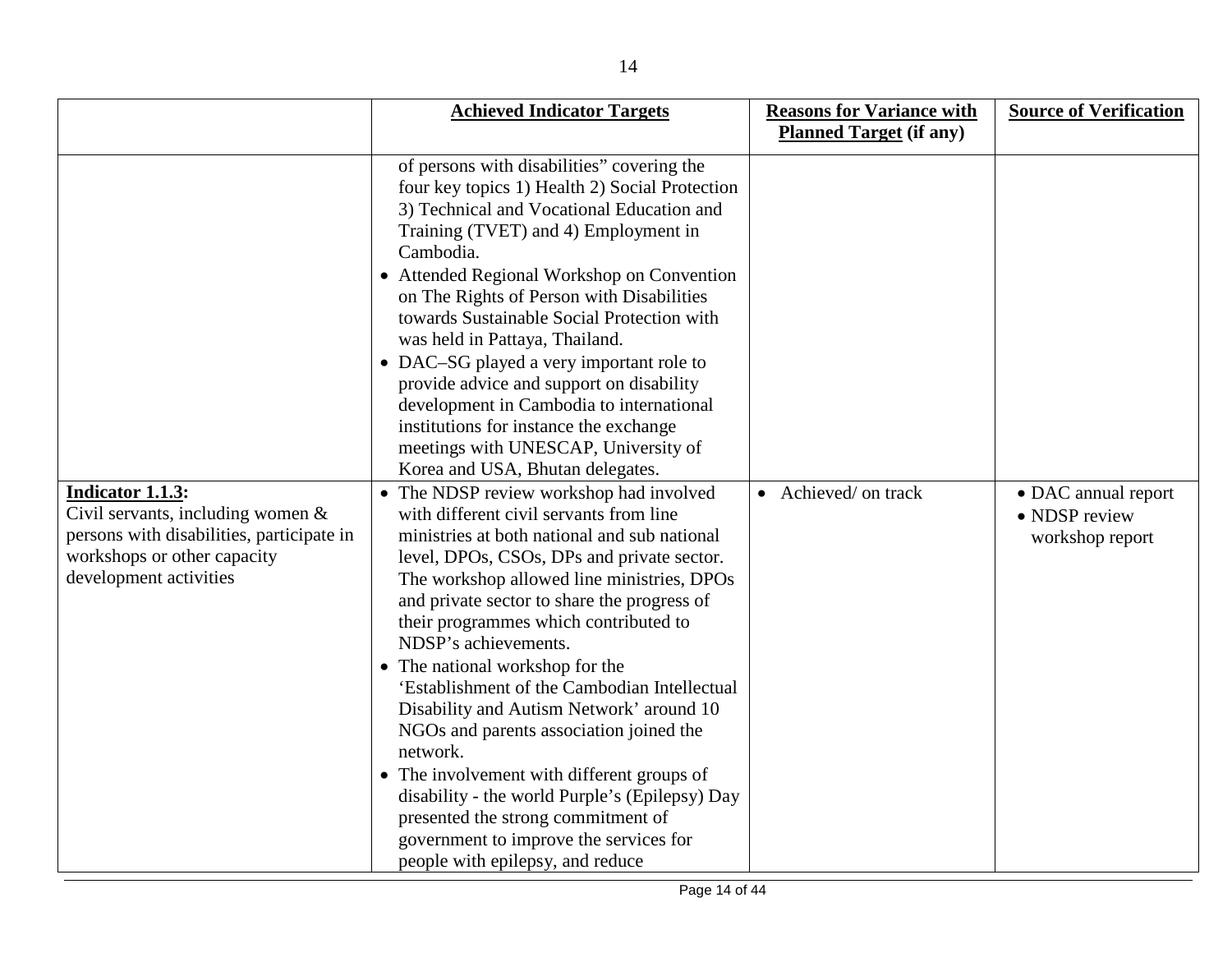|                                                                                                                                                                                                           | <b>Achieved Indicator Targets</b>                                                                                                                                                                                                                                                                                                                                                                                                                                                                                                                                                                                                                                                                                                                                                                                                         | <b>Reasons for Variance with</b>                                                                                                                                                                                                                                                                                                | <b>Source of Verification</b> |
|-----------------------------------------------------------------------------------------------------------------------------------------------------------------------------------------------------------|-------------------------------------------------------------------------------------------------------------------------------------------------------------------------------------------------------------------------------------------------------------------------------------------------------------------------------------------------------------------------------------------------------------------------------------------------------------------------------------------------------------------------------------------------------------------------------------------------------------------------------------------------------------------------------------------------------------------------------------------------------------------------------------------------------------------------------------------|---------------------------------------------------------------------------------------------------------------------------------------------------------------------------------------------------------------------------------------------------------------------------------------------------------------------------------|-------------------------------|
|                                                                                                                                                                                                           |                                                                                                                                                                                                                                                                                                                                                                                                                                                                                                                                                                                                                                                                                                                                                                                                                                           | <b>Planned Target (if any)</b>                                                                                                                                                                                                                                                                                                  |                               |
|                                                                                                                                                                                                           | discrimination against people with epilepsy<br>at their community.<br>• Women with disabilities were invited to<br>participate at the consultative meeting<br>process – clarifications of DAC role and<br>responsibility, and disability policies<br>comparing between Cambodia and United of<br>America.<br>• DAC-SG explored an opportunity for persons<br>with autism and their parents to attend the<br>Knowledge Creation Forum on Community-<br>Based Inclusive Development (CBID) in<br>Bangkok.<br>• DAC-SG organized different meetings and<br>events related to disability with involved<br>from different line ministries, DPOs, CSOs<br>and persons with disabilities – international<br>children day, deaf day, persons with<br>disabilities, run marathon day, sensitization<br>meetings on DAC role and responsibility and |                                                                                                                                                                                                                                                                                                                                 |                               |
| <b>Indicator 1.1.4:</b><br>New Sub-Decrees / Prakas initiated to<br>revise mandates of DAC, PwDF,<br>DWPwD and/or DRA in accordance<br>with functional/ capacity analysis to<br>clarify roles & functions | NDSP at both national and sub national level.<br>• Role and responsibilities of DAC and<br>Department of Welfare have been reviewed<br>following to the guidance from Minister of<br>MoSVY. It was clearly said that DAC is a<br>coordination body and advisory role for<br>disability sector, while Department is<br>responsible for CBR programme, and initiate<br>some policies and guideline related to<br>disability within their own authority - eg.<br>SHGs guideline, amend the disability law<br>etc.<br>• PRAKAS for establishing the legislative                                                                                                                                                                                                                                                                               | • As the Department of<br>Welfare does not have<br>enough resources – human<br>and financial resources,<br>MoSVY guided DAC to<br>coordinate the legislative<br>committee.<br>• The capacity of DRA office<br>has limited human and<br>financial resources. This<br>means that DAC would use<br>their disability rights unit to | DAC annual report             |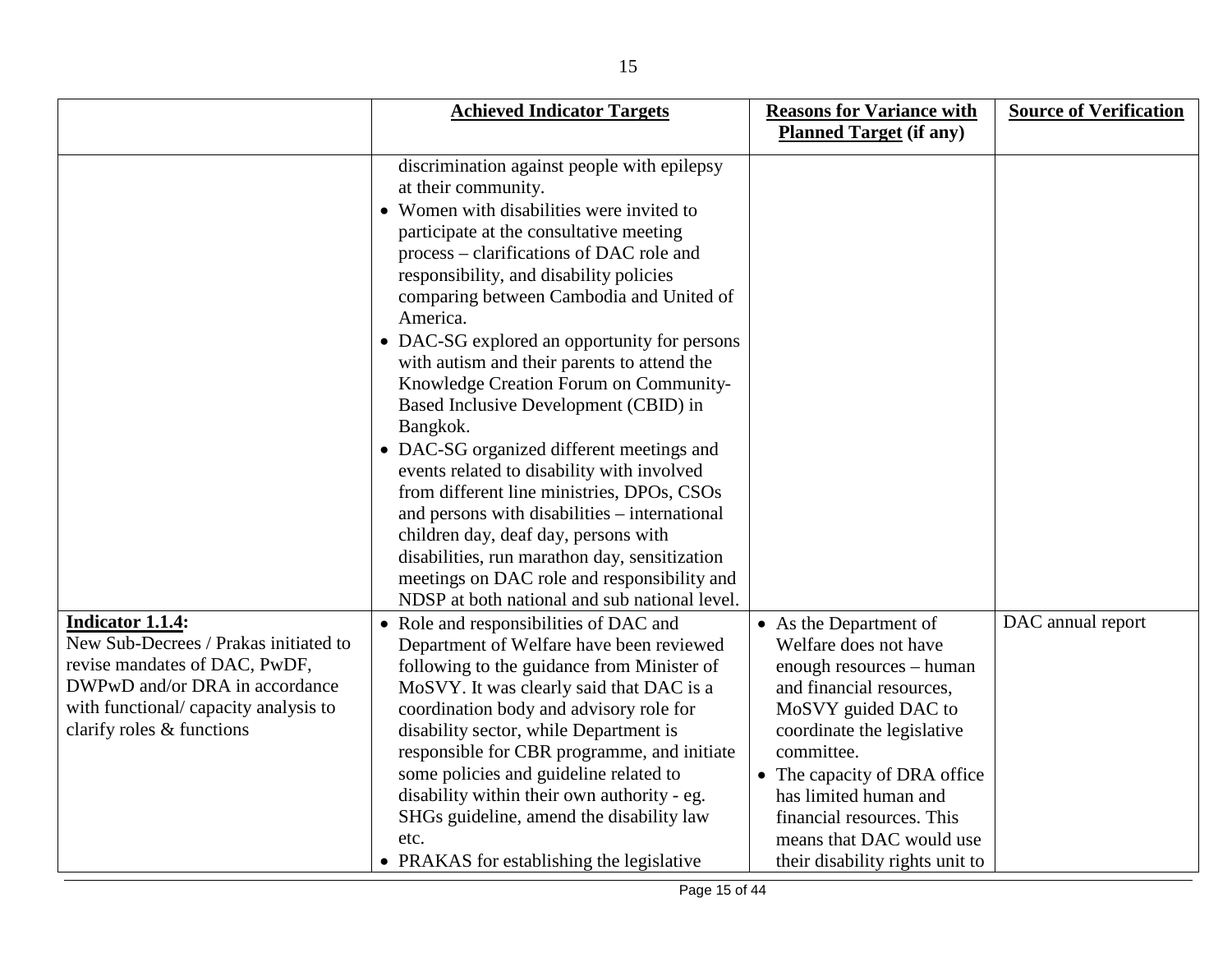|                                                                                              | <b>Achieved Indicator Targets</b>                                                                                                                                                                                                                                                                                                                                                                                                                                                                                                                                                                                                                                                                                                                                                   | <b>Reasons for Variance with</b>                                                                                                                                                                                                                                                                                                                                                                    | <b>Source of Verification</b>       |
|----------------------------------------------------------------------------------------------|-------------------------------------------------------------------------------------------------------------------------------------------------------------------------------------------------------------------------------------------------------------------------------------------------------------------------------------------------------------------------------------------------------------------------------------------------------------------------------------------------------------------------------------------------------------------------------------------------------------------------------------------------------------------------------------------------------------------------------------------------------------------------------------|-----------------------------------------------------------------------------------------------------------------------------------------------------------------------------------------------------------------------------------------------------------------------------------------------------------------------------------------------------------------------------------------------------|-------------------------------------|
|                                                                                              |                                                                                                                                                                                                                                                                                                                                                                                                                                                                                                                                                                                                                                                                                                                                                                                     | <b>Planned Target (if any)</b>                                                                                                                                                                                                                                                                                                                                                                      |                                     |
|                                                                                              | committee which involved from different line<br>ministries and CDPO. The committee aimed<br>to develop/review policies related to<br>disability. Under this committee, few policies<br>few policies/sub decree have been<br>drafted/initiated:<br>Guiding document for Disability Action<br>$\circ$<br>Council at both national and sub<br>national, and for the Disability Action<br>Working Group at line ministries.<br>Sub decree on financial reward of<br>$\Omega$<br>special Olympic and skill competition<br>for persons with disabilities.<br>Inter-ministerial Prakas on public<br>$\circ$<br>parking space for persons with<br>disabilities.<br>Inter-ministerial Prakas on the discount<br>$\circ$<br>of school fees and stationeries for<br>persons with disabilities. | monitor the progress of<br>disability rights in line<br>ministries as well as<br>institutions.<br>• It is quite hard for DRA<br>office to monitor the other<br>line ministries or<br>institutions due to limited<br>$power/authority -$<br>established by their own<br>Ministry's Prakas. The<br>capacity building of DRA<br>is being planned by UNDP<br>through a project on Access<br>to Justice. |                                     |
| <b>Indicator 1.1.5:</b><br>Extent to which funded activities in<br>DAC-SG work plan achieved | Major activities were done as planned and some<br>activities extended to 2016 work plan for<br>instance the UNCRPD report submission to<br>committee and the key legislative policies will<br>be developed and reviewed.<br>The key achievements were recorded as<br>followed:<br>• Produced TV talk show through national<br>television – TVK. Scripts for 5 TV talk show<br>have been developed and footage with<br>specific topics below.<br>o Success of youth with disabilities in                                                                                                                                                                                                                                                                                             | • DAC paid more attention to<br>support DAWGs at line<br>ministry levels and DAC<br>sub national offices to<br>sensitize on role and<br>responsibility and NDSP.<br>• DAC expanded their<br>activity to disseminate<br>disability legislative<br>policies through mass<br>media – created video spot.                                                                                               | • DAC annual report<br>• Video spot |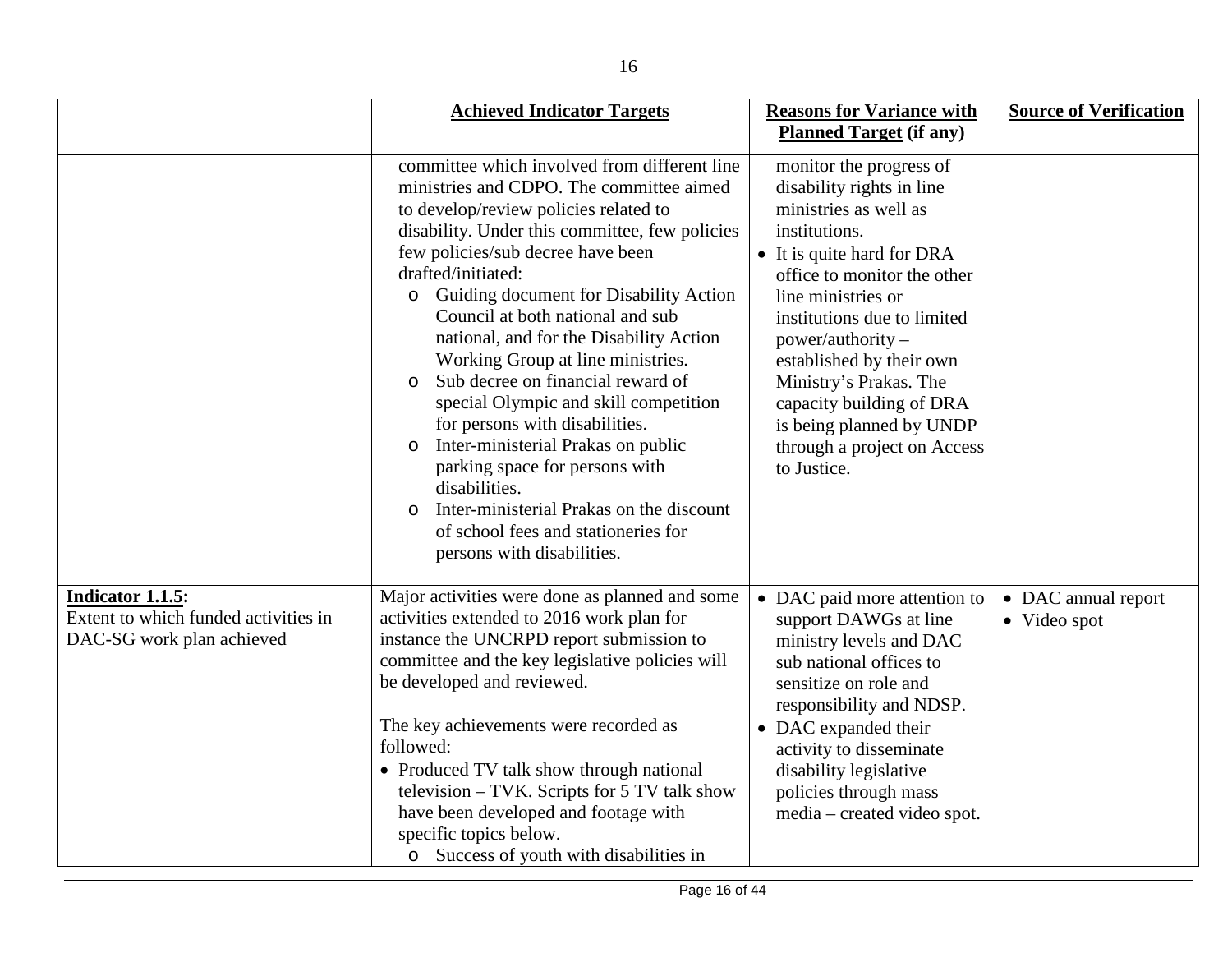|                                         | <b>Achieved Indicator Targets</b>                                                                                                                                                                                                                                                                                                                                                                                                                                                                                                                                                                                                                                                                                                                                                                                                                                                                                                                                                                                                                                                                                                         | <b>Reasons for Variance with</b> | <b>Source of Verification</b> |
|-----------------------------------------|-------------------------------------------------------------------------------------------------------------------------------------------------------------------------------------------------------------------------------------------------------------------------------------------------------------------------------------------------------------------------------------------------------------------------------------------------------------------------------------------------------------------------------------------------------------------------------------------------------------------------------------------------------------------------------------------------------------------------------------------------------------------------------------------------------------------------------------------------------------------------------------------------------------------------------------------------------------------------------------------------------------------------------------------------------------------------------------------------------------------------------------------|----------------------------------|-------------------------------|
|                                         |                                                                                                                                                                                                                                                                                                                                                                                                                                                                                                                                                                                                                                                                                                                                                                                                                                                                                                                                                                                                                                                                                                                                           | <b>Planned Target (if any)</b>   |                               |
|                                         | <b>GITC 2014</b><br>Speech Therapy development in<br>$\circ$<br>Cambodia<br>Disability prevention<br>$\circ$<br>Participation in Arts of Person with<br>Disability<br>Self-employment of PwDs<br>$\circ$<br>Access to public transportation<br>Good Practice on NHE<br>• The Integration of Persons with Disabilities<br>unit developed a clear project plan covering<br>the outcomes to be achieved by the project,<br>the target group, a strategy to achieve the<br>plan and timelines.<br>• Finalised draft UNCRPD report.<br>• Capacity development provided to DAWGs<br>and DAC sub national offices through<br>sensitisation meeting, training and workshop.<br>• Conducted consultative meetings with<br>relevant stakeholders to initiate the<br>legislative policies and guideline related to<br>disability.<br>• Organised key events to raise disability<br>awareness throughout the public.<br>• Additional training was organized for DAC-<br>SG staff on methodology of consultations,<br>interventions and access to justice for PwDs,<br>provided by Dr. Stephen Rosenbaum,<br>Professor of Law, and American University |                                  |                               |
|                                         | of Phnom Penh.                                                                                                                                                                                                                                                                                                                                                                                                                                                                                                                                                                                                                                                                                                                                                                                                                                                                                                                                                                                                                                                                                                                            |                                  |                               |
| <b>Outcome 2:</b> Increased capacity of | • National NDSP review workshop was                                                                                                                                                                                                                                                                                                                                                                                                                                                                                                                                                                                                                                                                                                                                                                                                                                                                                                                                                                                                                                                                                                       |                                  | • NDSP review                 |
| DAC to coordinate implementation of     | organized by DAC in order to review the                                                                                                                                                                                                                                                                                                                                                                                                                                                                                                                                                                                                                                                                                                                                                                                                                                                                                                                                                                                                                                                                                                   |                                  | workshop report               |
| <b>NDSP</b>                             | progress of NDSP implementation at all level                                                                                                                                                                                                                                                                                                                                                                                                                                                                                                                                                                                                                                                                                                                                                                                                                                                                                                                                                                                                                                                                                              |                                  |                               |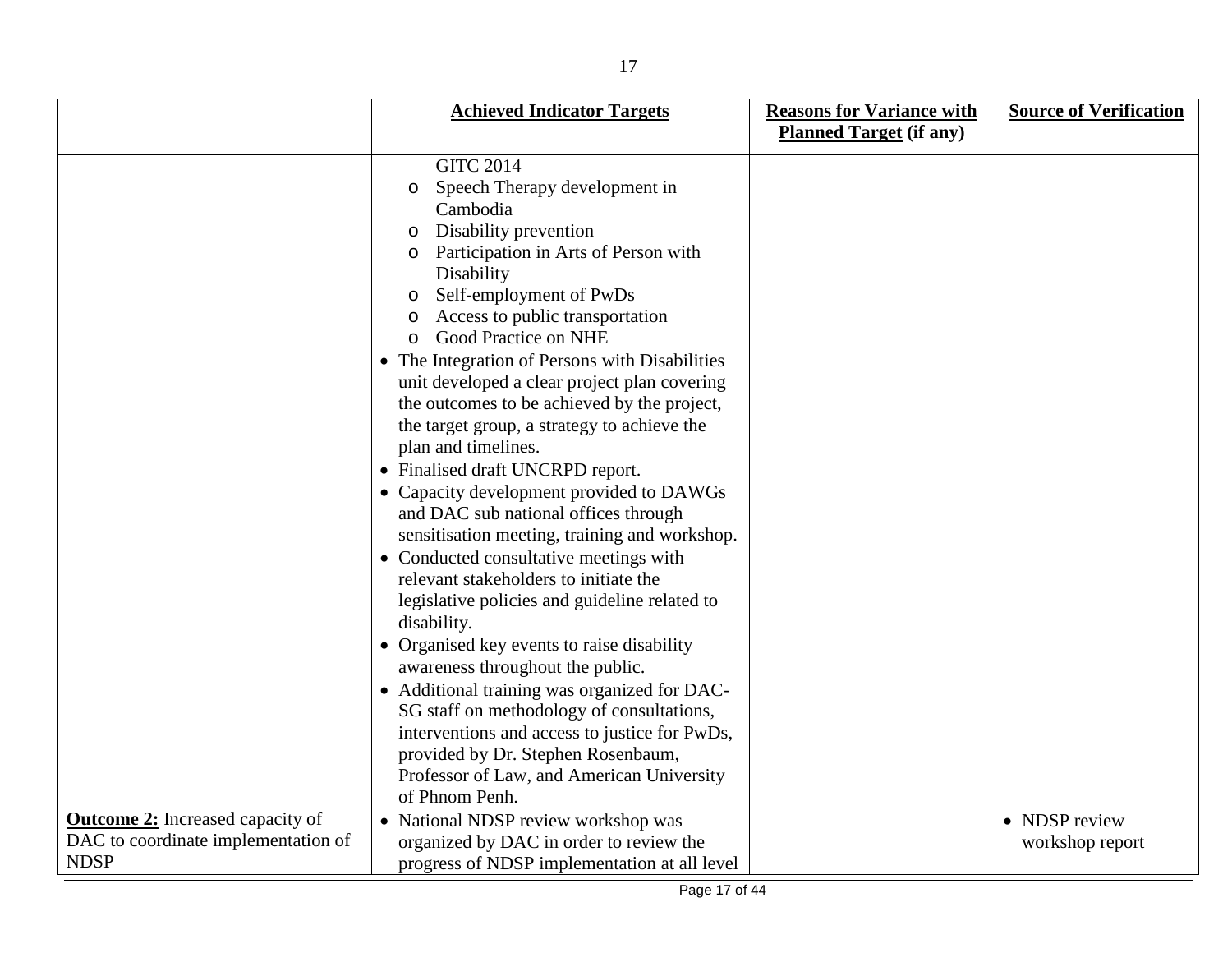|                                                                                                                                                                                                                                                                            | <b>Achieved Indicator Targets</b>                                                                                                                                                                                                                                                                                                                                                                                                                                                                                                                                                                                                                               | <b>Reasons for Variance with</b><br><b>Planned Target (if any)</b>                                                                                                                                                                                                                                                                                                                                                                                      | <b>Source of Verification</b> |
|----------------------------------------------------------------------------------------------------------------------------------------------------------------------------------------------------------------------------------------------------------------------------|-----------------------------------------------------------------------------------------------------------------------------------------------------------------------------------------------------------------------------------------------------------------------------------------------------------------------------------------------------------------------------------------------------------------------------------------------------------------------------------------------------------------------------------------------------------------------------------------------------------------------------------------------------------------|---------------------------------------------------------------------------------------------------------------------------------------------------------------------------------------------------------------------------------------------------------------------------------------------------------------------------------------------------------------------------------------------------------------------------------------------------------|-------------------------------|
| <b>Indicator:</b> Annual progress report on<br>implementation of NDSP presented to<br><b>RGC</b><br><b>Baseline:</b> inception report<br><b>Planned Target:</b> Annual progress<br>report presented to RGC by end of 1 <sup>st</sup><br>quarter of each year starting 2016 | - the workshop ended up with key actions<br>plan with relevant ministries, DPs, DPOs and<br>CSOs to prioritize the strategic objectives to<br>be achieved by 2018.<br><b>Output 2.1:</b> Implementation of NDSP is monitored transparently across the whole-of-government                                                                                                                                                                                                                                                                                                                                                                                       |                                                                                                                                                                                                                                                                                                                                                                                                                                                         |                               |
| <b>Indicator 2.1.1:</b><br>DAC-SG staff trained to efficiently<br>implement M&E framework to monitor<br><b>NDSP</b>                                                                                                                                                        | • Will be done in $2016$                                                                                                                                                                                                                                                                                                                                                                                                                                                                                                                                                                                                                                        | • Once the NSDP framework<br>has been approved, the<br>M&E training will be<br>delivered to staff and DAC<br>at sub national offices.                                                                                                                                                                                                                                                                                                                   |                               |
| <b>Indicator 2.1.2:</b><br>DAWGs monitor & report on NDSP<br>implementation in ministry/institution                                                                                                                                                                        | • DAWGs had shared the achievements and<br>challenges of implementation NDSP at the<br>NDSP review workshop. The DAWGs also<br>provided an update to DAC-SG through the<br>given reporting format.<br>• DAC – SG received support from AVI by<br>provided one international volunteer to<br>support DAC -SG in building capacity of<br>staff in M&E field.<br>• Disability rights unit of DAC –SG is<br>responsible for monitoring the NDSP<br>implementation with guided by from<br>secretary general.<br>• DAC-SG developed a standardized<br>presentation on DAC, DAC-SG-, DAC-MP<br>and DAWG roles and responsibilities to be<br>used for future presented. | • Due to poor reporting<br>format system - the data<br>collected was not accurate<br>and most of line ministries<br>didn't collaborate very<br>well.<br>• Disability advisor was<br>supposed to support the<br>M&E of NDSP<br>implementation and<br>reporting, apart from<br>disability advisory role.<br>However DAC-SG decided<br>not recruit him/her due to<br>shortage funding $-$ lost<br>exchange rate and the scope<br>of NDSP is too ambitious. |                               |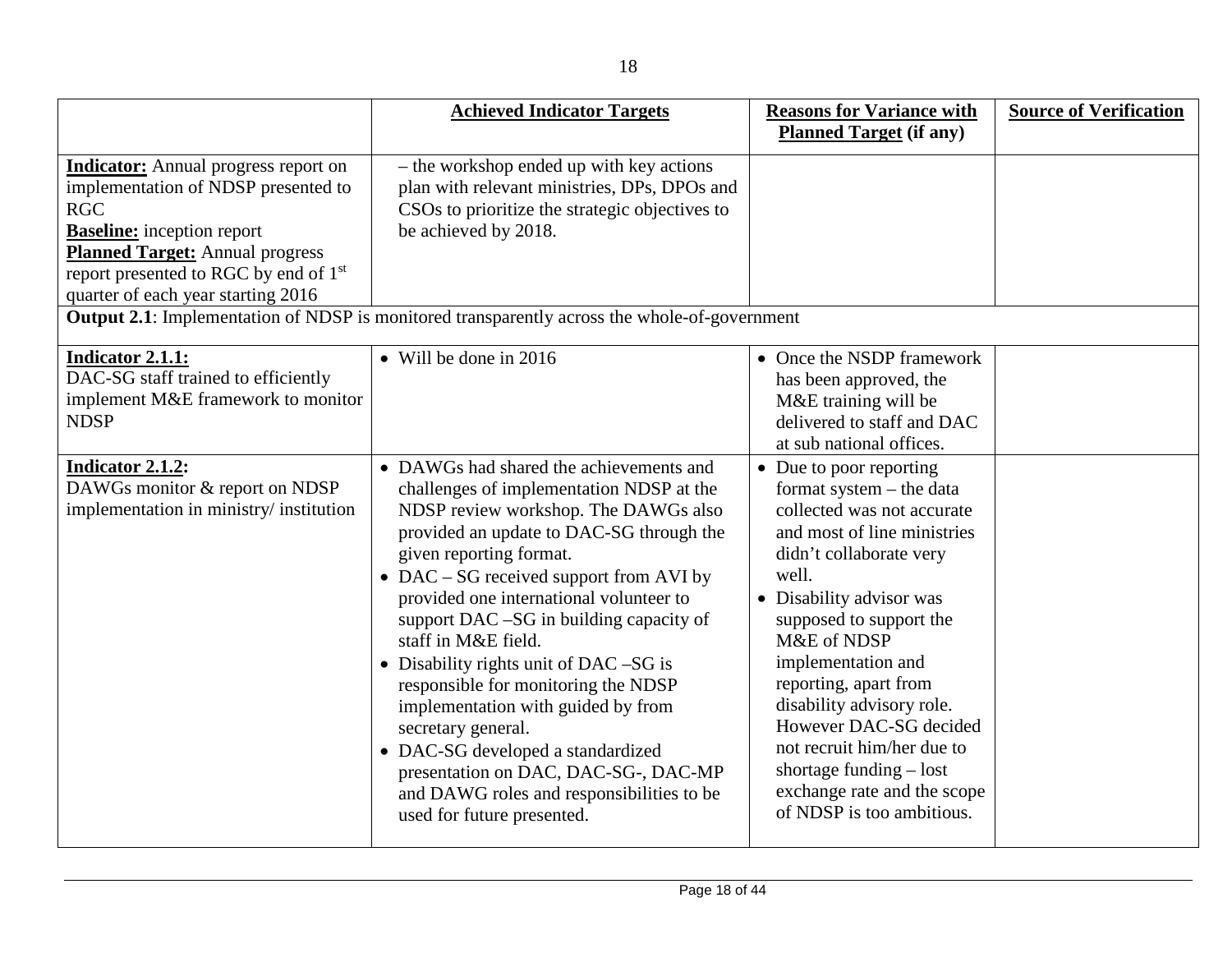|                                                                                                                                                  | <b>Achieved Indicator Targets</b>                                                                                                                                                                                                                                                                                                                                                                                                                                                                                                                                                                                                                                                                                                                                                 | <b>Reasons for Variance with</b>                                    | <b>Source of Verification</b>                                              |
|--------------------------------------------------------------------------------------------------------------------------------------------------|-----------------------------------------------------------------------------------------------------------------------------------------------------------------------------------------------------------------------------------------------------------------------------------------------------------------------------------------------------------------------------------------------------------------------------------------------------------------------------------------------------------------------------------------------------------------------------------------------------------------------------------------------------------------------------------------------------------------------------------------------------------------------------------|---------------------------------------------------------------------|----------------------------------------------------------------------------|
|                                                                                                                                                  |                                                                                                                                                                                                                                                                                                                                                                                                                                                                                                                                                                                                                                                                                                                                                                                   | <b>Planned Target (if any)</b>                                      |                                                                            |
| Indicator 2.1.3:<br>Regular NDSP review meetings held<br>with participation of line Ministries,<br>DPOs and civil society                        | • 14 DAWGs established at line ministries and<br>DAC provided sessions to those ministries<br>regarding the role and responsibilities of<br>DAWGs as well as disability inclusion<br>training $-10$ lines ministries received<br>sessions. In addition, an initial meeting took<br>place with the Ministry of Public Works and<br>Transport to discuss the development of<br>PRAKAS on PwDs driver's license, types of<br>vehicles and disabled parking lots.<br>• About 20 DAC sub national offices received<br>sensitization meetings on role and<br>responsibility of DAC and NDSP.<br>• A review workshop on NDSP was done at<br>national level with involved from line<br>ministries, DAC sub national, DPOs, DPs,<br>CSOs, private sector and persons with<br>disabilities. | • On track in terms of the<br>first phase to implement<br>the NDSP. | • NDSP review<br>workshop<br>• PRAKAS for<br>establishing DAWGs            |
| disability-related data collection, analysis and utilisation provided                                                                            | Output 2.2: In-depth analysis of existing disability-related data sources performed and recommendations for improvement of comprehensive                                                                                                                                                                                                                                                                                                                                                                                                                                                                                                                                                                                                                                          |                                                                     |                                                                            |
| <b>Indicator 2.2.1:</b><br>Extent to which recommendations for<br>improvement of disability data adopted<br>by relevant ministries/ institutions | • Training on comparable tools on data<br>collection provided by UNDP and WHO to<br>project partners those including DAC,<br>PWDF, MoH, MoP, MoSVY and CDPO. As<br>a result, DAC committed to work together<br>with NIS/MoP regarding the use of WG tool<br>into the existing questionnaires.<br>• The Cambodia Demographics Health Survey<br>(CDHS) has included WG questionnaires<br>into the survey process. As result, about<br>9.5% of total population have disability.<br>• DAC and CDPO were invited to be part of<br>ID poor working group which resulted from                                                                                                                                                                                                           | $\bullet$ On track                                                  | • Training report<br>• Joint advocacy<br>meeting's minute<br>• CDHS report |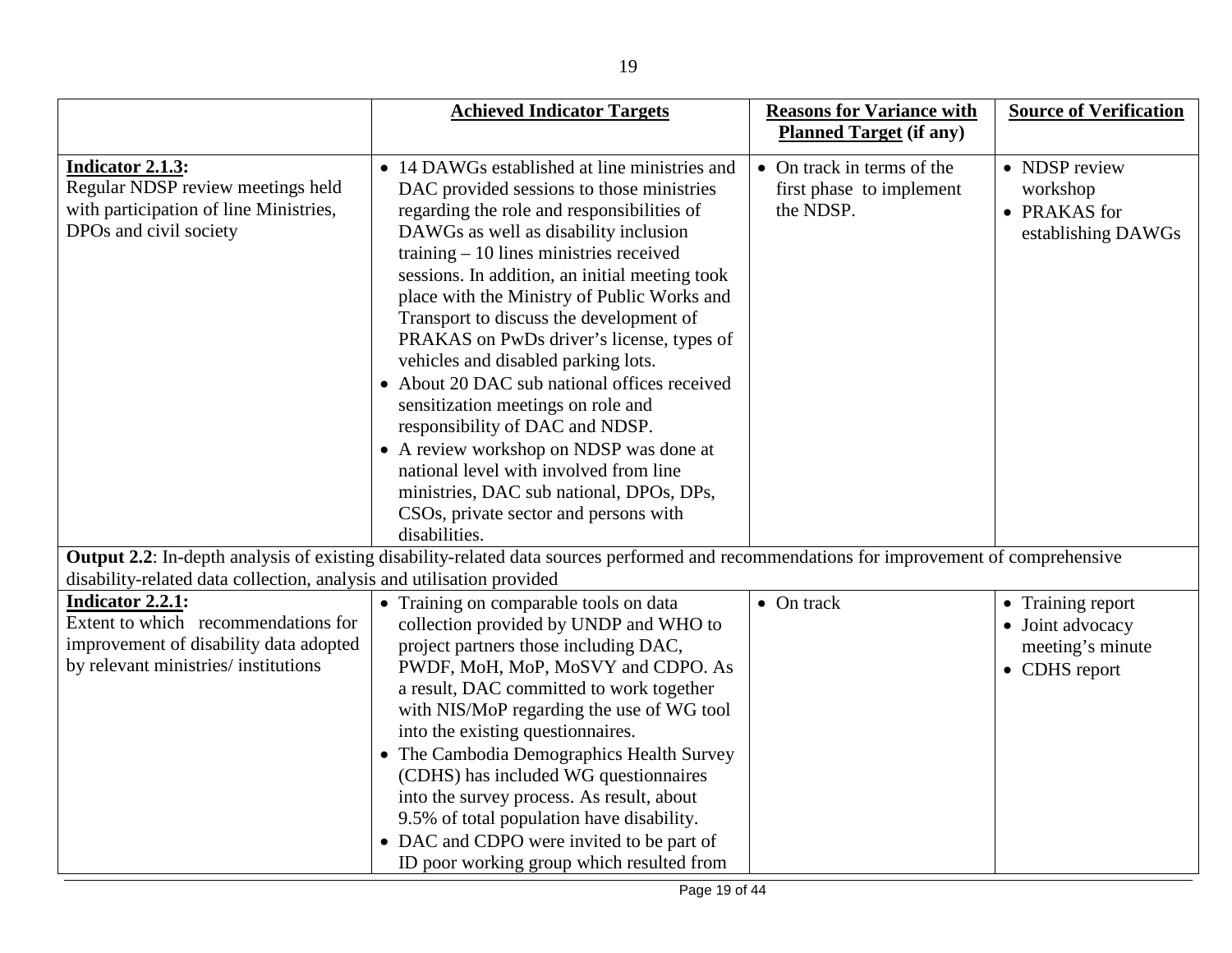|                                                                                                                                                                                                                                                               | <b>Achieved Indicator Targets</b>                                                                                                                                                                                                                                                                                                     | <b>Reasons for Variance with</b>                                                           | <b>Source of Verification</b>     |
|---------------------------------------------------------------------------------------------------------------------------------------------------------------------------------------------------------------------------------------------------------------|---------------------------------------------------------------------------------------------------------------------------------------------------------------------------------------------------------------------------------------------------------------------------------------------------------------------------------------|--------------------------------------------------------------------------------------------|-----------------------------------|
|                                                                                                                                                                                                                                                               |                                                                                                                                                                                                                                                                                                                                       | <b>Planned Target (if any)</b>                                                             |                                   |
|                                                                                                                                                                                                                                                               | the training.<br>• Through the legislation committee of DAC,<br>they committed to review the inter-<br>ministerial Prakas on Type and Level of<br>Disability Classification.                                                                                                                                                          |                                                                                            |                                   |
|                                                                                                                                                                                                                                                               | <b>Output 2.3:</b> Reporting under CRPD is completed on time following an inclusive consultative process                                                                                                                                                                                                                              |                                                                                            |                                   |
| <b>Indicator 2.3.1:</b><br>Ministries /institutions and other<br>stakeholders, including persons with<br>disabilities and women, participate in<br>consultative workshop to finalise<br><b>CRPD</b> report                                                    | • Consultative workshop was organized by<br>DAC with technical support from OHCHR<br>office to share the second draft of UNCRPD<br>report with involved from different line<br>ministries at national and sub national level,<br>DPOs and CSOs. As result, about 80% of the<br>second draft report were satisfied by<br>participants. | • Achieved as planned                                                                      | • Consultative<br>workshop report |
| Indicator 2.3.2:<br>Cambodian CRPD report submitted on<br>time                                                                                                                                                                                                | • Will be submitted by early 2016.                                                                                                                                                                                                                                                                                                    | • Delayed due to limited<br>resources to collect data<br>and review the second<br>draft.   |                                   |
|                                                                                                                                                                                                                                                               | Component 2: Supporting Disabled People's Organisations to raise the voice and protect the rights of all persons with disabilities                                                                                                                                                                                                    |                                                                                            |                                   |
| <b>Outcome 1: Increased capacity of</b><br><b>CDPO/DPOs to fulfil their mandates</b><br><b>Indicator:</b> Extent to which CDPO &<br>DPOs fulfil their mandates<br><b>Baseline:</b> Inception of program<br><b>Planned Target: 70% satisfaction by</b><br>2018 | • National DPO guideline was developed with<br>recognized by DAC.                                                                                                                                                                                                                                                                     |                                                                                            | • DPO guideline                   |
|                                                                                                                                                                                                                                                               | <b>Output 1.1:</b> CDPO and DPOs capacitated to act as effective channel for raising the voice of all persons with disabilities                                                                                                                                                                                                       |                                                                                            |                                   |
| <b>Indicator 1.1.1:</b><br>CDPO/DPOs actively participate in<br>meetings of DAC or DAC committees/<br>working groups                                                                                                                                          | • CDPO joint the working group with ministry<br>of planning regarding the ID poor for poor<br>people – some questions related to disability<br>are included and WG questionnaires has                                                                                                                                                 | • On track in terms of<br>disability policy advocacy<br>with different line<br>ministries. | • CDPO annual report              |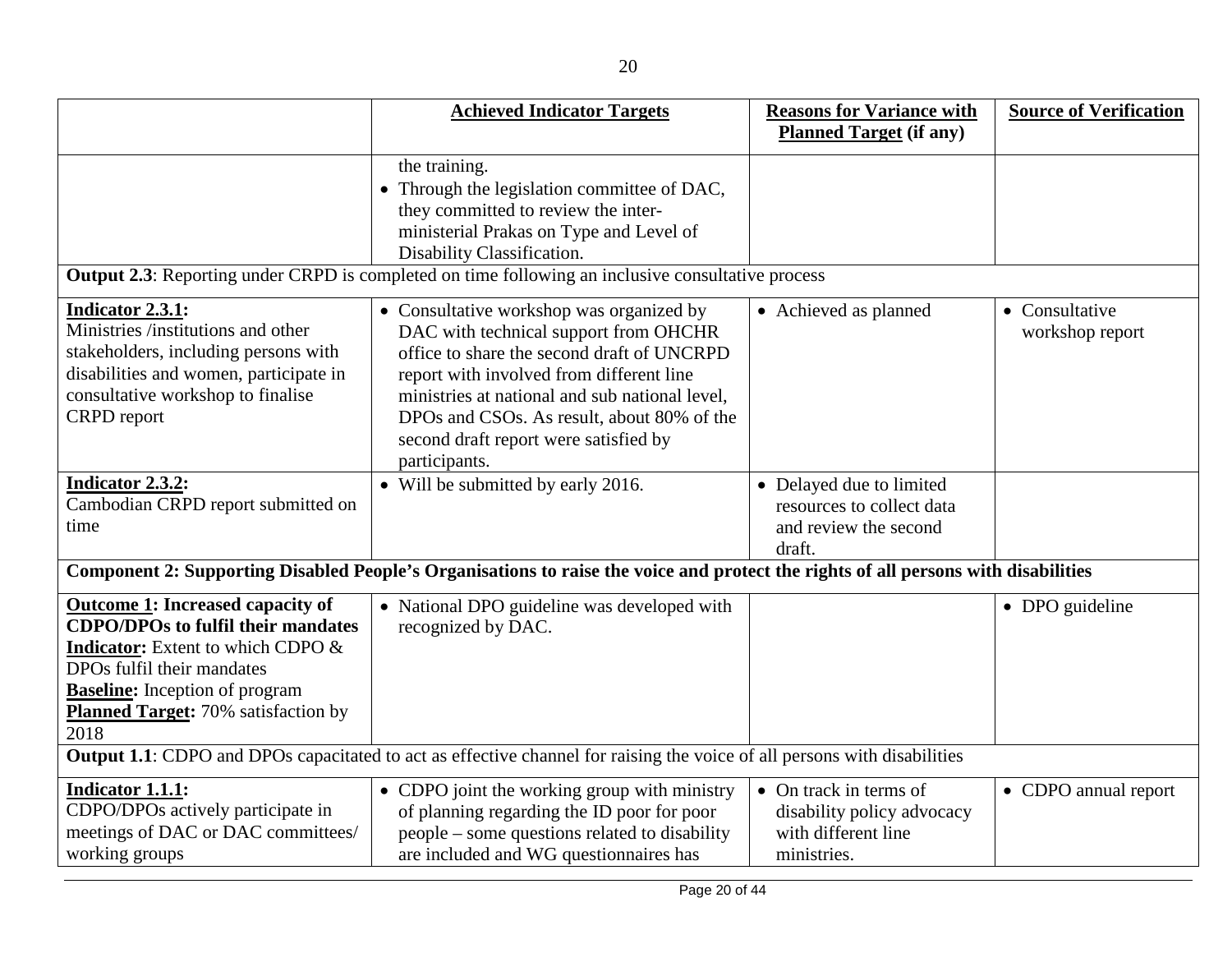|                                                                                                                           | <b>Achieved Indicator Targets</b>                                                                                                                                                                                                                                                                                                                                                                                                                                                                                                                                                                                                                                                                                                                                                                                                              | <b>Reasons for Variance with</b>                                                                                                                     | <b>Source of Verification</b>                              |
|---------------------------------------------------------------------------------------------------------------------------|------------------------------------------------------------------------------------------------------------------------------------------------------------------------------------------------------------------------------------------------------------------------------------------------------------------------------------------------------------------------------------------------------------------------------------------------------------------------------------------------------------------------------------------------------------------------------------------------------------------------------------------------------------------------------------------------------------------------------------------------------------------------------------------------------------------------------------------------|------------------------------------------------------------------------------------------------------------------------------------------------------|------------------------------------------------------------|
|                                                                                                                           |                                                                                                                                                                                                                                                                                                                                                                                                                                                                                                                                                                                                                                                                                                                                                                                                                                                | <b>Planned Target (if any)</b>                                                                                                                       |                                                            |
|                                                                                                                           | included into the current questionnaires.<br>• CDPO joint the committee of education fee<br>for persons with disabilities, and members of<br>organizing events – both national and<br>international days related to disability.<br>• CDPO was invited as a member of legislative<br>committee which was a great opportunity for<br>CDPO to advocate and representative a voice<br>of persons with disabilities regarding the<br>disability policy development.<br>• CDPO was invited as a member of working<br>group of Ministry of Information regarding<br>the development of Law of Information.<br>• CDPO was invited as a member of working<br>group of voting registration of NEC.<br>• CDPO had involved with NCDM regarding<br>the support to persons with disabilities<br>during/at disaster risk management<br>intervention process. |                                                                                                                                                      |                                                            |
| <b>Indicator 1.1.2:</b><br>CDPO/ DPOs regularly consult with<br>ministries/institutions to promote<br>NDSP implementation | • CDPO was invited to join the NDSP review<br>workshop at all process - pre and post<br>meeting. CDPO also presented the key<br>achievements and lessons learnt of how<br>DPOs contributed to NDSP implementation.<br>• Provincial DPOs were invited to join DAC<br>sensitization meeting and requested from<br>DAC sub national offices to be resource<br>persons for disability development.                                                                                                                                                                                                                                                                                                                                                                                                                                                 | • On track - DPOs are more<br>aware of disability<br>frameworks/papers since<br>they involved in lots of<br>activities conducted by<br>CDPO and DAC. | • Annual CDPO report<br>and NDSP review<br>workshop report |
| <b>Indicator 1.1.3:</b><br>Extent to which outputs of DRIC-<br>funded activities in CDPO work plan<br>achieved            | • About 90% of the planned activities were<br>achieved. The key highlighted of these<br>achievements as follows:<br>Policy advocacy: recognized by<br>$\circ$                                                                                                                                                                                                                                                                                                                                                                                                                                                                                                                                                                                                                                                                                  | $\bullet$ On track                                                                                                                                   | • CDPO annual report                                       |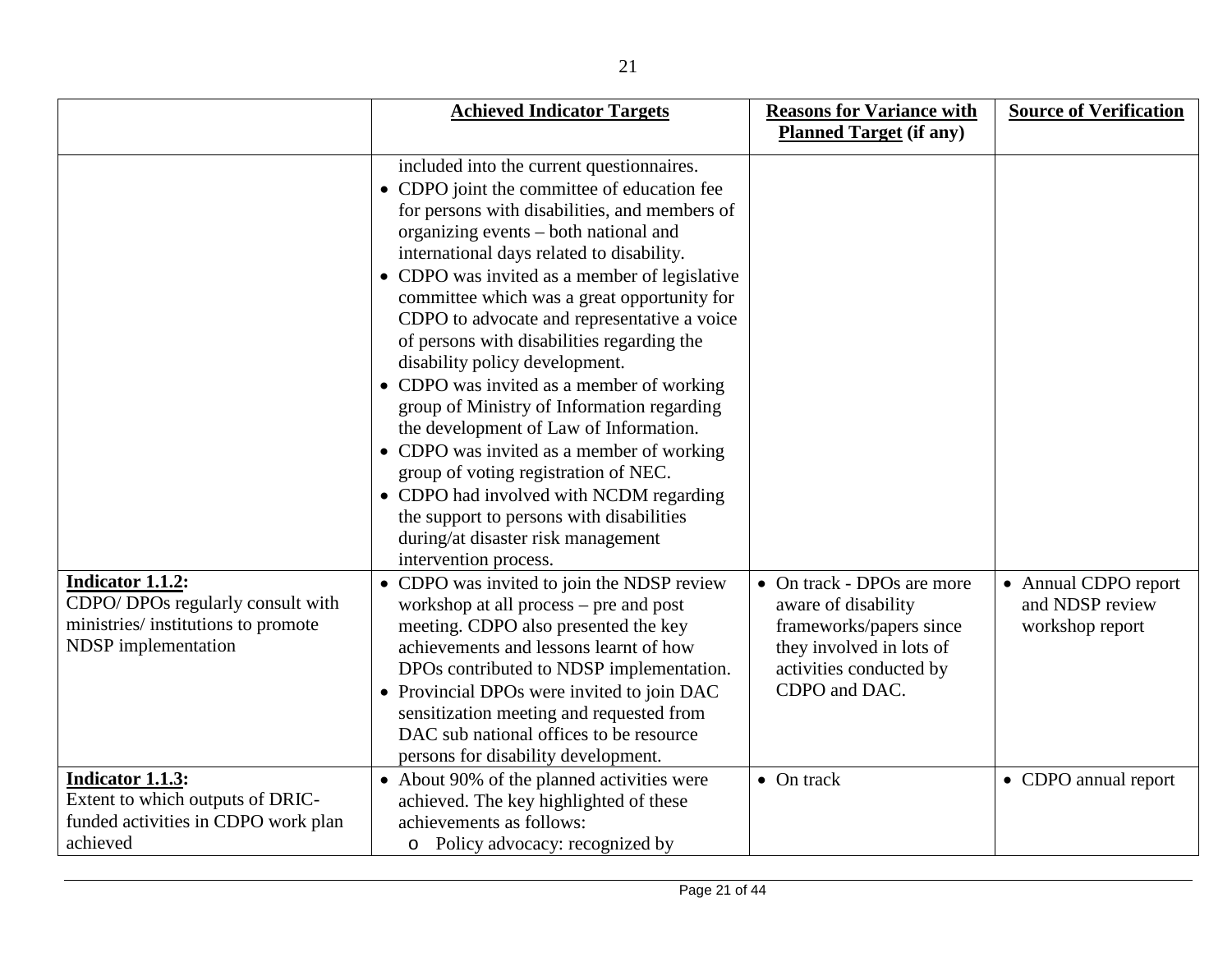|         | <b>Achieved Indicator Targets</b>         | <b>Reasons for Variance with</b><br><b>Planned Target (if any)</b> | <b>Source of Verification</b> |
|---------|-------------------------------------------|--------------------------------------------------------------------|-------------------------------|
|         |                                           |                                                                    |                               |
|         | government institutions as a focal        |                                                                    |                               |
|         | organization for advocating political     |                                                                    |                               |
|         | rights for persons with disabilities -    |                                                                    |                               |
|         | DAC, MoI information, MoP,                |                                                                    |                               |
|         | MoInterior, NEC and NCDM. Disability      |                                                                    |                               |
|         | policy was accepted to be included from   |                                                                    |                               |
|         | those institutions.                       |                                                                    |                               |
| $\circ$ | Radio programme broadcasted at 2          |                                                                    |                               |
|         | provinces and will be expanded to Svay    |                                                                    |                               |
|         | Rieng and Phnom Penh. Voice of            |                                                                    |                               |
|         | Persons with Disabilities (VPD) had       |                                                                    |                               |
|         | produced key programmes – produced        |                                                                    |                               |
|         | and broadcasted 1,461 times for 24        |                                                                    |                               |
|         | radio programs with 5,716 listeners       |                                                                    |                               |
|         | called in for live                        |                                                                    |                               |
|         | discussions/consultation.                 |                                                                    |                               |
| $\circ$ | Provided training on disability inclusion |                                                                    |                               |
|         | and accessible toilet to private sector   |                                                                    |                               |
|         | including airport staff and mainstream    |                                                                    |                               |
|         | organizations.                            |                                                                    |                               |
| $\circ$ | National DPOs network meetings, it        |                                                                    |                               |
|         | extended to private, mainstream           |                                                                    |                               |
|         | organizations and increased               |                                                                    |                               |
|         | involvement from diversity of disability  |                                                                    |                               |
|         | group.                                    |                                                                    |                               |
| $\circ$ | CDPO general assembly meeting $-$ two     |                                                                    |                               |
|         | women with disabilities elected for       |                                                                    |                               |
|         | CDPO governing board members and          |                                                                    |                               |
|         | with diversity group of persons with      |                                                                    |                               |
|         | disabilities.                             |                                                                    |                               |
| $\circ$ | The first congress of persons with        |                                                                    |                               |
|         | disabilities was organized by CDPO to     |                                                                    |                               |
|         | raise the concerns of persons with        |                                                                    |                               |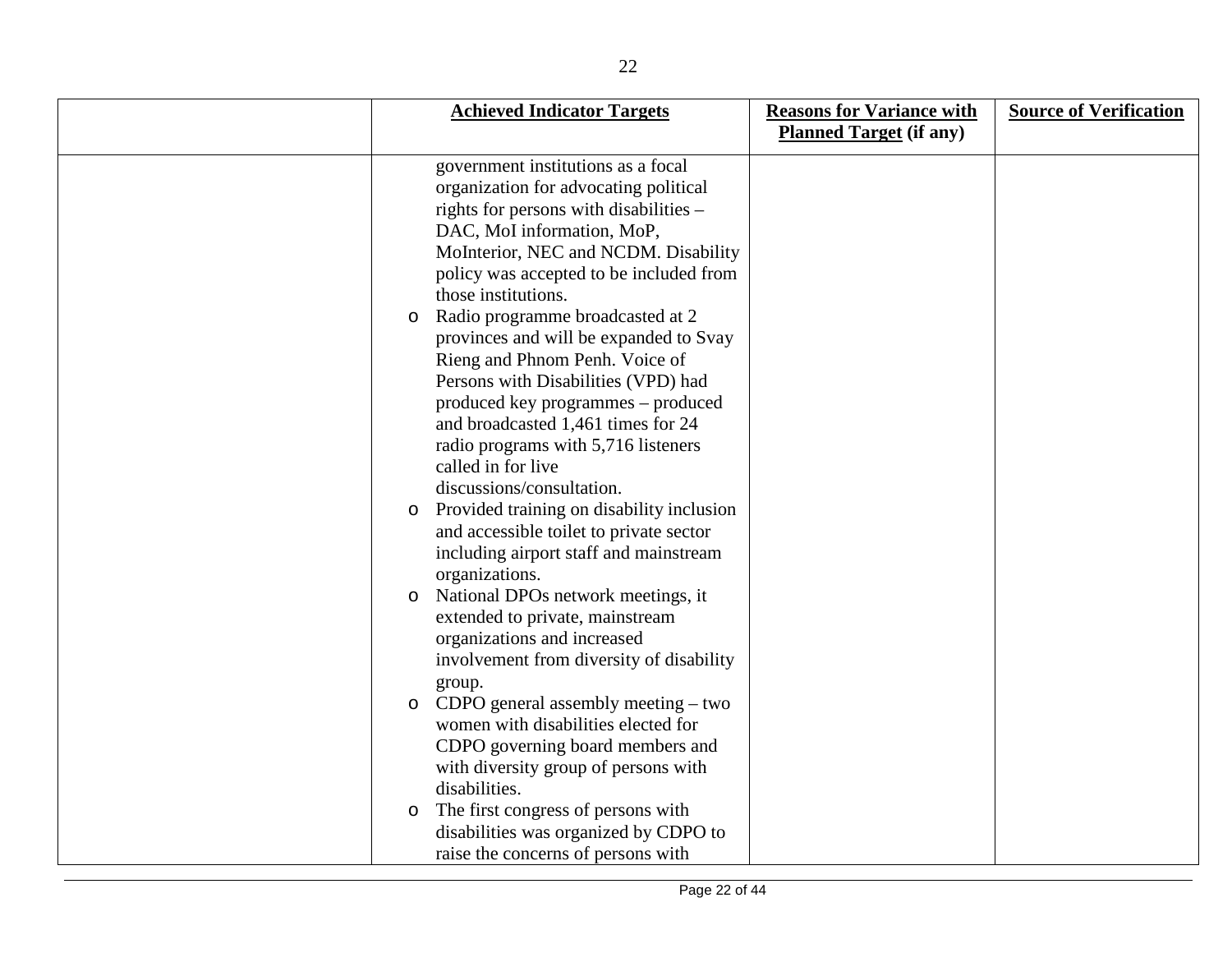|                                         | <b>Achieved Indicator Targets</b>                                                                                                            | <b>Reasons for Variance with</b> | <b>Source of Verification</b> |
|-----------------------------------------|----------------------------------------------------------------------------------------------------------------------------------------------|----------------------------------|-------------------------------|
|                                         |                                                                                                                                              | <b>Planned Target (if any)</b>   |                               |
|                                         | disabilities and made a statement to                                                                                                         |                                  |                               |
|                                         | government and concerned                                                                                                                     |                                  |                               |
|                                         | stakeholders.                                                                                                                                |                                  |                               |
|                                         | Organized disability awareness<br>$\circ$                                                                                                    |                                  |                               |
|                                         | campaigns and forum at all level.                                                                                                            |                                  |                               |
|                                         | • With support from CDPO, about 50% of                                                                                                       |                                  |                               |
|                                         | DPOs have increased capacity to                                                                                                              |                                  |                               |
|                                         | communicate directly with local authority                                                                                                    |                                  |                               |
|                                         | and presented the issues/needs of persons                                                                                                    |                                  |                               |
|                                         | with disabilities within the community.                                                                                                      |                                  |                               |
|                                         | Output 1.2: Specific needs and priorities of women and children with disabilities, persons with hearing, visual, intellectual & psychosocial |                                  |                               |
|                                         | disabilities & other excluded groups are included and addressed in CDPO/DPO plans and activities                                             |                                  |                               |
| Indicator 1.2.1:                        | CDPO applied gender policy and they<br>$\bullet$                                                                                             |                                  | • CDPO annual report          |
| Percentage of activities specifically   | committed at least 50% of planned                                                                                                            |                                  | and gender policy             |
| targeting women, girls, boys & men      | programme benefited to both men and                                                                                                          |                                  |                               |
| with different types of disabilities in | women with disabilities. CDPO also                                                                                                           |                                  |                               |
| CDPO's work plans                       | encouraged their DPOs and its network to                                                                                                     |                                  |                               |
|                                         | develop gender policy as mandatory.                                                                                                          |                                  |                               |
|                                         | International women day – women with                                                                                                         |                                  |                               |
|                                         | disabilities provided a speech during the                                                                                                    |                                  |                               |
|                                         | event – issues of women with disabilities                                                                                                    |                                  |                               |
|                                         | raised up to the event.                                                                                                                      |                                  |                               |
| Indicator 1.2.2:                        | 45% of CDPO governing board functioned                                                                                                       | • It is achieved as planned      | • CDPO annual report          |
| Percentage of women in governing        | and actively provide strategy direction to                                                                                                   |                                  |                               |
| body of CDPO, DPOs, Federations &       | CDPO.                                                                                                                                        |                                  |                               |
| SHGs increases by 10%                   | About 50% of CDPO staff are female and at<br>$\bullet$                                                                                       |                                  |                               |
|                                         | a leadership role such as Chairperson and                                                                                                    |                                  |                               |
|                                         | Treasurer. 33% are at senior management                                                                                                      |                                  |                               |
|                                         | level and 53% are responsible for day-to-                                                                                                    |                                  |                               |
|                                         | day implementation the project.                                                                                                              |                                  |                               |
|                                         | About 20% of CDPO member organisations                                                                                                       |                                  |                               |
|                                         | led by female, and 40% of DPOs'                                                                                                              |                                  |                               |
|                                         | governing board members are female.                                                                                                          |                                  |                               |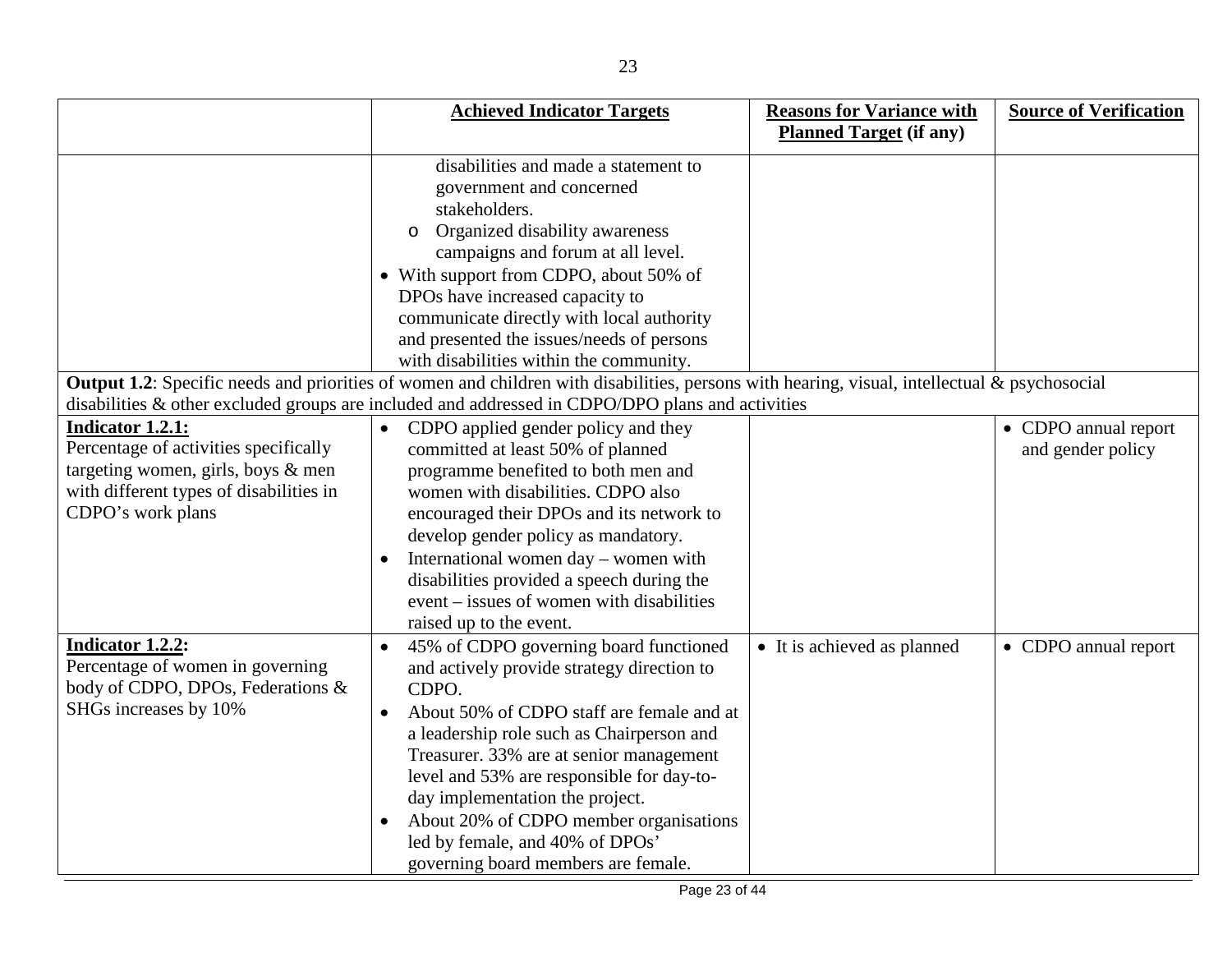|                                                                                                                                                                                               | <b>Achieved Indicator Targets</b>                                                                                                                                                                                                                                                                                                                                                                                                                                                                                                                                                                                                                                                                                                                                                                                                                                                        | <b>Reasons for Variance with</b> | <b>Source of Verification</b> |
|-----------------------------------------------------------------------------------------------------------------------------------------------------------------------------------------------|------------------------------------------------------------------------------------------------------------------------------------------------------------------------------------------------------------------------------------------------------------------------------------------------------------------------------------------------------------------------------------------------------------------------------------------------------------------------------------------------------------------------------------------------------------------------------------------------------------------------------------------------------------------------------------------------------------------------------------------------------------------------------------------------------------------------------------------------------------------------------------------|----------------------------------|-------------------------------|
|                                                                                                                                                                                               |                                                                                                                                                                                                                                                                                                                                                                                                                                                                                                                                                                                                                                                                                                                                                                                                                                                                                          | <b>Planned Target</b> (if any)   |                               |
|                                                                                                                                                                                               |                                                                                                                                                                                                                                                                                                                                                                                                                                                                                                                                                                                                                                                                                                                                                                                                                                                                                          |                                  |                               |
| <b>Indicator 1.2.3:</b><br>CDPO's membership of DPOs<br>representing women, girls, boys & men<br>with different types of disabilities at<br>national & sub-national level increases<br>by 20% | 12 SHGs established with supported from<br>$\bullet$<br>$DPOs - about 40\%$ of women with<br>disabilities involved in the SHGs.<br>DPOs and SHGs extended their members to<br>$\bullet$<br>the minorities and excluded groups within<br>the population of persons with disabilities<br>for instance indigenous and Muslim people<br>with disabilities.<br><b>Output 1.3:</b> CDPO and DPOs are actively involved in regional networks, exchange of experiences and good practices                                                                                                                                                                                                                                                                                                                                                                                                        |                                  | • CDPO annual report          |
|                                                                                                                                                                                               |                                                                                                                                                                                                                                                                                                                                                                                                                                                                                                                                                                                                                                                                                                                                                                                                                                                                                          |                                  |                               |
| <b>Indicator 1.3.1:</b><br>CDPO/ DPOs participate in regional<br>events                                                                                                                       | International day of autism $-$ the first<br>$\bullet$<br>national autism network established in<br>Cambodia with coordinated and supported<br>by DAC.<br>Participated South East Asia addendum to<br>$\bullet$<br>develop "Jakarta Addendum" regarding the<br>rights of persons with disabilities access to<br>election process.<br>Participated in different events related to<br>$\bullet$<br>disability development in the region such as<br>Bangkok, Vietnam, Japan, China,<br>Philippine, and South Korea.<br>CDPO is a member of Disabled People's<br>$\bullet$<br>International (global disability network).<br>CDPO submitted a letter to United Nations<br>Secretary-General through UNOHCHR<br>about proposing amendment of two goals<br>(Goal 1 & Goal 3) of Sustainable<br>Development Goals (SDGs) – disability has<br>been omitted from these two very critical<br>goals. |                                  | • CDPO annual report          |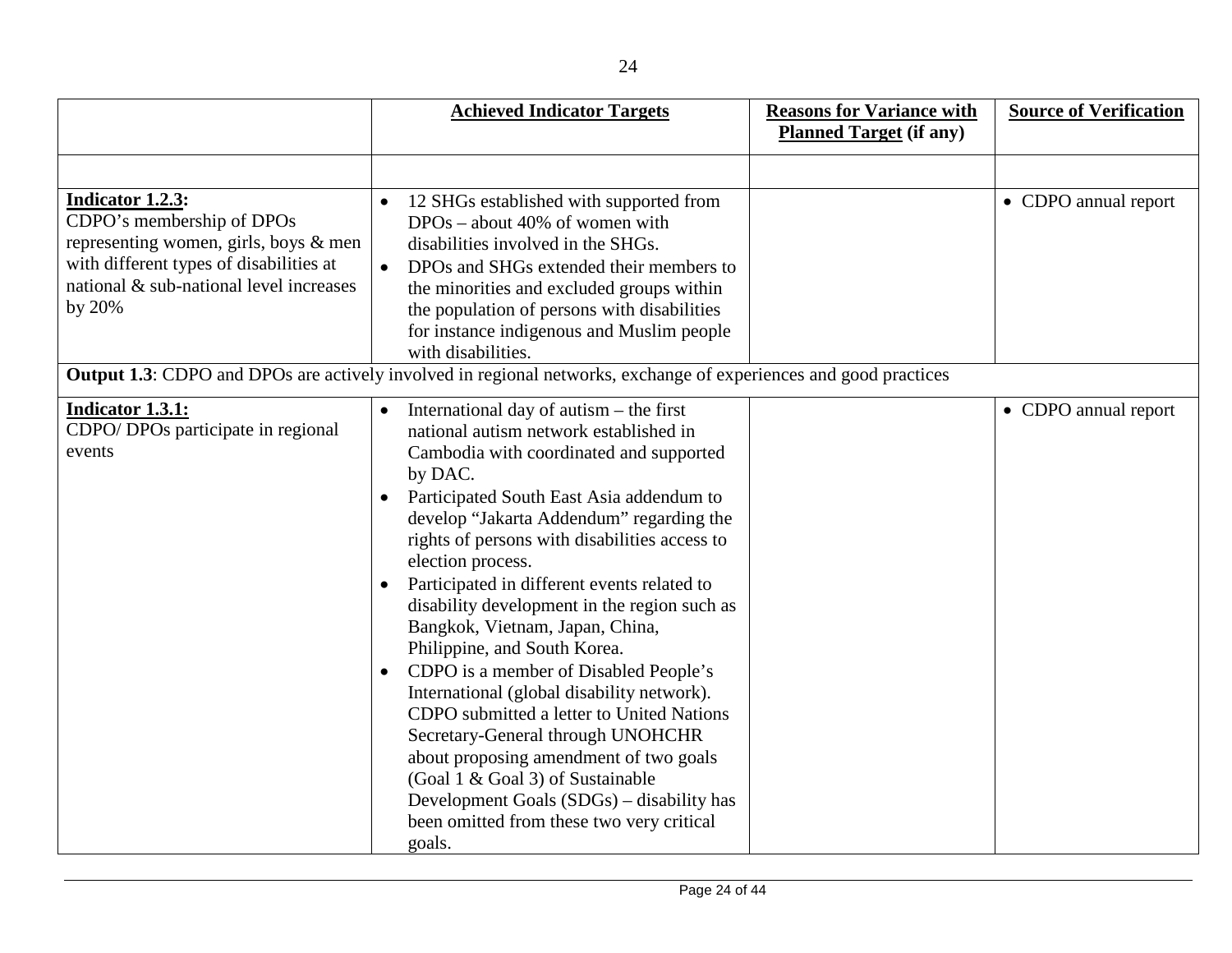|                                                                                                                                       | <b>Achieved Indicator Targets</b>                                                                                                                                                                                                                                                                                                                                                                                                                                                                               | <b>Reasons for Variance with</b> | <b>Source of Verification</b>   |
|---------------------------------------------------------------------------------------------------------------------------------------|-----------------------------------------------------------------------------------------------------------------------------------------------------------------------------------------------------------------------------------------------------------------------------------------------------------------------------------------------------------------------------------------------------------------------------------------------------------------------------------------------------------------|----------------------------------|---------------------------------|
|                                                                                                                                       |                                                                                                                                                                                                                                                                                                                                                                                                                                                                                                                 | <b>Planned Target (if any)</b>   |                                 |
| Indicator 1.3.2:<br>Reports and other documents<br>disseminated with lessons learned,<br>exchange of knowledge, and good<br>practices | NEC policies shared with stakeholders for<br>comments/feedback.<br>"Jakarta Addendum" shared with NGOs<br>disability and mainstream organizations for<br>their support.<br>CDPO annual report 2014.<br>$\bullet$<br>The research's findings on disability and<br>employment in partnership with Monash<br>University shared and consulted with<br>stakeholders.<br>4 statements related to the concerns of<br>persons with disabilities have been<br>developed.<br>DPO guideline was developed and<br>launched. |                                  | • CDPO annual report            |
|                                                                                                                                       | <b>Outcome 2:</b> Effective inclusion and representation of diverse groups of persons with disabilities                                                                                                                                                                                                                                                                                                                                                                                                         |                                  |                                 |
|                                                                                                                                       | <b>Output 2.1</b> : Existing DPOs strengthened and new DPOs established to ensure representation of diverse groups of persons with disabilities                                                                                                                                                                                                                                                                                                                                                                 |                                  |                                 |
| <b>Indicator 2.1.1:</b><br># of new DPOs to represent women $\&$<br>children with disabilities & persons<br>with diverse disabilities | Two DPOs established in Kampot<br>$\bullet$<br>(Cambodian Agency Development of<br>Disability and the Poor) and Kandal<br>(Association of Persons with Disabilities<br>Ksach Kandal) provinces.                                                                                                                                                                                                                                                                                                                 |                                  | • CDPO annual report            |
| Indicator 2.1.2:<br># of capacity building activities for<br>existing $&$ new DPOs                                                    | 12 informal and refresher training and 1<br>formal training were provided to 22 grantee<br>DPOs/WWWDFs including new DPOs<br>related to coaching methods, ToT for adult<br>learning, results based management, how to<br>write case study, and how to take good<br>photos for case studies and report writing.<br>8 coaching materials including visual aids<br>$\bullet$                                                                                                                                       |                                  | CDPO annual report<br>$\bullet$ |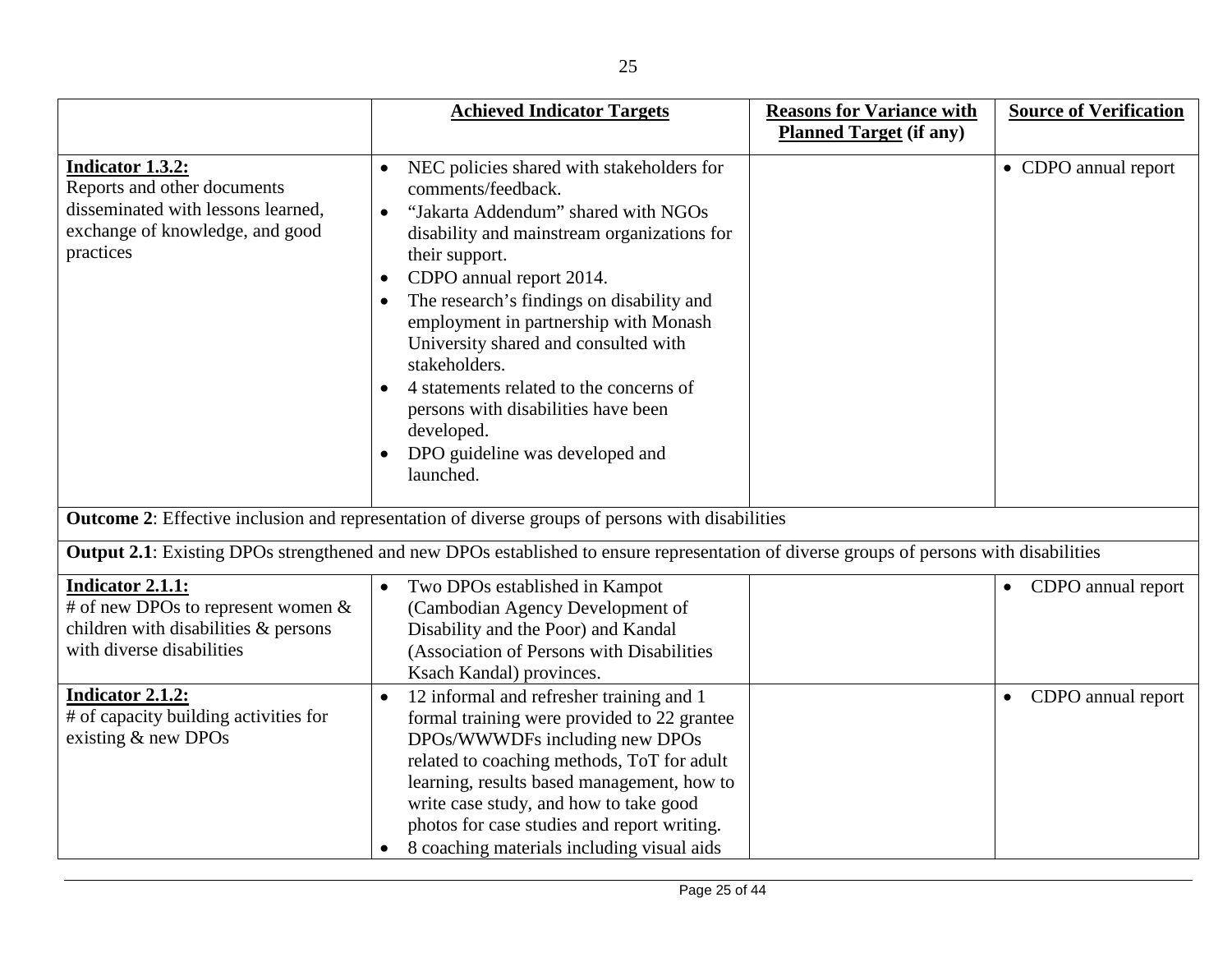|                                                                                                                                                                                                                                                                                                                                                                                                                 | <b>Achieved Indicator Targets</b>                                                                                                                                                                                                                                                                                                                                                                                                                                          | <b>Reasons for Variance with</b>                                                                                                                                                            | <b>Source of Verification</b>                                                                                                                                                                                              |
|-----------------------------------------------------------------------------------------------------------------------------------------------------------------------------------------------------------------------------------------------------------------------------------------------------------------------------------------------------------------------------------------------------------------|----------------------------------------------------------------------------------------------------------------------------------------------------------------------------------------------------------------------------------------------------------------------------------------------------------------------------------------------------------------------------------------------------------------------------------------------------------------------------|---------------------------------------------------------------------------------------------------------------------------------------------------------------------------------------------|----------------------------------------------------------------------------------------------------------------------------------------------------------------------------------------------------------------------------|
|                                                                                                                                                                                                                                                                                                                                                                                                                 |                                                                                                                                                                                                                                                                                                                                                                                                                                                                            | <b>Planned Target (if any)</b>                                                                                                                                                              |                                                                                                                                                                                                                            |
|                                                                                                                                                                                                                                                                                                                                                                                                                 | created by TSG team. Those materials<br>aimed to improve the report writing<br>&minute taking, rights base approach, how<br>to form the SHG, project design/planning.<br>DPO guideline involved DPOs at all stage<br>of development process.                                                                                                                                                                                                                               |                                                                                                                                                                                             |                                                                                                                                                                                                                            |
| <b>Component 03: Supporting</b><br>rehabilitation systems strengthening                                                                                                                                                                                                                                                                                                                                         | <b>Achieved Indicator Targets</b>                                                                                                                                                                                                                                                                                                                                                                                                                                          | <b>Reasons for Variance with</b><br><b>Planned Target (if any)</b>                                                                                                                          | <b>Source of Verification</b>                                                                                                                                                                                              |
| <b>Outcome 1: Strengthened</b><br>rehabilitation sector leadership,<br>planning and coordination<br><b>Indicator:</b> Rehabilitation sector<br>coordination mechanism functioning<br>efficiently & effectively<br><b>Baseline:</b> Inception of program<br><b>Planned Target:</b> 80% satisfaction by<br>2018                                                                                                   | The target is for 2018 but progress with<br>MOH, MOSVY and PWDF is being made.<br>Major progress not yet observed. However,<br>the project has addressed some issues as<br>indicated below, especially on the national<br>CBR coordination mechanism, the<br>implementation of the Provincial<br><b>Rehabilitation Demonstration Projects</b><br>(PRDP) in Kampong Cham and<br>Battambang.                                                                                 |                                                                                                                                                                                             |                                                                                                                                                                                                                            |
| <b>Output 1.1: Government capacity to</b><br>lead, regulate and plan the<br>rehabilitation service sector                                                                                                                                                                                                                                                                                                       |                                                                                                                                                                                                                                                                                                                                                                                                                                                                            |                                                                                                                                                                                             |                                                                                                                                                                                                                            |
| <b>Indicator 1.1.1:</b> Quality information<br>available on rehabilitation sector status,<br>including finances, workforce and<br>service provision for informed decision<br>making enhanced service provision<br><b>Baseline:</b> Inception of program<br><b>Planned Target:</b> Capacity Needs<br>Assessment; Disability analysis within<br><b>CDHS</b> and Rehabilitation Financing<br>and workforce reports | The 1st draft Capacity Assessment of<br>MoSVY, MoH and PWDF is being revised<br>and final report is expected by 1st quarter of<br>2016.<br>Report on the Rehabilitation transition plan<br>to provide options and recommendation for<br>the handover of the Physical Rehabilitation<br>Centers (PRCs) is being finalized and final<br>report is expected by 1st quarter 2016.<br>Chapter on disability is included in the 2014<br>CDHS report and the additional secondary | The previous consultant<br>$\bullet$<br>didn't manage to finalize<br>the Capacity Assessment<br>report and another<br>consultant was identified<br>in late 2015 to finalize this<br>report. | 1 <sup>st</sup> draft of Capacity<br>$\bullet$<br>Assessment report.<br>Final draft of the<br>$\bullet$<br>Transition analysis<br>report.<br>$\bullet$<br>2014 of CDHS<br>report-Chapter on<br>Disability, pages 41-<br>45 |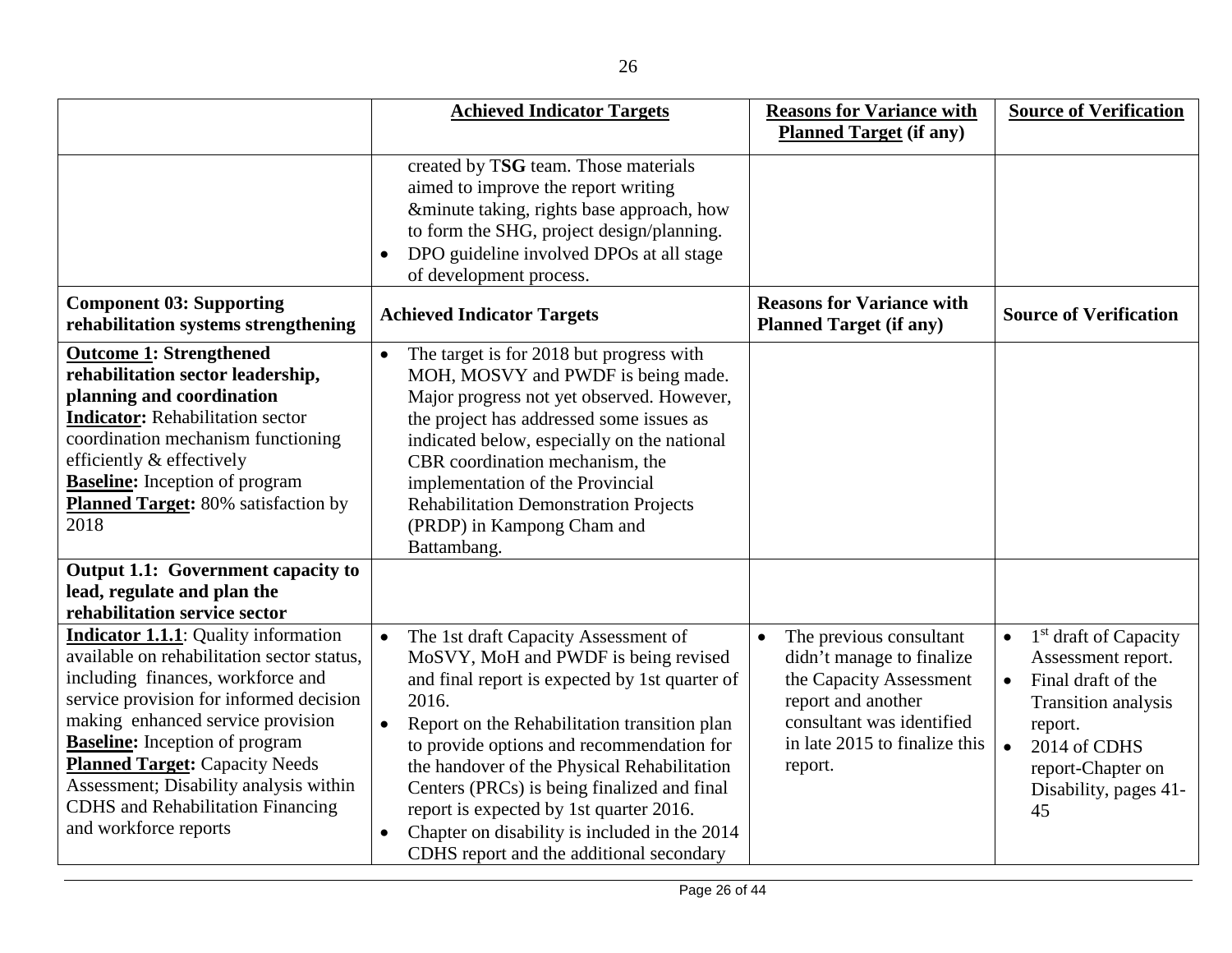|                                                                                                                                                                                                                                                                                                                                                                                                          | <b>Achieved Indicator Targets</b>                                                                                                                                                                                                                                                                                                                                                                                                                                                                                                                                                                                                                                                                                                                                                                                                                                                           | <b>Reasons for Variance with</b><br><b>Planned Target (if any)</b> | <b>Source of Verification</b>                                                                                                                                                                                                                    |
|----------------------------------------------------------------------------------------------------------------------------------------------------------------------------------------------------------------------------------------------------------------------------------------------------------------------------------------------------------------------------------------------------------|---------------------------------------------------------------------------------------------------------------------------------------------------------------------------------------------------------------------------------------------------------------------------------------------------------------------------------------------------------------------------------------------------------------------------------------------------------------------------------------------------------------------------------------------------------------------------------------------------------------------------------------------------------------------------------------------------------------------------------------------------------------------------------------------------------------------------------------------------------------------------------------------|--------------------------------------------------------------------|--------------------------------------------------------------------------------------------------------------------------------------------------------------------------------------------------------------------------------------------------|
|                                                                                                                                                                                                                                                                                                                                                                                                          | analysis of this CDHS will be available by<br>early April 2016.                                                                                                                                                                                                                                                                                                                                                                                                                                                                                                                                                                                                                                                                                                                                                                                                                             |                                                                    |                                                                                                                                                                                                                                                  |
| Output 1.2: Establishment of a<br>rehabilitation sector leadership and<br>coordination mechanism<br><b>Indicator 1.2.1:</b> Physical<br>rehabilitation sector leadership and<br>coordination mechanism established<br>and functioning<br><b>Baseline:</b> Inception of program<br><b>Planned Target:</b> By 2016 and ; 5<br>entities represented; DPO member; At<br>least 2 managerial meetings per year | Five internal steering groups (on<br>$\bullet$<br>Communication, Finance, Human Resource,<br>Information and PRC Processes) of PWDF<br>established with supported ToR and Action<br>Plan.<br>Three bi-monthly meetings between the 4<br>INGOs and PWDF conducted and two<br>committees established<br>(Finance/Procurement and Human Resource<br>committees).<br>Two provincial committees on health and<br>$\bullet$<br>rehabilitation established through the<br>Provincial Rehabilitation Demonstration<br>Projects (PRDP).<br>In addition, key individuals from MOH,<br>PWDF, MoSVY & CDPO have jointly<br>attended the WHO regional meeting on<br>Disability inclusive health and rehabilitation<br>services, and country key action plan for<br>2016-2017 was drafted. Coordination<br>mechanism to monitor the implementation<br>of this joint action plan is expected from<br>2016. |                                                                    | Minutes of the<br>meetings<br>Decision letter and<br>action plan<br><b>ToRs</b><br>$\bullet$<br>PRDP report<br>Draft country action<br>plan, 2016-2017<br>WHO regional<br>meeting report will<br>be available by 1 <sup>st</sup><br>quarter 2016 |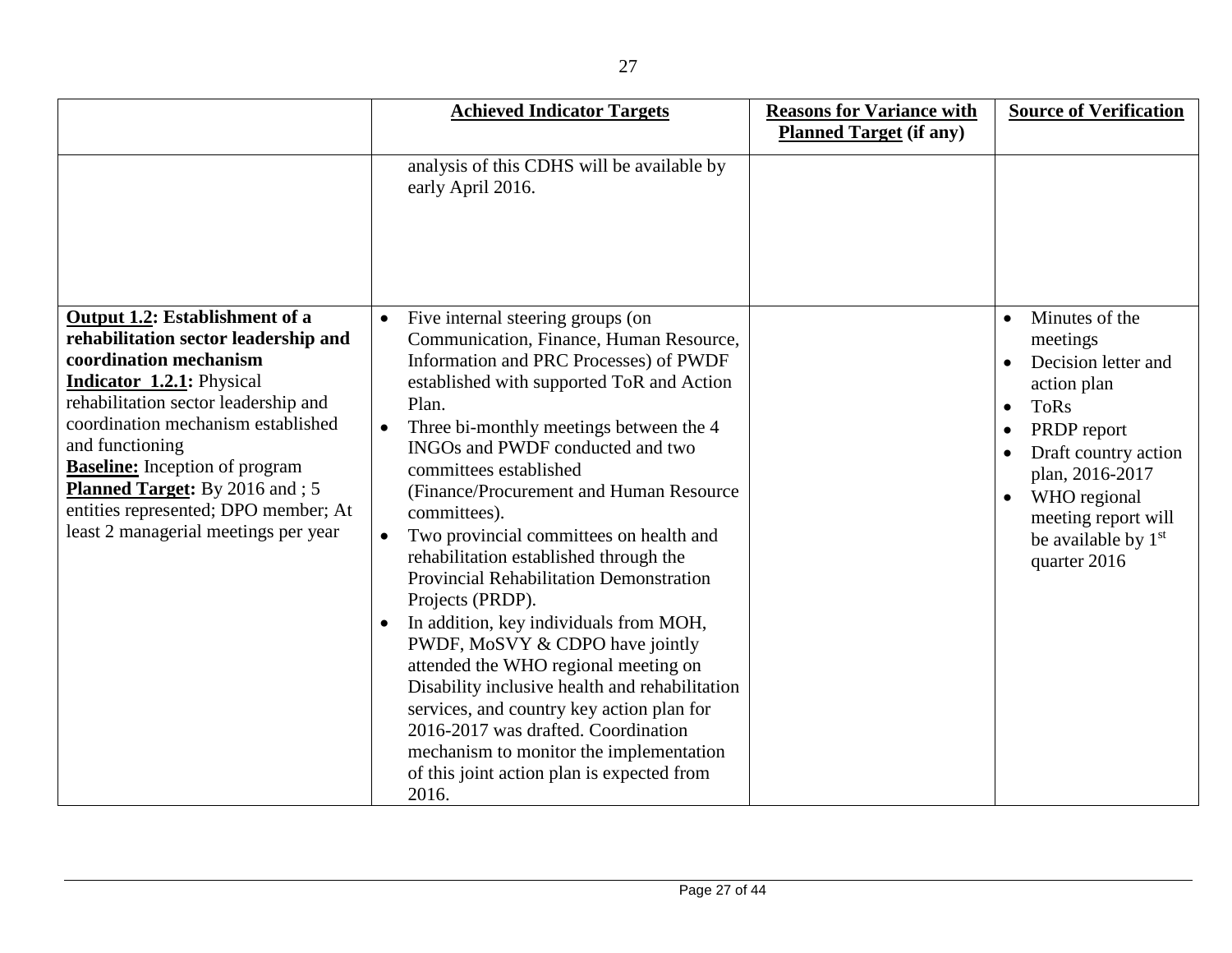|                                                                                                                                                                                                                                                                                                               | <b>Achieved Indicator Targets</b>                                                                                                                                                                                                                                                                                                                                                                                       | <b>Reasons for Variance with</b><br><b>Planned Target (if any)</b> | <b>Source of Verification</b>                                                                                                                                                   |
|---------------------------------------------------------------------------------------------------------------------------------------------------------------------------------------------------------------------------------------------------------------------------------------------------------------|-------------------------------------------------------------------------------------------------------------------------------------------------------------------------------------------------------------------------------------------------------------------------------------------------------------------------------------------------------------------------------------------------------------------------|--------------------------------------------------------------------|---------------------------------------------------------------------------------------------------------------------------------------------------------------------------------|
| <b>Output 1.3: Development of MoH's</b><br>role in rehabilitation sector<br>strengthening & service provision<br><b>Indicator 1.3.1:</b> MoH participates in<br>rehabilitation sector leadership<br>mechanism<br><b>Baseline:</b> Inception of program<br><b>Planned Target:</b> At least 2 times per<br>year | In addition to the above section, MoH<br>$\bullet$<br>representatives have participated in all the<br>appropriate formal meeting, including at the<br>National CBR forum, the National<br>Disability Strategic Review workshop.<br>MoH has leaded the discussion with key<br>$\bullet$<br>stakeholders on the process of the<br>development of Demonstration project<br>(PRDP) and Stroke rehabilitation<br>guidelines. |                                                                    | National CBR forum<br>report<br>PRDP proposal<br>resulted from the<br>exchanged visit at<br><b>Kampong Cham</b><br>PRDP<br><b>Final Stroke</b><br>rehabilitation<br>guidelines. |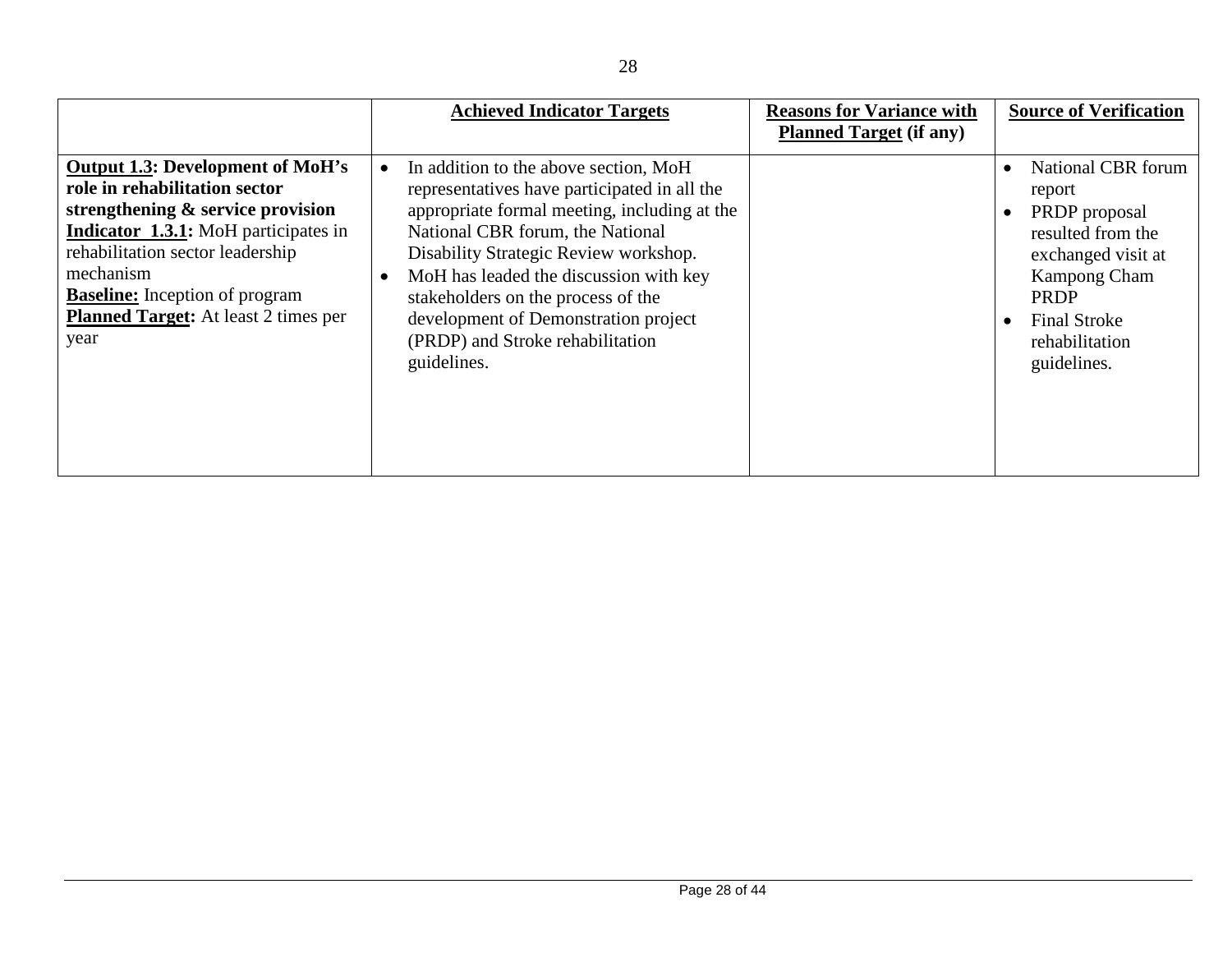|                                                                                                                                                                                                                                                                         | <b>Achieved Indicator Targets</b>                                                                                                                                                                                                                                                                                                                                                                                                                                                                                                                                                                                                                                                                                                                         | <b>Reasons for Variance with</b>                                                                                                                                                                                                                                                                         | <b>Source of Verification</b>                                                                                                                                                                                        |
|-------------------------------------------------------------------------------------------------------------------------------------------------------------------------------------------------------------------------------------------------------------------------|-----------------------------------------------------------------------------------------------------------------------------------------------------------------------------------------------------------------------------------------------------------------------------------------------------------------------------------------------------------------------------------------------------------------------------------------------------------------------------------------------------------------------------------------------------------------------------------------------------------------------------------------------------------------------------------------------------------------------------------------------------------|----------------------------------------------------------------------------------------------------------------------------------------------------------------------------------------------------------------------------------------------------------------------------------------------------------|----------------------------------------------------------------------------------------------------------------------------------------------------------------------------------------------------------------------|
|                                                                                                                                                                                                                                                                         |                                                                                                                                                                                                                                                                                                                                                                                                                                                                                                                                                                                                                                                                                                                                                           | <b>Planned Target</b> (if any)                                                                                                                                                                                                                                                                           |                                                                                                                                                                                                                      |
| <b>Indicator 1.3.2:</b> Disability and<br>rehabilitation trainings for hospital,<br>health centre & village volunteers<br>through PRDP<br><b>Baseline:</b> Inception of program<br><b>Planned Target:</b> # of trainings by end<br>of 2016; # of Civil Servants trained | PRDP in Kampong Cham implemented by<br>Handicap International (HI):<br>Two trainings and two refresher trainings<br>on disability, PRC services and referral<br>pathway organized to 324 government staff<br>(97 health workers, 45 commune chiefs and<br>172 village chiefs) and 513 village<br>volunteers (25 referral users and 488<br>volunteers health support group).<br>28,350 leaflets distributed to health<br>$\bullet$<br>workers, referral users and local authorities.<br>350 posters on referral pathways distributed<br>to 97 targeted health facilities.<br>639 (19% over the target) persons with<br>$\bullet$<br>physical disabilities who were new to the<br>services referred to Kampong Cham PRC<br>by the above trainees and other. | The PRDP in Kampong<br>$\bullet$<br>Cham started in Sep 2014,<br>covered 4 hospitals, 20<br>health center and 20<br>communes. This project is<br>being directly<br>implemented by HI in<br>close collaboration with<br>health facilities and<br>PWDF.                                                    | 1 <sup>st</sup> PRDP:<br>Preliminary progress<br>$\bullet$<br>report covered the<br>period of Sep 2014-<br>Nov 2015 (final<br>report for the period<br>of Sep2014-<br>Dec2015 will<br>available by early<br>Feb2016. |
|                                                                                                                                                                                                                                                                         | PRDP in Battambang implemented by MoH<br>and Provincial Health Department (PHD):<br>This 2nd demonstration project launched in<br>$\bullet$<br>September 2015.<br>One training session on disability and basic<br>$\bullet$<br>rehabilitation organized to 36 government<br>staff (30 from health centers and 6 from<br>hospitals) and 7 from NGOs.                                                                                                                                                                                                                                                                                                                                                                                                       | The PRDP in Battambang<br>$\bullet$<br>started in September 2015,<br>covered 4 hospitals and 15<br><b>Health Centers. The</b><br>difference from the 1st<br>PRDP is that this project<br>is being directly<br>implemented by PHD and<br>provincial hospital and<br>covering physical,<br>hearing, mental | 2 <sup>nd</sup> PRDP:<br>Training report<br>$\bullet$<br>ToR on the<br>$\bullet$<br>establishment of<br>"Provincial Health-<br>Rehabilitation<br>Working Group" (in<br>Khmer)                                        |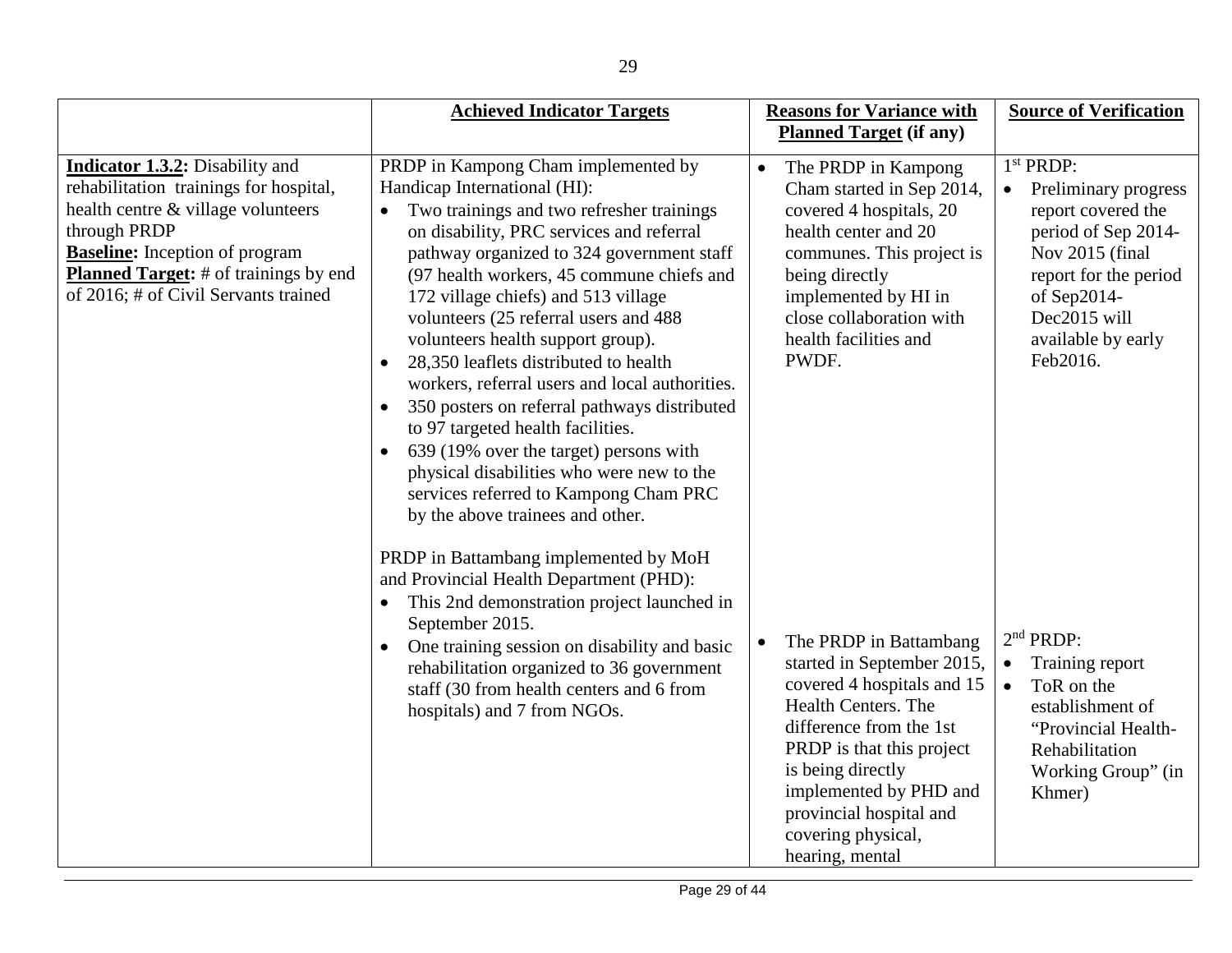|                                                                                                                                                                                                                                                       | <b>Achieved Indicator Targets</b>                                                                                                                                                                                                                                                                                                                                                                                                         | <b>Reasons for Variance with</b><br><b>Planned Target (if any)</b> | <b>Source of Verification</b>         |
|-------------------------------------------------------------------------------------------------------------------------------------------------------------------------------------------------------------------------------------------------------|-------------------------------------------------------------------------------------------------------------------------------------------------------------------------------------------------------------------------------------------------------------------------------------------------------------------------------------------------------------------------------------------------------------------------------------------|--------------------------------------------------------------------|---------------------------------------|
|                                                                                                                                                                                                                                                       |                                                                                                                                                                                                                                                                                                                                                                                                                                           | impairments                                                        |                                       |
| <b>Indicator 1.3.3:</b> Good practice $\&$<br>lessons learnt from Provincial<br>Development Rehabilitation Project<br>(PRDP) implemented in other<br>provinces<br><b>Baseline:</b> Inception of program<br><b>Planned Target:</b> 2 provinces by 2017 | Documentation of the good practice and<br>$\bullet$<br>lesson learnt not yet available. However,<br>similar approach is extended to Battambang<br>province and shared among the INGOs who<br>are supporting the PRCs in other provinces.<br>In addition, an abstract presentation was<br>shared at the 3rd Asia-Pacific CBR<br>Congress and at the WHO regional meeting<br>on Disability inclusion health and<br>rehabilitation services. |                                                                    | Abstract<br>$\bullet$<br>presentation |
| <b>Output 1.4: Development of a</b><br>national vision for rehabilitation and                                                                                                                                                                         | Not expected, but as indicated above, some<br>informal discussions are being addressed                                                                                                                                                                                                                                                                                                                                                    |                                                                    |                                       |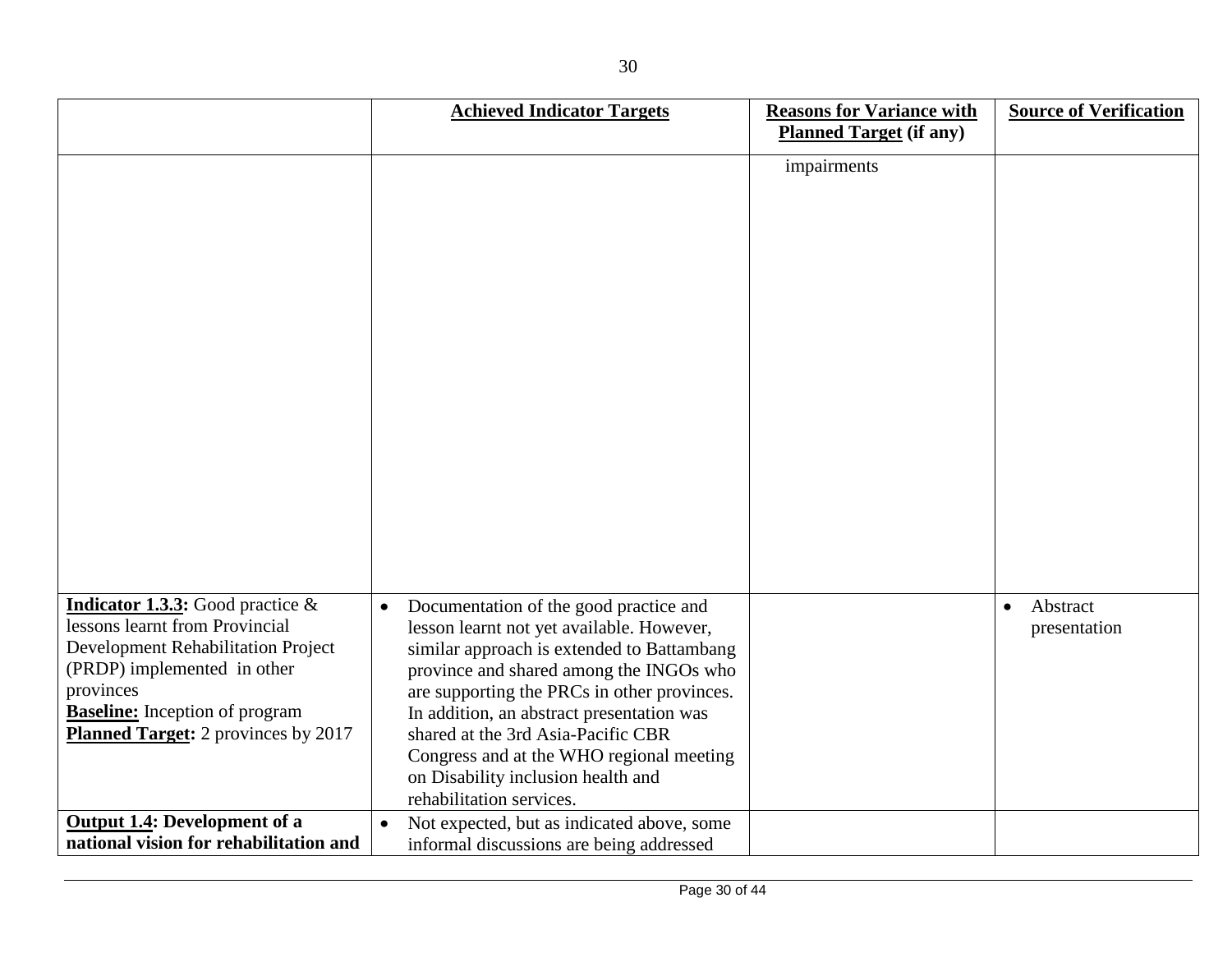|                                                                                                                                                                                                                                                                                                                                                                              | <b>Achieved Indicator Targets</b>                                                                                                                                                                                                                                                                                                                                                                                                                           | <b>Reasons for Variance with</b><br><b>Planned Target (if any)</b>                                                                                                                                                                                        | <b>Source of Verification</b>                     |
|------------------------------------------------------------------------------------------------------------------------------------------------------------------------------------------------------------------------------------------------------------------------------------------------------------------------------------------------------------------------------|-------------------------------------------------------------------------------------------------------------------------------------------------------------------------------------------------------------------------------------------------------------------------------------------------------------------------------------------------------------------------------------------------------------------------------------------------------------|-----------------------------------------------------------------------------------------------------------------------------------------------------------------------------------------------------------------------------------------------------------|---------------------------------------------------|
| support services provision<br><b>Indicator 1.4.1:</b> Working group<br>established & functional to develop<br>national rehabilitation strategy<br><b>Baseline:</b> Inception of program<br><b>Planned Target:</b> By end of 2017; # of<br>entities represented in working groups;<br>Quarterly meetings                                                                      | such as PWDF-INGOs meeting, WHO<br>regional meeting and Provincial health-<br>rehabilitation working groups.                                                                                                                                                                                                                                                                                                                                                |                                                                                                                                                                                                                                                           |                                                   |
| Indicator 1.4.2: National rehabilitation<br>strategy developed and adopted<br><b>Baseline:</b> Inception of program<br><b>Planned Target:</b> By 2018                                                                                                                                                                                                                        | Not expected in the near future.                                                                                                                                                                                                                                                                                                                                                                                                                            |                                                                                                                                                                                                                                                           |                                                   |
| <b>Outcome 2: Increased access to</b><br>quality rehabilitation services<br><b>Indicator 2.1:</b> Increase in $#$ of people<br>accessing all PRC services<br><b>Baseline:</b> 27,225 people $(2013)$<br><b>Planned Target:</b> Total # of clients; #<br>of Women, # of Girls; # of Boys; # of<br>landmine/ERW survivors; # of<br>new/replacement prostheses; # of<br>repairs | Number of all beneficiaries received<br>$\bullet$<br>services from the 11 PRCs slightly<br>increased by from 27,225 in 2013 to 27,361<br>in 2015. Among these clients received<br>services in 2015, 6,863 were women, 7,873<br>were children and 10,701 were<br>landmine/ERW survivors.<br>7,320 of Prosthesis and Orthosis production<br>$\bullet$<br>delivered, 13,049 of devices repaired and<br>60,607 of Physiotherapy treatment sessions<br>provided. | There are 11 PRCs<br>$\bullet$<br>providing physical<br>rehabilitation services to<br>people with physical<br>disabilities. Two PRCs<br>(Takeo and Siem Reap)<br>fully handed over to<br>PWDF and the other 9<br>PRCs are still supported,<br>by 4 INGOs. | Project final report<br><b>11 PRCs Statistics</b> |
| <b>Indicator 2.2:</b> Increase in people<br>accessing services at Takeo and Siem<br><b>Reap PRC</b><br><b>Baseline:</b> 2383 people $(2013)$<br><b>Planned Target:</b> Total # of clients; #<br>of Women, # of Girls; # of Boys; # of                                                                                                                                        | Siem Reap and Takeo PRCs are among the 9<br>PRCs received financial support from the<br>Priority Rehabilitation Service Scheme (PRSS).<br>Number of all clients received services from<br>$\bullet$<br>these PRCs slightly decreased (6%) from<br>2,383 in 2013 to 2,250 in 2015 (women:                                                                                                                                                                    | The aim of the PRSS is to<br>$\bullet$<br>support transitioning<br>rehabilitation services for<br>the period that the RGC<br>cannot identify necessary<br>funds to prevent further                                                                        | Project final report<br><b>11 PRCs Statistics</b> |

403, <18: 441 and landmine/ERW: 1,237). However, the Prosthesis and Orthosis

landmine/ERW survivors; # of new/replacement prostheses; # of

service decreases. This fund was mainly allocated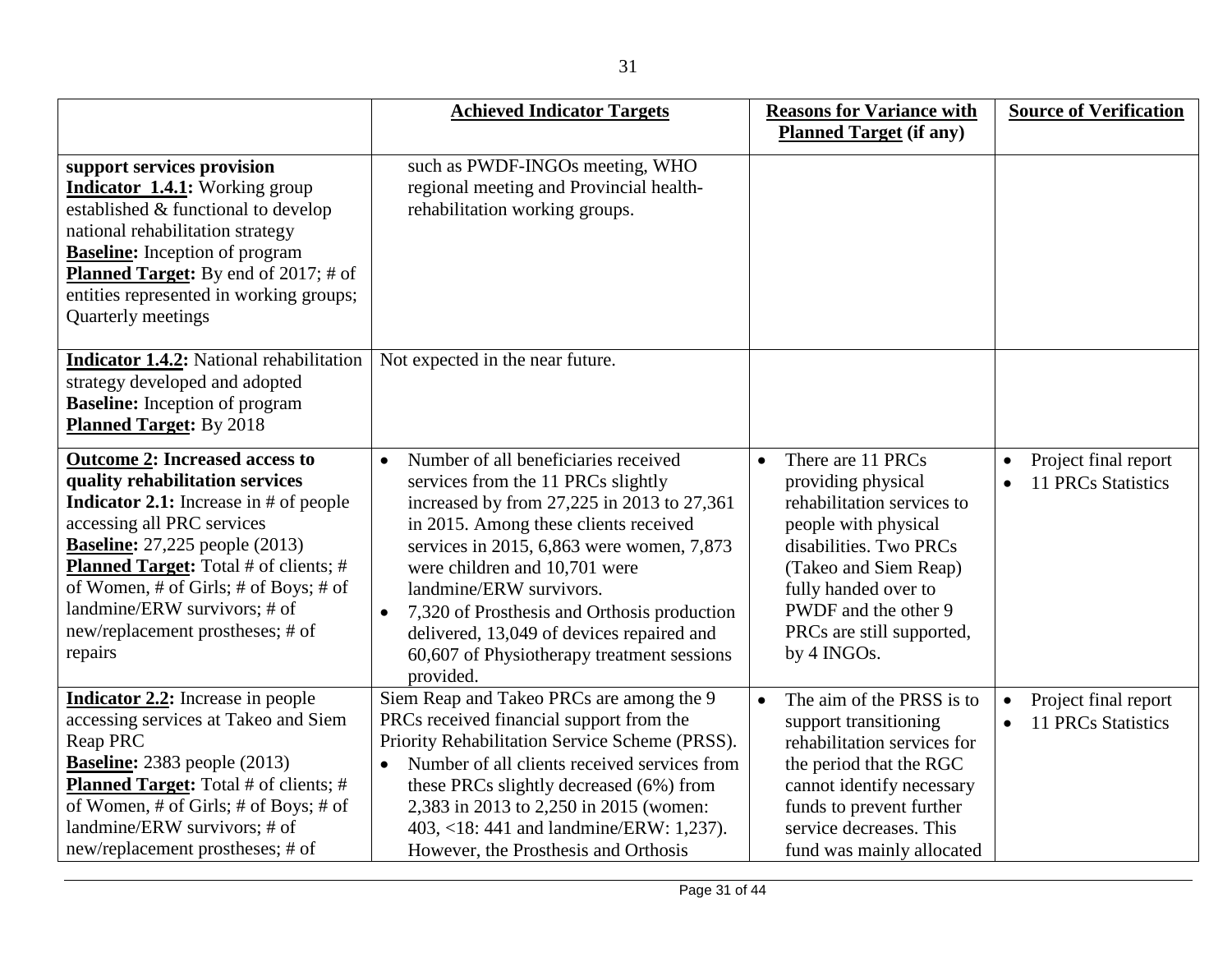|                                                                                                                                                                                                                                                 | <b>Achieved Indicator Targets</b>                                                                                                                                                                                                                                                                                                                                                                                                                                                                                                                                                                                                                              | <b>Reasons for Variance with</b><br><b>Planned Target (if any)</b>                        | <b>Source of Verification</b> |
|-------------------------------------------------------------------------------------------------------------------------------------------------------------------------------------------------------------------------------------------------|----------------------------------------------------------------------------------------------------------------------------------------------------------------------------------------------------------------------------------------------------------------------------------------------------------------------------------------------------------------------------------------------------------------------------------------------------------------------------------------------------------------------------------------------------------------------------------------------------------------------------------------------------------------|-------------------------------------------------------------------------------------------|-------------------------------|
|                                                                                                                                                                                                                                                 |                                                                                                                                                                                                                                                                                                                                                                                                                                                                                                                                                                                                                                                                |                                                                                           |                               |
| repairs                                                                                                                                                                                                                                         | production increased by 15% from 498 in<br>2013 to 571 in 2015.<br>1,137 of devices repaired and 7,030 of<br>$\bullet$<br>Physiotherapy treatment sessions provided                                                                                                                                                                                                                                                                                                                                                                                                                                                                                            | to transportation and food<br>allowances for clients and<br>some production<br>materials. |                               |
| <b>Indicator 2.3:</b> # of people accessing<br>rehabilitation services through PRSS<br><b>Baseline:</b> Inception of program<br><b>Planned Target:</b> Total # of clients; #<br>of Women, # of Girls; # of Boys; # of<br>landmine/ERW survivors | 9 PRCs out of 11PRCs received financial<br>support through PRSS through PWDF and<br>3INGOs (Exceed, HI and VIC).<br>16,067 (women: $5,001, <18$ : 6,755 and<br>landmine/ERW: 3,570) of all clients<br>received services from the 11 PRCs funded<br>by PRSS.<br>4,821 of Prosthesis and Orthosis produced<br>and 5,058 of devices repaired.<br>In addition, a national Orthopedic Component<br>Factory (OCF) also received PRSS support for<br>the period of Sep2014-Apri2015 to deliver<br>orthopedic components to 11 PRC free of<br>charge. During this period of support, 7,585<br>orthopedic components produced and 6,539<br>delivered to 15,305 clients. |                                                                                           |                               |
| <b>Indicator 2.4:</b> % of users reporting<br>satisfaction with quality of PRC<br>services<br><b>Baseline: TBD</b><br><b>Planned Target:</b> 75% user satisfaction                                                                              | No expected in the near future, except the<br>information mentioned in the indicator 2.1.2.                                                                                                                                                                                                                                                                                                                                                                                                                                                                                                                                                                    |                                                                                           |                               |
| <b>Output 2.1: Increase capacity of</b><br><b>MoSVY and PWDF to effectively</b><br>and efficiently manage Physical<br><b>Rehabilitation Centres (PRC) and</b>                                                                                   | Not expected in the near future.                                                                                                                                                                                                                                                                                                                                                                                                                                                                                                                                                                                                                               |                                                                                           |                               |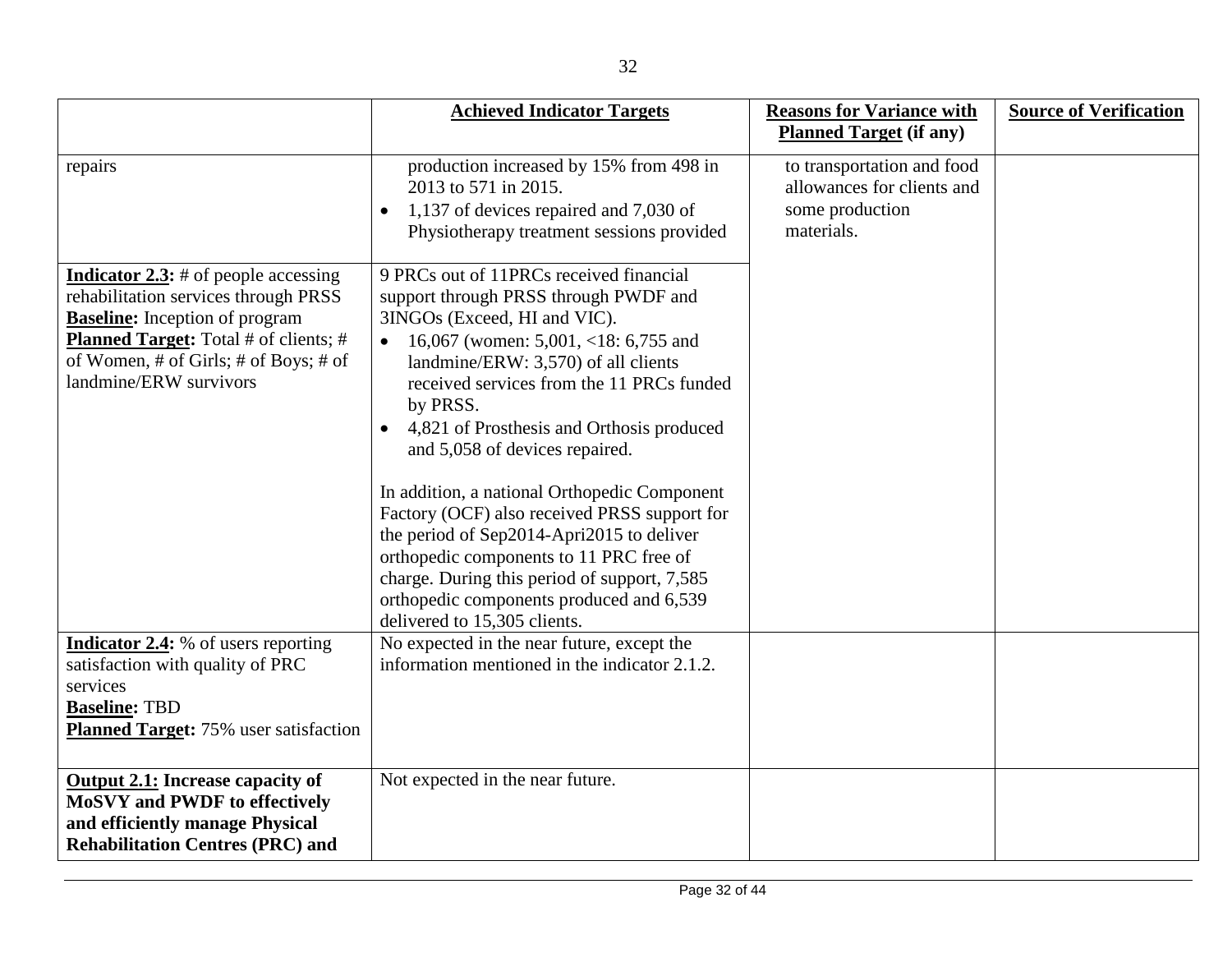|                                                                                                                                                                                                                                                                                                       | <b>Achieved Indicator Targets</b>                                                                                                 | <b>Reasons for Variance with</b>                                                                                                                                                                                                                                                                  | <b>Source of Verification</b>                                        |
|-------------------------------------------------------------------------------------------------------------------------------------------------------------------------------------------------------------------------------------------------------------------------------------------------------|-----------------------------------------------------------------------------------------------------------------------------------|---------------------------------------------------------------------------------------------------------------------------------------------------------------------------------------------------------------------------------------------------------------------------------------------------|----------------------------------------------------------------------|
|                                                                                                                                                                                                                                                                                                       |                                                                                                                                   | <b>Planned Target (if any)</b>                                                                                                                                                                                                                                                                    |                                                                      |
| support their transition from INGO<br><b>Indicator 2.1.1:</b> $#$ of PRCs<br>implementing PRC management<br>system<br><b>Baseline:</b> Standard Working<br>Procedures (SWP)<br><b>Planned Target:</b> New SWPs by 2016;<br>New SWPs implemented in 11 PRCs                                            |                                                                                                                                   |                                                                                                                                                                                                                                                                                                   |                                                                      |
| from 2016<br><b>Indicator 2.1.2</b> : Tools to measure<br>quality of services & satisfaction of<br>users developed & operationalized<br><b>Baseline:</b> No standard tools available<br><b>Planned Target: Standardized tools</b><br>available by 2016; 11 PRCs using<br>standardized tools from 2016 | User satisfaction tool was consolidated by<br>PWDF but still pending to be agreed by the<br>4INGOs before introduced to the PRCs. |                                                                                                                                                                                                                                                                                                   | <b>Drafted Client</b><br><b>Satisfaction Survey</b><br>questionnaire |
| Indicator 2.1.3: Sustainable service<br>models developed & adopted<br><b>Baseline:</b> Inception of program<br><b>Planned Target: Cost calculation tools</b><br>available by 2016                                                                                                                     | Not expected in the near future.                                                                                                  |                                                                                                                                                                                                                                                                                                   |                                                                      |
| Indicator 2.1.4: % of civil servants<br>working in PRCs<br><b>Baseline:</b> 36% of total workers<br>Planned Target: At least 60% of total<br>workers by 2018                                                                                                                                          | The number of civil servants slightly<br>$\bullet$<br>increased from 36% of 339 staff in 2013 to<br>37% of 356 staff in 2015.     | Recruiting civil servant<br>$\bullet$<br>remains a challenge for<br>the non-priority ministries,<br>including MoSVY as this<br>would require special<br>consideration of the<br>prime-minister as done in<br>2011. This indicator may<br>not achieved within the<br>time frame of the<br>program. |                                                                      |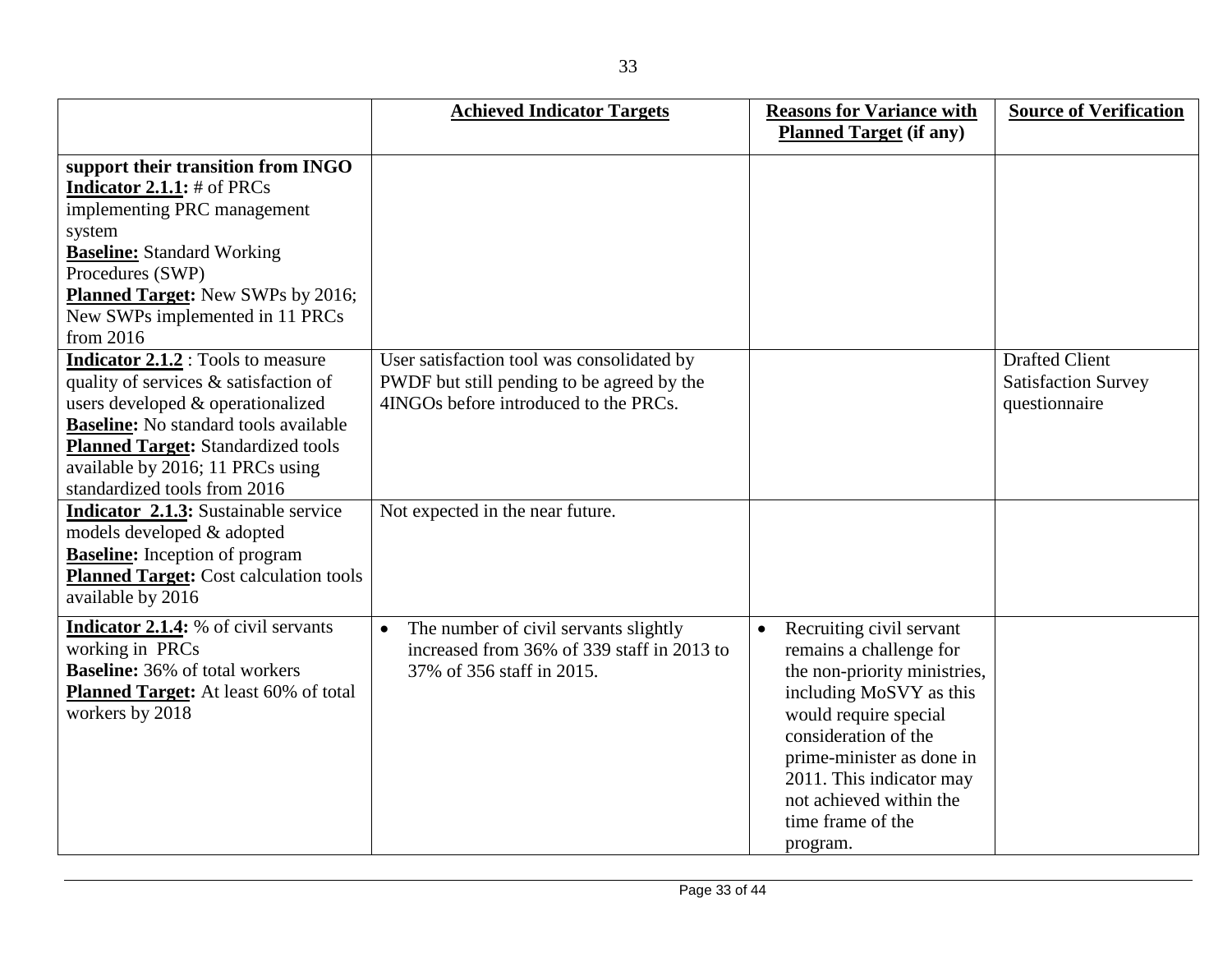|                                                                                                                                                                                                                                                                                                                                                                                                                                                                            | <b>Achieved Indicator Targets</b>                                                                                                                                                                                                                                                                                                                                                                                                                                                                                                                                                   | <b>Reasons for Variance with</b>                                                                                               | <b>Source of Verification</b>                                                                                                                                                                                                     |
|----------------------------------------------------------------------------------------------------------------------------------------------------------------------------------------------------------------------------------------------------------------------------------------------------------------------------------------------------------------------------------------------------------------------------------------------------------------------------|-------------------------------------------------------------------------------------------------------------------------------------------------------------------------------------------------------------------------------------------------------------------------------------------------------------------------------------------------------------------------------------------------------------------------------------------------------------------------------------------------------------------------------------------------------------------------------------|--------------------------------------------------------------------------------------------------------------------------------|-----------------------------------------------------------------------------------------------------------------------------------------------------------------------------------------------------------------------------------|
|                                                                                                                                                                                                                                                                                                                                                                                                                                                                            |                                                                                                                                                                                                                                                                                                                                                                                                                                                                                                                                                                                     | <b>Planned Target (if any)</b>                                                                                                 |                                                                                                                                                                                                                                   |
| <b>Output 2.2: Community Based</b><br><b>Rehabilitation (CBR) implemented</b><br>in line with WHO CBR Guidelines<br><b>Indicator 2.2.1</b> : Capacities to<br>implement CBR in line with WHO<br>CBR Guideline principles $\&$<br>approaches enhanced<br><b>Baseline:</b> Inception of program<br><b>Planned Target: Bi-annual</b><br>Rehabilitation and CBR forum;<br>MoSVY & MoH participate in Asia<br>Pacific CBR forum; MoSVY & MoH<br>participate in global CBR forum | Bi-annual national CBR forum organized<br>and 147 participants, representing the<br>government including MoH, DPOs and<br>local and international NGOs attended. Key<br>guest speakers from Thailand and<br>Philippines participated. Following this<br>forum a National CBR Coordination<br>Committee is being reviewed under the<br>leadership of MoSVY.<br>Three government counterparts in the<br>leadership positions, MoH, MoSVY and<br>PWDF participated at the 3rd Asia-Pacific<br>CBR Congress to learn and exchange<br>experiences from other countries in the<br>region. |                                                                                                                                | <b>National CBR</b> forum<br>report<br>Draft ToR of the<br>national CBR<br>Coordination<br>Committee<br>Meeting minutes<br>$\bullet$<br>with MoSVY<br>3 <sup>rd</sup> Asia-Pacific CBR<br>$\bullet$<br>Congress mission<br>report |
| <b>Indicator 2.2.2:</b> National CBR<br>Guideline reflects the WHO CBR<br>Guideline principles and approaches<br><b>Baseline: 2010 National CBR</b><br>Guideline<br><b>Planned Target: Revised CBR</b><br>Guideline adopted by 2017                                                                                                                                                                                                                                        | Not expected in the near future.                                                                                                                                                                                                                                                                                                                                                                                                                                                                                                                                                    |                                                                                                                                |                                                                                                                                                                                                                                   |
| <b>Output 2.3: Increased government</b><br>financial investment in rehabilitation<br>services delivery<br>Indicator 2.3.1: RGC investment in<br>physical rehabilitation increased<br>against baseline<br><b>Baseline:</b> 27% of total expenditure of<br>11 PRCs and Component Factory<br><b>Planed Target:</b> At least 50% of total                                                                                                                                      | Not expected in the near future.                                                                                                                                                                                                                                                                                                                                                                                                                                                                                                                                                    | The financial expenditures of<br>the 9 PRCs and a national<br>OCF supported by PRSS will<br>be available by early Feb<br>2015. |                                                                                                                                                                                                                                   |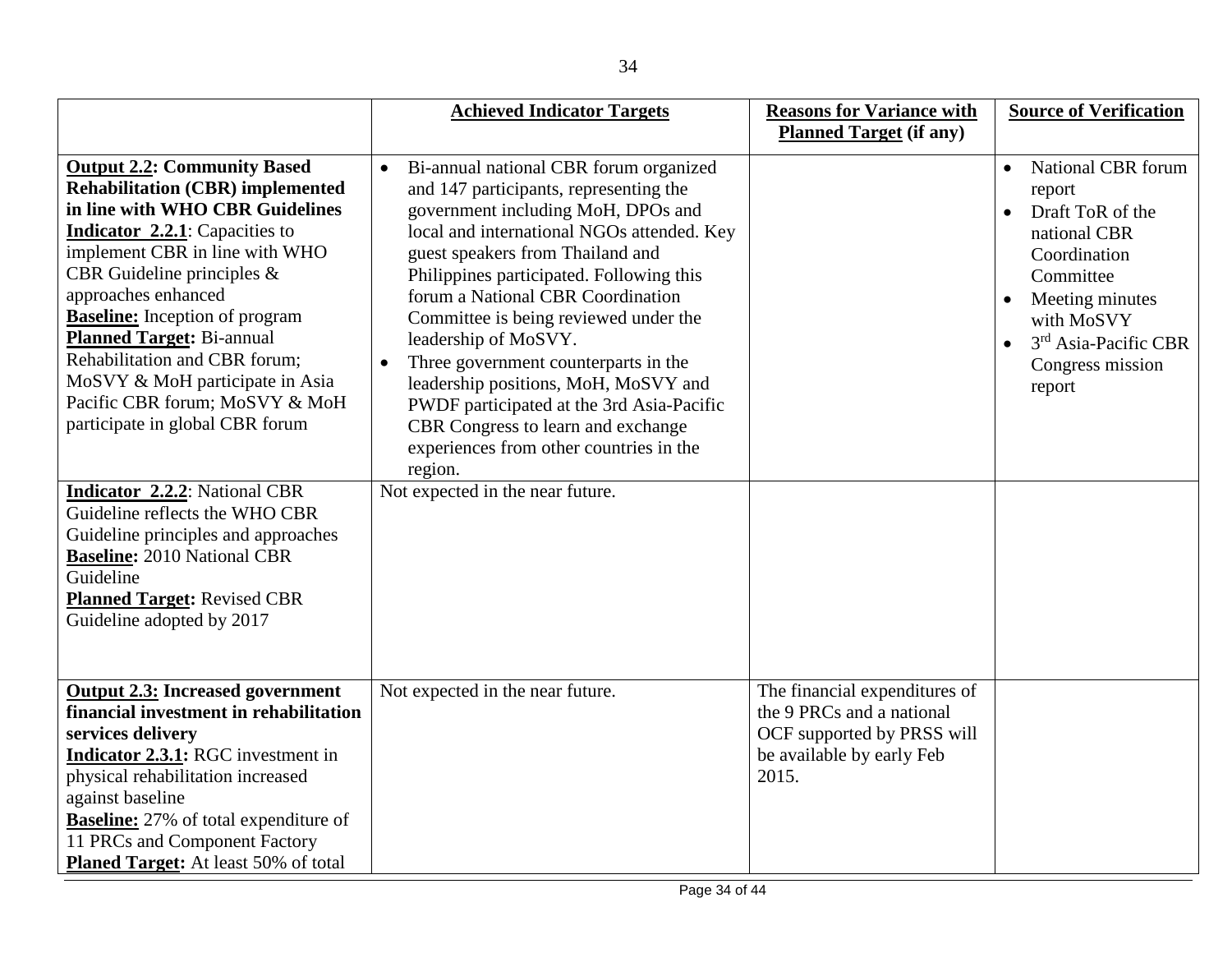|                                             |           | <b>Achieved Indicator Targets</b>         | <b>Reasons for Variance with</b><br><b>Planned Target (if any)</b> | <b>Source of Verification</b> |
|---------------------------------------------|-----------|-------------------------------------------|--------------------------------------------------------------------|-------------------------------|
| expenditure by 2018                         |           |                                           |                                                                    |                               |
|                                             |           |                                           |                                                                    |                               |
|                                             |           |                                           |                                                                    |                               |
|                                             |           |                                           |                                                                    |                               |
|                                             |           |                                           |                                                                    |                               |
| <b>Component 04: Inclusive governance</b>   |           | <b>Achieved Indicator Targets</b>         | <b>Reasons for Variance with</b>                                   | <b>Source of Verification</b> |
| and inclusive community                     |           |                                           | <b>Planned Target (if any)</b>                                     |                               |
| development                                 |           |                                           |                                                                    |                               |
| <b>Outcome 1:</b> Persons with disabilities |           |                                           |                                                                    |                               |
| have access to community-based              |           |                                           |                                                                    |                               |
| services through the Cambodia               |           |                                           |                                                                    |                               |
| <b>Disability Inclusive Development</b>     |           |                                           |                                                                    |                               |
| Fund (CDIDF) and support from their         |           |                                           |                                                                    |                               |
| local decision-makers in reducing           |           |                                           |                                                                    |                               |
| barriers to participation                   |           |                                           |                                                                    |                               |
| <b>Indicator:</b>                           |           |                                           |                                                                    |                               |
| <b>Baseline:</b> Inception of CDIDF         |           |                                           |                                                                    |                               |
| <b>Planned Target:</b>                      |           |                                           |                                                                    |                               |
| <b>Output 1.1 Persons with disabilities</b> |           |                                           |                                                                    |                               |
| have increased opportunities to             |           |                                           |                                                                    |                               |
| participate and contribute to               |           |                                           |                                                                    |                               |
| community life in CDIDF-funded              |           |                                           |                                                                    |                               |
| program areas                               |           |                                           |                                                                    |                               |
| Indicator 1.1.1 Persons with                | $\bullet$ | 264 PwD (F: 86) counted as represented in | Originally established                                             | CDIDF partner<br>$\bullet$    |
| disabilities are represented in             |           | the CC/WCCC/CCWC meetings or              | targets have been found to                                         | reports                       |
| Commune Council, WCCC and/or                |           | trainings. There was no record of CwDs    | be unrealistic based on 1                                          | <b>UNICEF</b><br>$\bullet$    |
| CCWC to contribute to decision-             |           | represented in CC/WCCC or CCWC.           | full year of CDIDF partner                                         | monitoring                    |
| making processes                            |           |                                           | implementation. CDIDF                                              | reports                       |
| <b>Baseline:</b> Inception of CDIDF         |           |                                           | partners are working with                                          |                               |
| <b>Planned Target: 12 Commune</b>           |           |                                           | more than 12 communes.                                             |                               |
| Councils, 5 WCCC, 12 CCWC, 20               |           |                                           | Target can be revised for                                          |                               |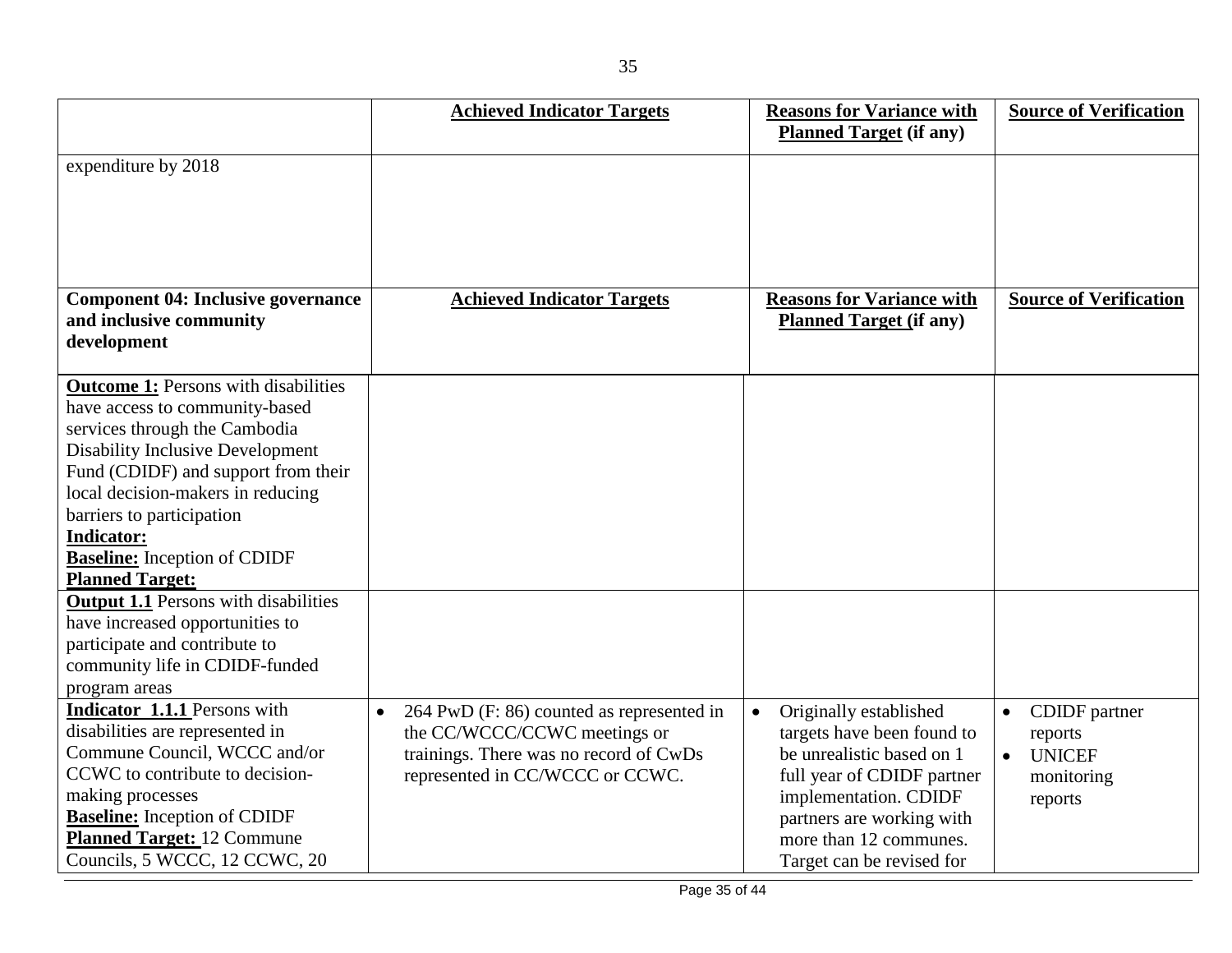| PWDs, 12 women                                                                                                                                                                                                                                                                                                                      | 2017                                                                                                                                                                                                                                                                                                                                                                                                                                                                                                                                                                                        |                                                                                                                                     |
|-------------------------------------------------------------------------------------------------------------------------------------------------------------------------------------------------------------------------------------------------------------------------------------------------------------------------------------|---------------------------------------------------------------------------------------------------------------------------------------------------------------------------------------------------------------------------------------------------------------------------------------------------------------------------------------------------------------------------------------------------------------------------------------------------------------------------------------------------------------------------------------------------------------------------------------------|-------------------------------------------------------------------------------------------------------------------------------------|
| <b>Indicator 1.1.2</b> Number of commune<br>interventions carried out to remove<br>barriers to participation for persons<br>with disabilities<br><b>Baseline:</b> Inception of CDIDF<br>Planned Target: 24 communes, 24<br>activities                                                                                               | 219 communes (majority of these<br>Originally established<br>$\bullet$<br>$\bullet$<br>communes are from VIC (158 communes)<br>targets have been found to<br>as part of their home based rehabilitation<br>be unrealistic based on 1<br>activities for children and adolescents with<br>full year of CDIDF partner<br>Cerebral Palsy and Spinal Cord Injuries<br>implementation. CDIDF<br>CDMD (25 communes for disability<br>partners are working in<br>more than 24 communes.<br>inclusion training) and NCDP (24<br>communes for PPRPD trainings).<br>Target can be revised for<br>2017. | CDIDF partner<br>$\bullet$<br>reports<br><b>UNICEF</b><br>$\bullet$<br>monitoring<br>reports                                        |
| Indicator 1.1.3 Persons with<br>disabilities enjoy increased<br>participation and inclusion in<br>community life<br><b>Baseline:</b> Inception of CDIDF<br>Planned Target: 12 SHGs supported,<br># of members, # of PWDs, # of<br>women                                                                                             | 75 SHG with 1,518 members (F: 622)<br>$\bullet$                                                                                                                                                                                                                                                                                                                                                                                                                                                                                                                                             | <b>CDIDF</b><br>$\bullet$<br>partner reports<br><b>UNICEF</b><br>$\bullet$<br>monitoring<br>reports                                 |
| <b>Output 1.2</b> Improved access to<br>services for persons with disabilities at<br>the community level in CDIDF-project<br>areas                                                                                                                                                                                                  |                                                                                                                                                                                                                                                                                                                                                                                                                                                                                                                                                                                             |                                                                                                                                     |
| Indicator 1.2.1 Civil society<br>organisations (CSO) supported to<br>deliver services to persons with<br>disabilities and track service provision<br><b>Baseline:</b> Inception of CDIDF<br><b>Planned Target:</b> 15 CSOs receiving<br>CDIDF grants, 6 capacity building<br>activities for CDIDF partners, 75%<br>CSO satisfaction | 9 grants on-going from the 2014 round. 6<br>After one year of<br>$\bullet$<br>new grant partners identified in 2015. Total:<br>implementation, Unicef<br>15 CSO partners.<br>conducted a short CSO<br>1 financial training conducted for 6 new<br>satisfactory survey among<br>$\bullet$<br>its 9 grants recipients from<br>partners.<br>the 2014 round.<br>The CSO satisfactory survey among its 9<br>grants recipients from the 2014 round found<br>that approximately 88% of the respondents<br>were very positive about the CDIDF.                                                      | CDIDF partner<br>$\bullet$<br>reports<br><b>UNICEF</b> training<br>$\bullet$<br>reports<br>$\bullet$<br>Satisfaction survey<br>tool |
| Indicator 1.2.2 Persons with<br>disabilities have access to community-<br>based services through CDIDF                                                                                                                                                                                                                              | A total of 99,735 beneficiaries (with and<br>A total of 99,735<br>$\bullet$<br>$\bullet$<br>without disabilities) directly and indirectly<br>beneficiaries (with and<br>benefited from disability-inclusive and<br>without disabilities)                                                                                                                                                                                                                                                                                                                                                    | <b>CDIDF</b> partner<br>$\bullet$<br>reports<br><b>UNICEF</b> monitoring<br>$\bullet$                                               |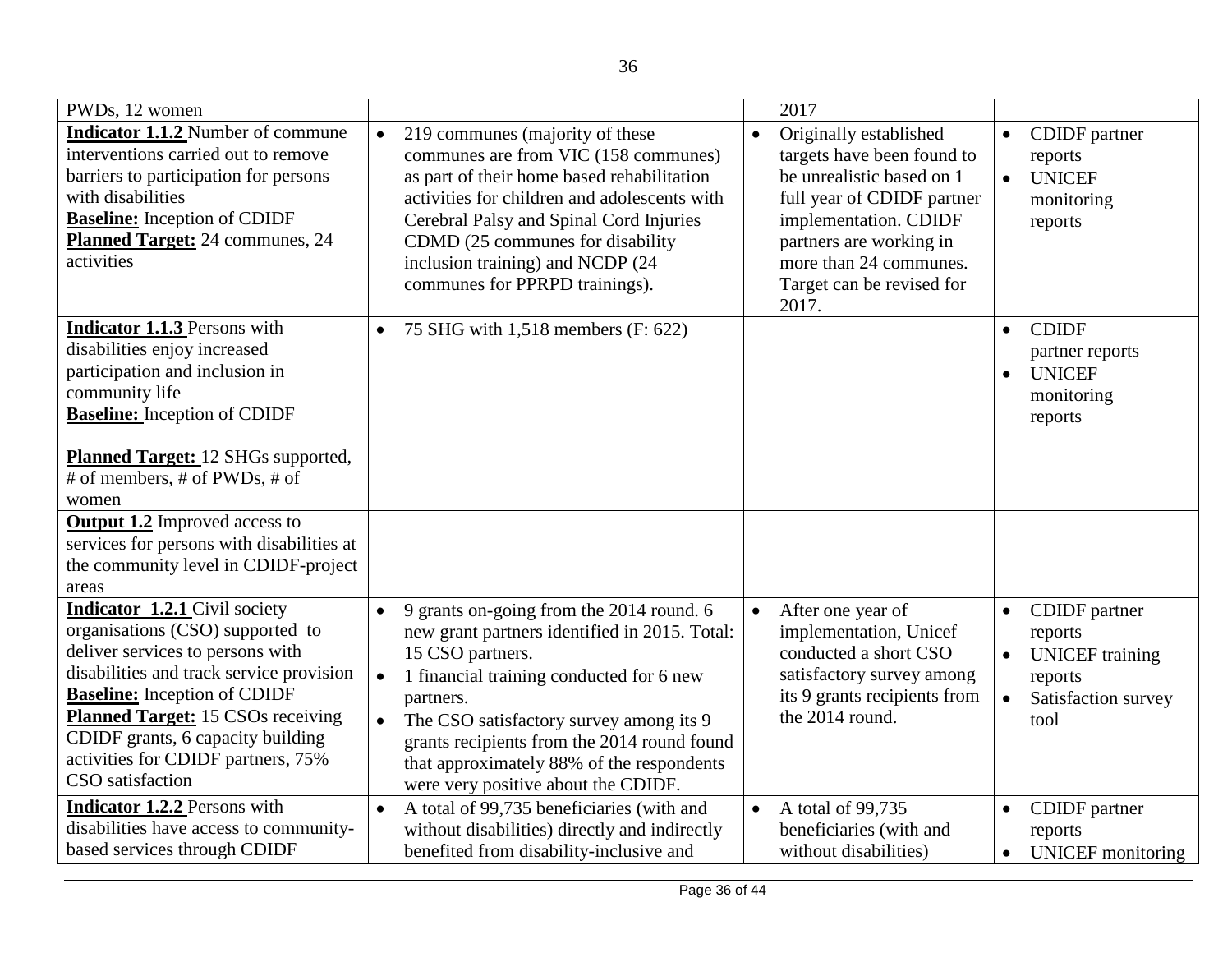| projects<br><b>Baseline:</b> Inception of CDIDF<br><b>Planned Target:</b> 12 provinces, 12<br>districts, 24 communes, 12 new<br>services, # of PWDs: # of women, # of<br>girls, # of boys, # of mine/ ERW<br>survivors | specific support services in the 12 targeted<br>directly and indirectly<br>provinces and Phnom Penh.<br>benefited from disability-<br>inclusive and specific<br>In total, 4,391 persons with disabilities<br>$\bullet$<br>support services in the 12<br>directly benefitted from the CDIDF<br>targeted provinces and<br>initiatives, of which 1,901(771 girls) were<br>Phnom Penh.<br>children with disabilities, representing 43%<br>of total direct beneficiaries.<br>In total, 4,391 persons with<br>disabilities directly<br>benefitted from the CDIDF<br>initiatives, of which<br>$1,901(771)$ girls) were<br>children with disabilities,<br>representing 43% of total<br>direct beneficiaries. | mission reports                                                                       |
|------------------------------------------------------------------------------------------------------------------------------------------------------------------------------------------------------------------------|------------------------------------------------------------------------------------------------------------------------------------------------------------------------------------------------------------------------------------------------------------------------------------------------------------------------------------------------------------------------------------------------------------------------------------------------------------------------------------------------------------------------------------------------------------------------------------------------------------------------------------------------------------------------------------------------------|---------------------------------------------------------------------------------------|
| <b>Indicator 1.2.3</b> Families indirectly<br>benefit from CDIDF projects<br><b>Baseline:</b> Inception of CDIDF<br><b>Planned Target:</b> # of families, # of<br>people                                               | 89,897 indirect beneficiaries (were reported<br>$\bullet$<br>during Jan-Nov 2015. Note - updated based<br>on EA data that Cambodian viewers of<br>Uptown Funk 51,741                                                                                                                                                                                                                                                                                                                                                                                                                                                                                                                                 | CDIDF partner<br>$\bullet$<br>reports                                                 |
| <b>Indicator 1.2.4</b> Accessibility of public<br>spaces in CDIDF project areas<br>improved<br><b>Baseline:</b> Inception of CDIDF<br><b>Planned Target:</b> # of new ramps, # of<br>new/adapted spaces                | 59 ramps, 23 accessible toilets were built or<br>$\bullet$<br>renovated in schools and health centres, 1<br>toy-library and renovate one house for a<br>family of PwD living in Ratanakiri.                                                                                                                                                                                                                                                                                                                                                                                                                                                                                                          | CDIDF partner<br>$\bullet$<br>reports<br><b>UNICEF</b> monitoring<br>reports          |
| <b>Output 1.3</b> On-going documentation<br>/dissemination of experiences of the<br>CDIDF to influence the policy<br>dialogue                                                                                          |                                                                                                                                                                                                                                                                                                                                                                                                                                                                                                                                                                                                                                                                                                      |                                                                                       |
| <b>Indicator 1.3.1 Reports and human</b><br>interest stories produced and<br>disseminated on CDIDF funded<br>projects.<br><b>Baseline:</b> Inception of CDIDF<br><b>Planned Target:</b> 6 reports or human             | Progress reports from 9 CDIDF partners<br>$\bullet$<br>available.<br>2 blogs produced on CDIDF partner works.<br>$\bullet$<br>2 short beneficiary stories produced by<br>KHEN and edited by UNICEF.<br>1 human interest story produced by<br>$\bullet$                                                                                                                                                                                                                                                                                                                                                                                                                                               | <b>CDIDF</b> partners<br>$\bullet$<br>reports.<br><b>UNICEF</b> monitoring<br>reports |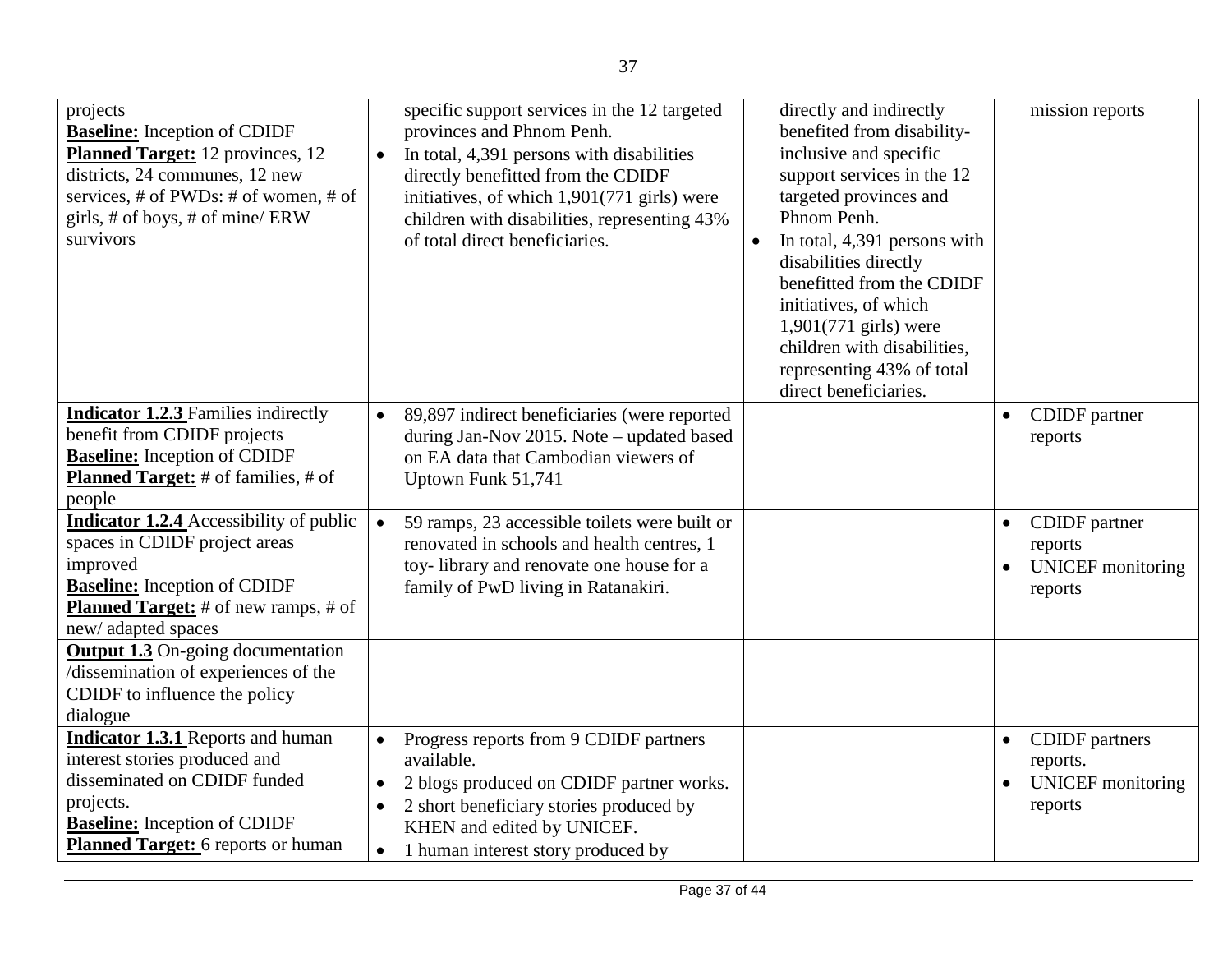| interest stories                            | UNICEF.                                                  |                                       |                                 |
|---------------------------------------------|----------------------------------------------------------|---------------------------------------|---------------------------------|
| <b>Outcome 2</b> Increased capacity of      |                                                          |                                       |                                 |
| subnational decision-makers in              |                                                          |                                       |                                 |
| selected provinces, districts and           |                                                          |                                       |                                 |
| communes to achieve the rights of           |                                                          |                                       |                                 |
| persons with disabilities                   |                                                          |                                       |                                 |
| <b>Indicator:</b> Improved knowledge.       |                                                          |                                       |                                 |
| Attitude and practices of local             |                                                          |                                       |                                 |
| decision- makers in select provinces,       |                                                          |                                       |                                 |
| districts and communes to promote           |                                                          |                                       |                                 |
| inclusive governance and community          |                                                          |                                       |                                 |
| development.                                |                                                          |                                       |                                 |
| <b>Baseline: TBD</b>                        |                                                          |                                       |                                 |
| <b>Planned Target:</b>                      |                                                          |                                       |                                 |
| 50% improvement in the knowledge,           |                                                          |                                       |                                 |
| 50% improvent in attitudes and 50%          |                                                          |                                       |                                 |
| improvement in practices.                   |                                                          |                                       |                                 |
| <b>Output 2.1</b> Government officials in   |                                                          |                                       |                                 |
| selected provinces, districts and           |                                                          |                                       |                                 |
| communes have greater knowledge             |                                                          |                                       |                                 |
| and skills resources to improve the         |                                                          |                                       |                                 |
| lives of persons with disabilities          |                                                          |                                       |                                 |
| <b>Indicator 2.1.1</b> Selected provinces,  | Target achieved; activity completed. Report<br>$\bullet$ |                                       | Situation analysis<br>$\bullet$ |
| districts and communes for                  | available in English and Khmer.                          |                                       | report                          |
| implementation of activities                |                                                          |                                       | Situation analysis              |
| <b>Baseline:</b> 9 provinces+11 districts+1 |                                                          |                                       | summary                         |
| Khen+101 communes +4 Sangats.               |                                                          |                                       | presentation                    |
| <b>Planned Target:</b> 9 provinces, 11      |                                                          |                                       |                                 |
| districts, $45$ communes $+4$ sangats       |                                                          |                                       |                                 |
| <b>Indicator 2.1.2</b> ToT on disability    | Target areas identified and agreed upon<br>$\bullet$     | New target areas will be<br>$\bullet$ | Situation analysis<br>$\bullet$ |
| inclusion conducted for sub national        | with MoI for 2014 and 2015.                              | identified and agreed upon            | Mol/NCDD report                 |
| trainers                                    |                                                          | between MoI and UNICEF                | DRIC report<br>$\bullet$        |
| <b>Baseline:</b> Inception of the programme |                                                          | to align with UNICEF's                |                                 |
| Planned Target: 2ToTs, 10 national          |                                                          | new Country Programme                 |                                 |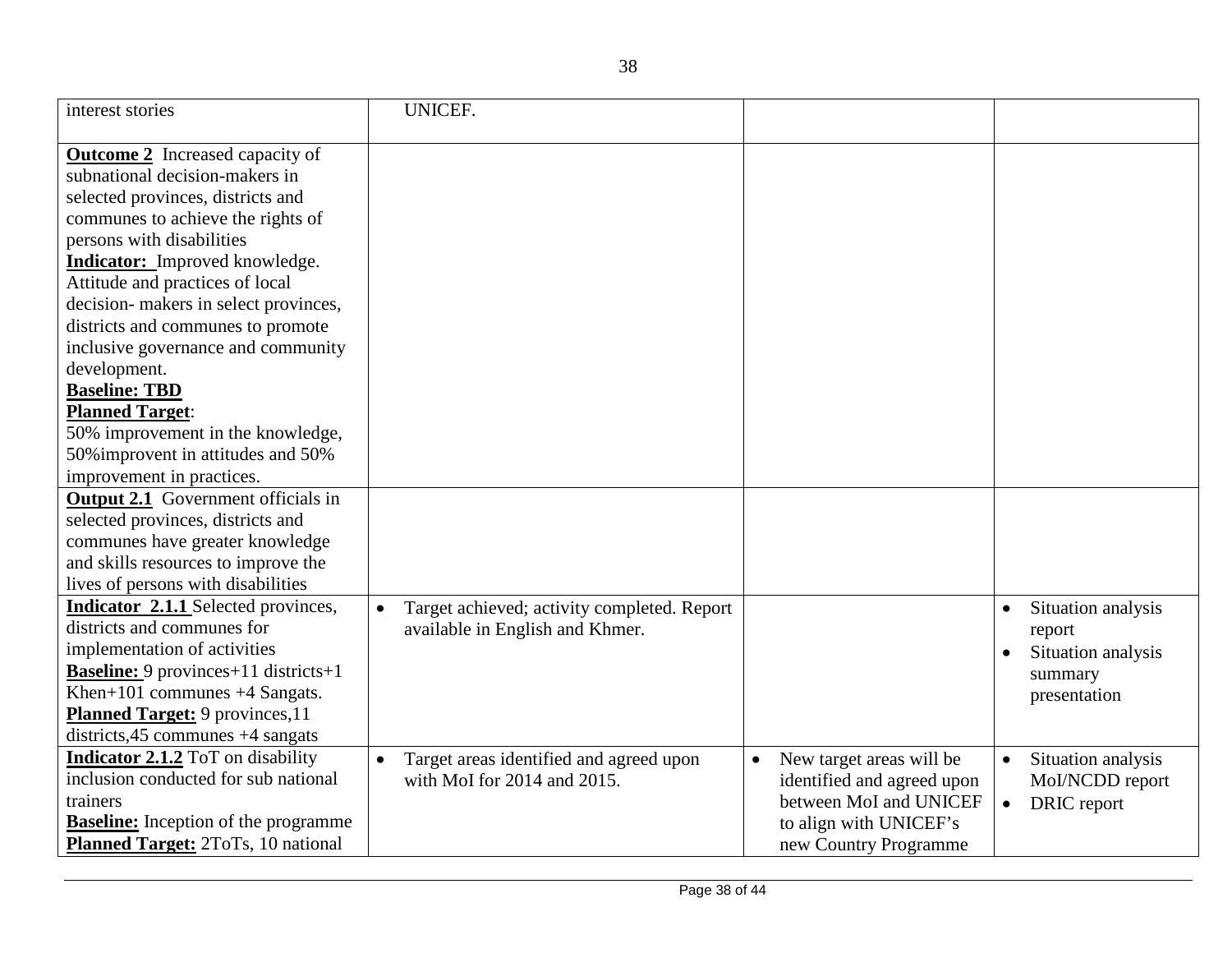| trainers, 45 sub-national trainers,<br>30% women, 2% PwDs                                                                                                                                                                                                                                                        |                                                                                                                                                                                                                                                                                                                                                                                                                                                                                                      | and geographic focus areas<br>of work. Re-alignment<br>with UNICEF's<br>programming areas is to<br>converge with other<br><b>UNICEF</b> interventions and<br>maximize the reduced<br>funds in a more<br>concentrated manner. It is<br>expected that for the<br>capacity development<br>work, training will be |                                                                                                     |
|------------------------------------------------------------------------------------------------------------------------------------------------------------------------------------------------------------------------------------------------------------------------------------------------------------------|------------------------------------------------------------------------------------------------------------------------------------------------------------------------------------------------------------------------------------------------------------------------------------------------------------------------------------------------------------------------------------------------------------------------------------------------------------------------------------------------------|---------------------------------------------------------------------------------------------------------------------------------------------------------------------------------------------------------------------------------------------------------------------------------------------------------------|-----------------------------------------------------------------------------------------------------|
| <b>Indicator 2.1.3</b> Training on disability<br>inclusion conducted for sub-national<br>decision-makers<br><b>Baseline:</b> Inception of programme<br><b>Planned Target:</b> 5 trainings, 45<br>communes, 4 sangkats, 150<br>participants, 30% women, 2% PwDs                                                   | Training of Trainers package developed as<br>part of consultancy which ran from Q2-Q4<br>of 2015. This included training materials<br>and ToT course outline in English and that<br>was draft translated into Khmer.                                                                                                                                                                                                                                                                                 | rolled out in 2 districts of 2<br>provinces.<br>English version completed<br>in $Q3$ – final Khmer<br>versions require further<br>revisions into 2016.                                                                                                                                                        | ToT training<br>$\bullet$<br>package<br>DRIC consultancy<br>report                                  |
| <b>Indicator 2.1.4 - Sensitization</b><br>workshops conducted to raise<br>awareness on disability issues at the<br>provincial and district levels<br><b>Baseline:</b> Inception of programme<br><b>Planned Target:</b> 2 provincial<br>workshops, 3 district workshops, 200<br>participants, 30% women, 2% PwDs. | First Training of Trainers (ToT) course<br>$\bullet$<br>completed in Dec 2015.<br>A total of 23 participants (F: 3 (13%)) and<br>$\bullet$<br>(PwD: 8 or (35 %)); 12 from MoI and 11<br>from CDPO, DPO, CDMD and KPF.<br>Participants from MoI: DDC deputy<br>director of department, deputy governor<br>(from Battambang and Kratie), capacity<br>building advisor and officials. Participants<br>from disability sector were director,<br>programme coordinator, programme<br>manager and officer. | Completed in Q4 of 2015<br>$\bullet$<br>due to delays in translation<br>of the training package into<br>Khmer and availability of<br>participants.<br>Challenges in securing<br>female participation.                                                                                                         | MoI/NCDD reports<br>$\bullet$<br>ToT consultancy<br>$\bullet$<br>report<br><b>UNICEF</b> monitoring |
| <b>Indicator 2.1.5</b> Directory of<br>accessible services for PwDs                                                                                                                                                                                                                                              | Training package for local authorities now<br>complete.                                                                                                                                                                                                                                                                                                                                                                                                                                              |                                                                                                                                                                                                                                                                                                               | Mol/NCDD reports<br>ToT reports                                                                     |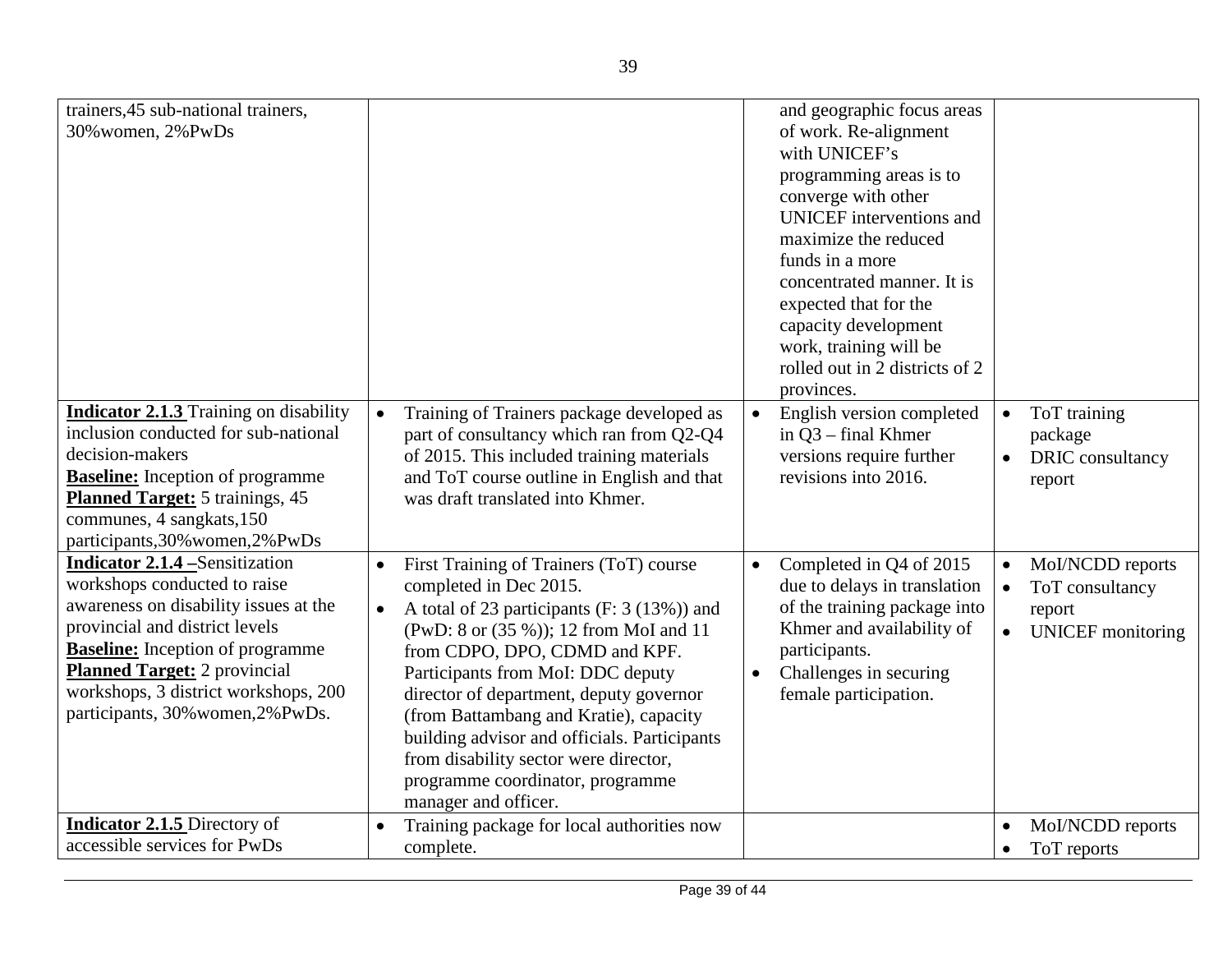| developed and disseminated.             | $\bullet$ | Commune level training to begin in 2016.     |                           | $\bullet$ | <b>UNICEF</b> monitoring |
|-----------------------------------------|-----------|----------------------------------------------|---------------------------|-----------|--------------------------|
| <b>Baseline: Draft directory</b>        |           |                                              |                           |           |                          |
| Planned Target: On-line database,       |           |                                              |                           |           |                          |
| 2000 directories disseminated.          |           |                                              |                           |           |                          |
| <b>Indicator 2.1.6 Sensitisation</b>    |           | Target achieved in 2014; 2 provincial        |                           | $\bullet$ | Workshop reports         |
| workshops conducted to raise            |           | workshops were held in 2014 with 211         |                           |           |                          |
| awareness on disability issues at       |           | participants, 50 women, 8 PwD.               |                           |           |                          |
| provincial level                        |           |                                              |                           |           |                          |
| <b>Baseline:</b> Inception of programme |           |                                              |                           |           |                          |
| Planned Target: 2 workshops, 200        |           |                                              |                           |           |                          |
| participants: 30% women, 2% PWDs        |           |                                              |                           |           |                          |
| <b>Indicator 2.1.7 Sensitisation</b>    | $\bullet$ | Target achieved.                             | Slightly less that target |           | Workshop reports         |
| workshops conducted to raise            |           | 4 district workshops completed with 216      | percentage of female      |           |                          |
| awareness on disability issues at       |           | participants, 56 women $(26\%)$ , 5 $(2\%)$  | participation. Women in   |           |                          |
| district level                          |           | PwDs.                                        | decision-making decisions |           |                          |
| <b>Baseline:</b> Inception of programme |           |                                              | anecedotally appear to be |           |                          |
| Planned Target: 3 workshops, 200        |           |                                              | fewer in number than men. |           |                          |
| participants: 30% women, 2% PWDs        |           |                                              |                           |           |                          |
| Indicator 2.1.8 Knowledge, attitudes    | $\bullet$ | Planned for 2016/17 after commune level      |                           | $\bullet$ | Workshop reports         |
| and practices of local decision-makers  |           | training begins roll-out.                    |                           |           | Questionnaire            |
| to promote inclusive local governance   |           |                                              |                           |           | distributed at           |
| and community development               |           |                                              |                           |           | workshops                |
| improved                                |           |                                              |                           |           | <b>UNICEF</b> monitoring |
| <b>Baseline: TBD</b>                    |           |                                              |                           |           | reports                  |
| <b>Planned Target:</b> 50% improvement  |           |                                              |                           |           |                          |
| in knowledge, 50% improvement in        |           |                                              |                           |           |                          |
| attitudes, 50% improvement in           |           |                                              |                           |           |                          |
| practices                               |           |                                              |                           |           |                          |
| <b>Indicator 2.1.9</b> Directory of     |           | On track.                                    |                           |           | Directory of services    |
| accessible services for persons with    | $\bullet$ | Draft directory produced as part of sitan.   |                           |           | DRIC report              |
| disabilities developed and              |           | Revision of online service directory, hosted |                           |           |                          |
| disseminated                            |           | by DAC, in collaboration with GIZ and HI.    |                           |           |                          |
| <b>Baseline:</b> Draft directory        |           |                                              |                           |           |                          |
| Planned Target: On-line database,       |           |                                              |                           |           |                          |
| 2,000 directories printed, 2,000        |           |                                              |                           |           |                          |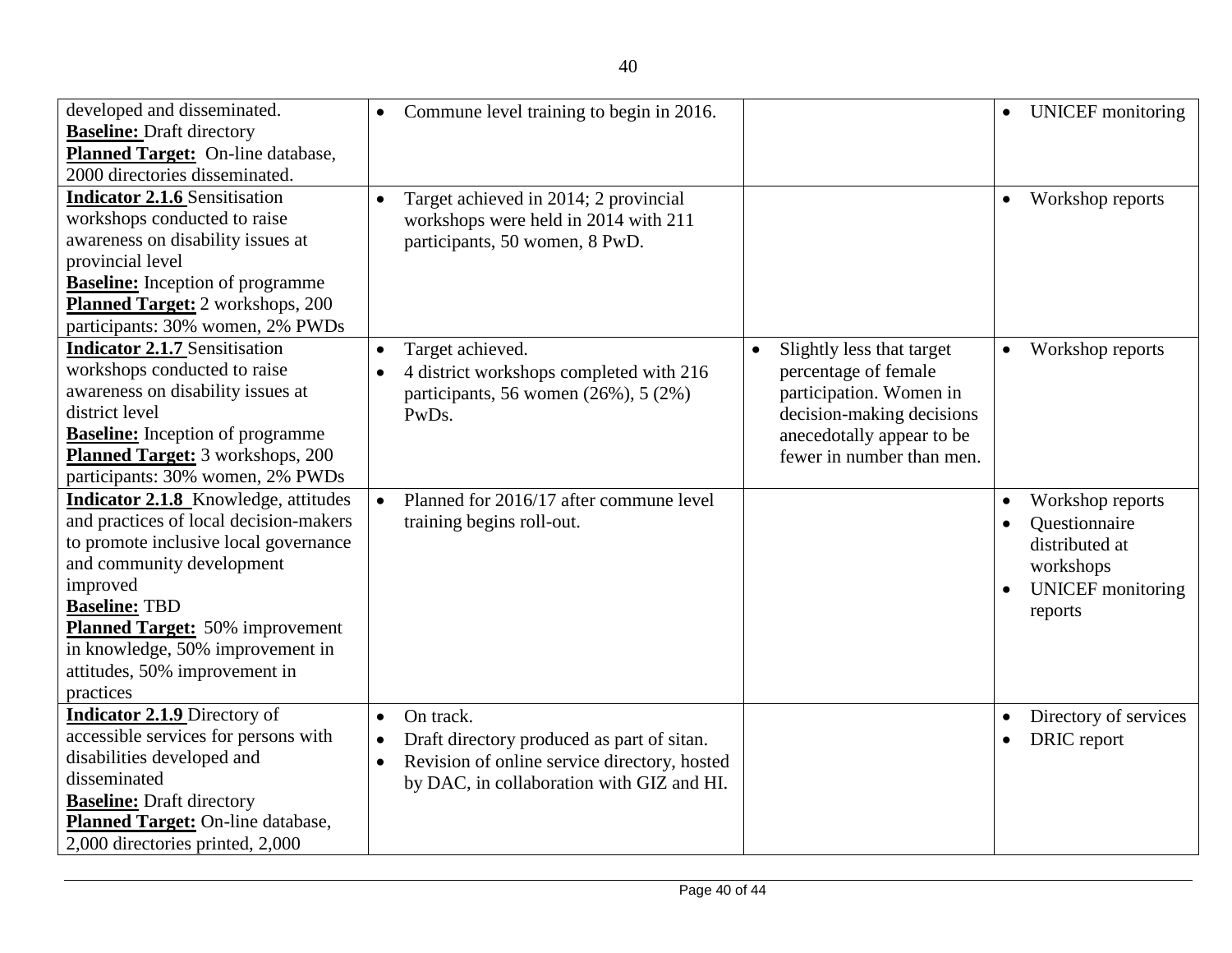| directories disseminated                                                                                                                                                                                                                                                   |                                                                                                                                                                                            |                                                                                        |
|----------------------------------------------------------------------------------------------------------------------------------------------------------------------------------------------------------------------------------------------------------------------------|--------------------------------------------------------------------------------------------------------------------------------------------------------------------------------------------|----------------------------------------------------------------------------------------|
| Indicator 2.1.10 MoI/NCDD engaged<br>to promote inclusive governance and<br>community development in target<br>areas<br><b>Baseline:</b> Inception of the programme<br><b>Planned Target:</b> Six weekly meetings<br>with UNICEF, Agreed work plan, ToT<br>endorsed by MoI | On track.<br>$\bullet$<br>UNICEF regularly meets with MoI and<br>$\bullet$<br>communicates via telephone and e-mail.<br>Annual Work Plan 2016-2017 drafted and<br>pending final signature. | Mol/NCDD report,<br>$\bullet$<br><b>UNICEF</b> meeting<br>notes, MoI/NCDD<br>work plan |
| <b>Output 2.2</b> Persons with disabilities                                                                                                                                                                                                                                |                                                                                                                                                                                            |                                                                                        |
| have increased opportunities to<br>contribute to decision-making                                                                                                                                                                                                           |                                                                                                                                                                                            |                                                                                        |
| processes in target areas                                                                                                                                                                                                                                                  |                                                                                                                                                                                            |                                                                                        |
| Indicator 2.2.1 Persons with<br>disabilities included in commune<br>planning processes in target<br>communes<br><b>Baseline:</b> 75% of 41 surveyed<br>communes<br><b>Planned Target:</b> 100% of surveyed<br>target communes, # of communes<br>surveyed by 2018.          | Baseline established in 2014.<br>85% of surveyed communes in 2015 report<br>$\bullet$<br>including persons with disabilities in<br>planning processes.                                     | <b>UNICEF</b> area reports<br><b>UNICEF</b> monitoring<br>reports<br>Survey tool       |
| <b>Output 2.3</b> On-going documentation<br>/dissemination of experiences to<br>influence policy dialogue                                                                                                                                                                  |                                                                                                                                                                                            |                                                                                        |
| Indicator 2.3.1 Reports and human<br>interest stories produced and                                                                                                                                                                                                         | Consultancy reports – Inception Phase and<br>$\bullet$<br>End of Consultancy reports.                                                                                                      | <b>UNICEF</b> monitoring<br>$\bullet$<br>missions                                      |
| disseminated<br><b>Baseline:</b> Inception of programme<br><b>Planned Target:</b> 4 reports or human                                                                                                                                                                       | 3 activity reports on the sensitization<br>$\bullet$<br>workshops.<br>1 human interest story produced by<br>$\bullet$                                                                      | Reports/documents<br>produced.                                                         |
| interest stories                                                                                                                                                                                                                                                           | <b>UNICEF.</b><br>2 partner development case studies.                                                                                                                                      |                                                                                        |
|                                                                                                                                                                                                                                                                            |                                                                                                                                                                                            |                                                                                        |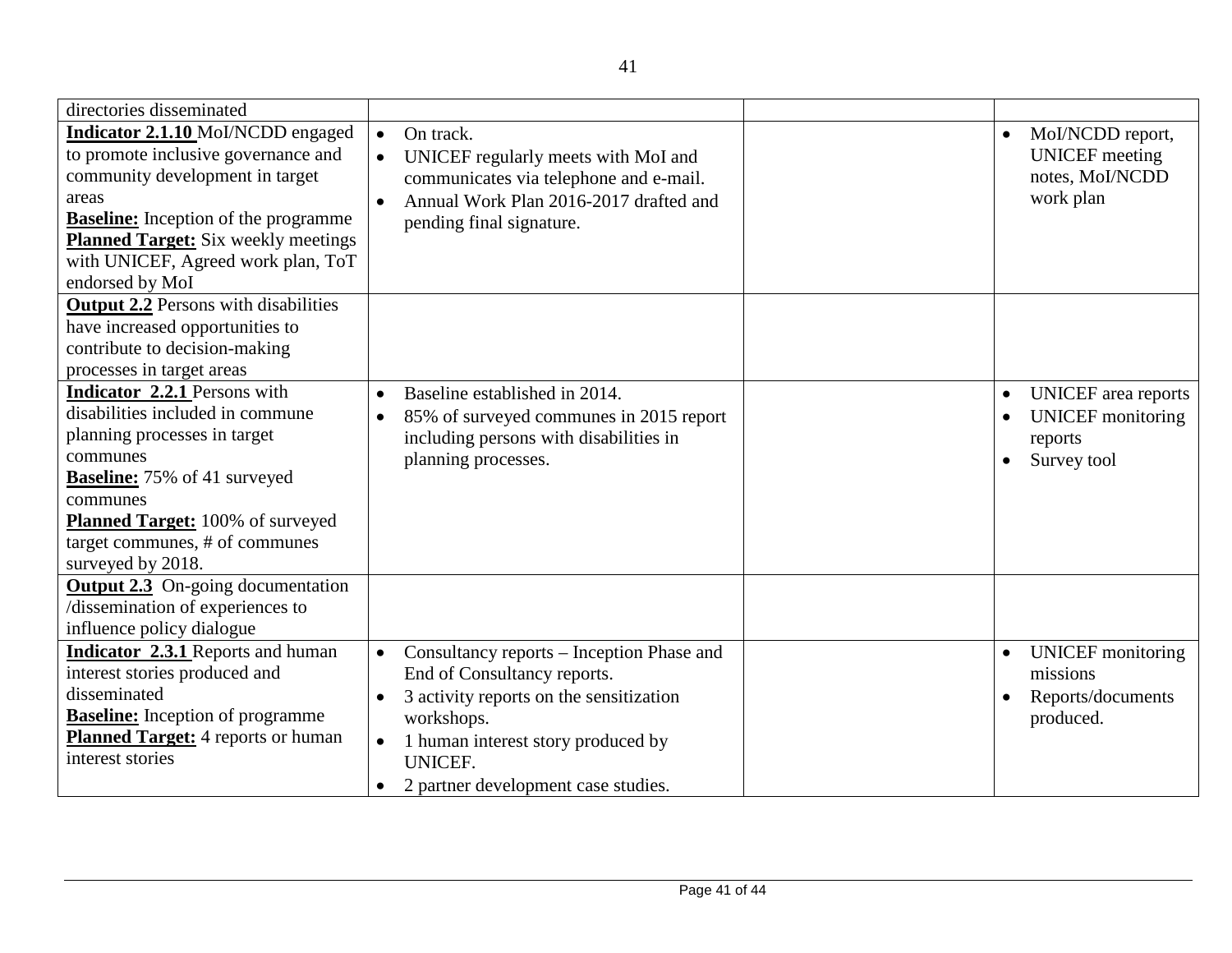# **Annex 1:**

**The success stories: Please follow the link below:**

**<http://unicefcambodia.blogspot.com/2016/02/simple-measures-big-changes-for.html>**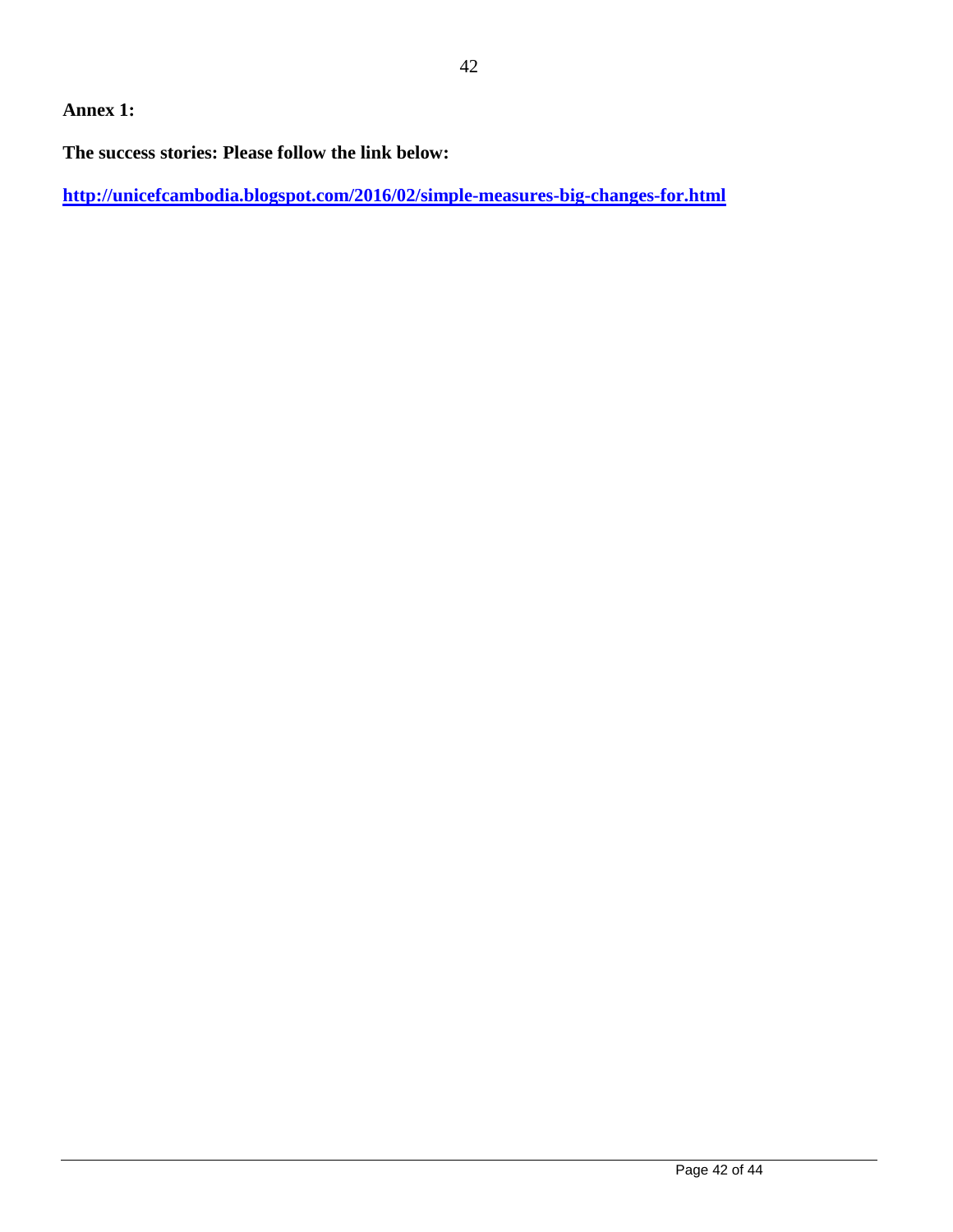# **Acronyms**

| Convention on the Elimination of All Forms of Violence against Women |
|----------------------------------------------------------------------|
|                                                                      |
| Cambodian Mine Action and Victim Assistance Authority                |
|                                                                      |
|                                                                      |
|                                                                      |
|                                                                      |
|                                                                      |
|                                                                      |
| Department of Foreign Affairs and Trade (Australian Government)      |
|                                                                      |
|                                                                      |
| District Office of Social Affairs, Veterans and Youth Rehabilitation |
|                                                                      |
|                                                                      |
| Department of Welfare for Persons with Disabilities (MoSVY)          |
|                                                                      |
|                                                                      |
|                                                                      |
|                                                                      |
|                                                                      |
|                                                                      |
|                                                                      |
|                                                                      |
| Ministry of Social Affairs, Veterans and Youth Rehabilitation        |
|                                                                      |
| National Committee for Sub-National Democratic Development           |
|                                                                      |
|                                                                      |
|                                                                      |
|                                                                      |
| Office of the UN High Commissioner for Human Rights                  |
| Parents Association of Children with Intellectual Disability         |
|                                                                      |
|                                                                      |
|                                                                      |